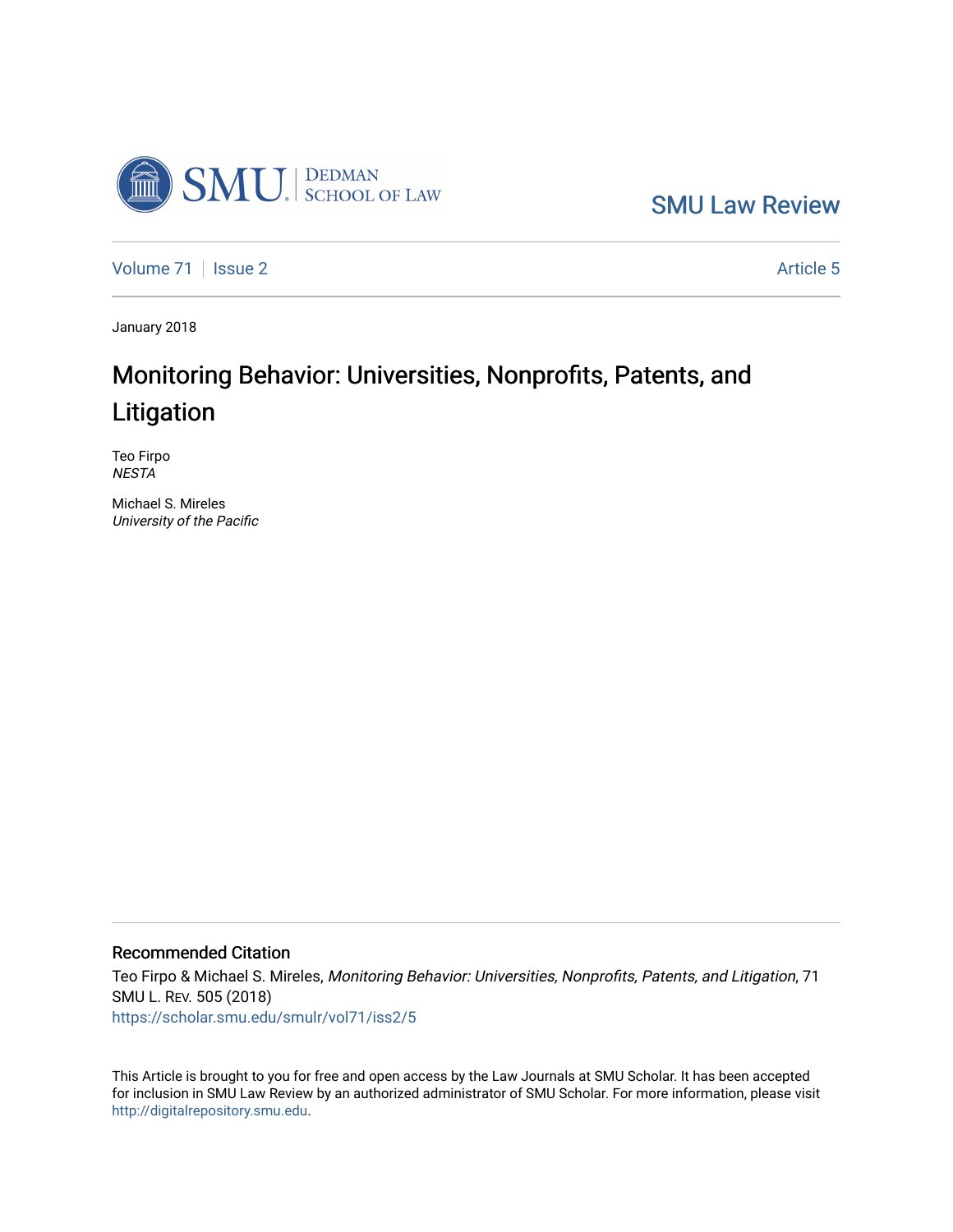# MONITORING BEHAVIOR: UNIVERSITIES, NONPROFITS, PATENTS, AND **LITIGATION**

*Teo Firpo & Michael S. Mireles*\*

#### ABSTRACT

*This paper examines the confluence of two important issues concerning patent law. The two issues are the merits of the debate concerning the supposed "patent troll" crisis and the increased patenting and licensing of university and other nonprofit inventions, including the litigation of those patents.*

*First, there is a debate in the literature concerning the presence and scope of the problem concerning so-called "patent trolls." To some, supposed "patent troll" behavior is ordinary litigation behavior, and to others, it points to problems with the patent litigation system. Indeed, some may argue that the benefits of "patent trolls" may outweigh the negatives; however, the literature is not clear on an answer to that question. The literature does point to certain factors which indicate when a patent holder may be abusing the system and behaving as a "troll." This paper provides a review and analysis of some important patent enforcement literature.*

*Second, there is a substantial amount of literature concerning the patenting and licensing by universities and other nonprofits since passage of the Bayh-Dole Act in 1980. The Bayh-Dole Act allows universities and other nonprofits to patent government funded invention. The literature points to issues that may arise concerning university patent related activity, including some efforts by universities to lobby to protect their interests. This paper provides a review and analysis of some of that literature.*

*Finally, this paper analyzes data from multiple sources at the confluence of those two issues, asking whether universities and other nonprofits are behaving similarly to so-called "patent trolls." Our research finds that in some instances universities and nonprofits may share some characteristics*

<sup>\*</sup> Teo Firpo is a researcher for the Innovation Growth Lab (IGL) for Nesta in London, England. Michael S. Mireles is a professor at the University of the Pacific, Mc-George School of Law in Sacramento, California. This paper was presented at the 2017 Stanford Patent Litigation Symposium at Stanford University Law School, which was organized by Professor Shawn Miller. The authors are grateful for comments by participants at the symposium and for the comments of Brian Howard at Lex Machina and Vera Ranieri and Elliott Harmon at the Electronic Frontier Foundation. This paper was also presented at the University of Kentucky Law School, and we are particularly grateful for the comments of Professor Brian L. Frye.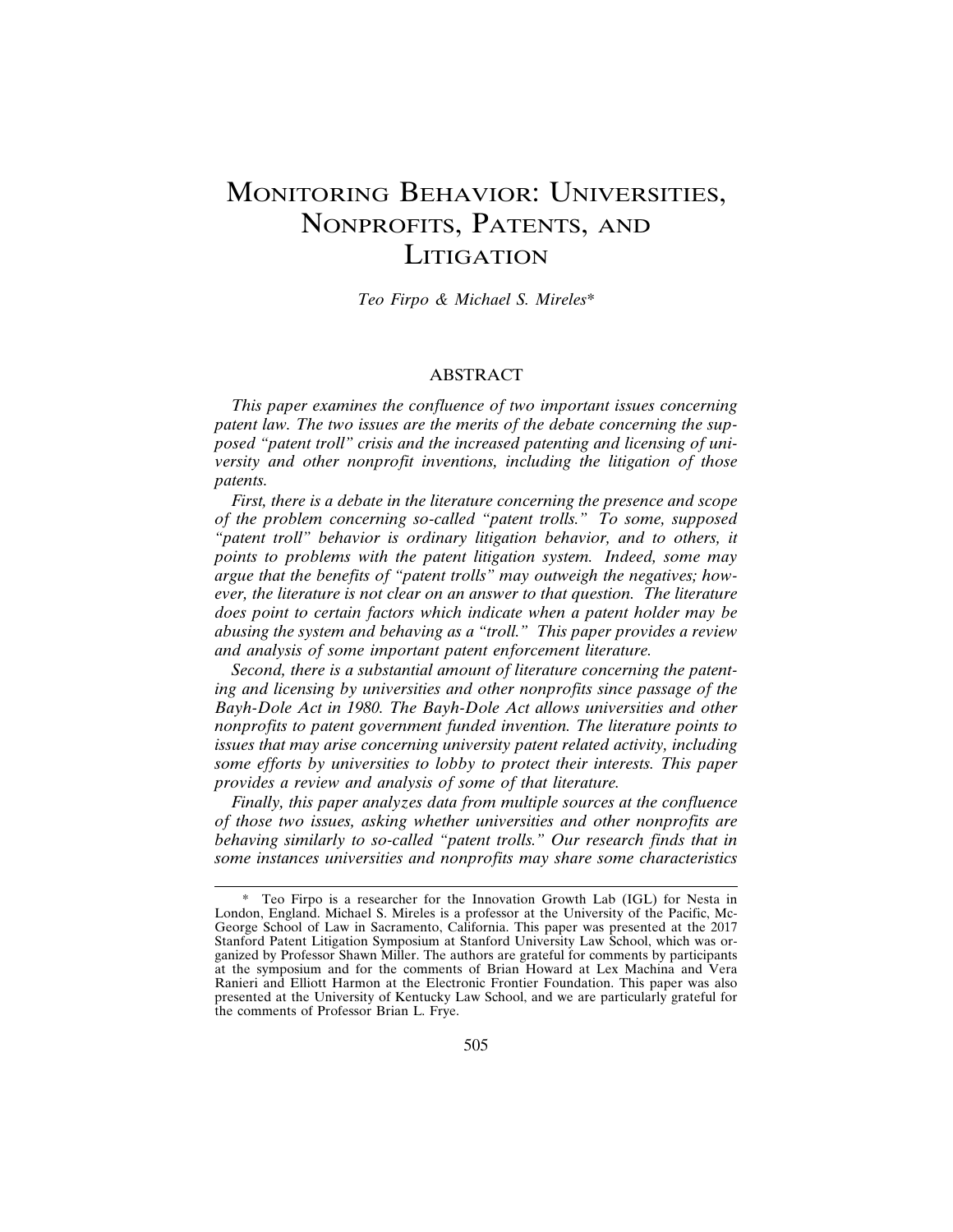*similar to "patent trolls." However, while we believe that casting a particular narrative over the data is relatively dangerous, there is cause for concern in the future. There are several factors that may make it more likely that universities and nonprofits will engage in additional litigation in the future, including perhaps abusive litigation practices resembling so-called "patent trolls." Indeed, several factors may place increased pressure on universities and nonprofits to find ways to monetize their patents. For example, the U.S. government appears to desire to cut research funding to universities, and universities will be searching for additional revenue streams. Moreover, most technology transfer offices fail to generate enough revenue to sustain themselves and will likely push for increased patenting, licensing, and even litigating to fund their operations. And, universities appear to be changing their tenure policies to encourage commercialization activities. As universities and their technology transfer offices search for funding, they may believe that commercialization and patent enforcement is the answer. We conclude that university and nonprofit litigation should be carefully monitored in the future, including patent litigation by academic and research institutions based outside the United States.*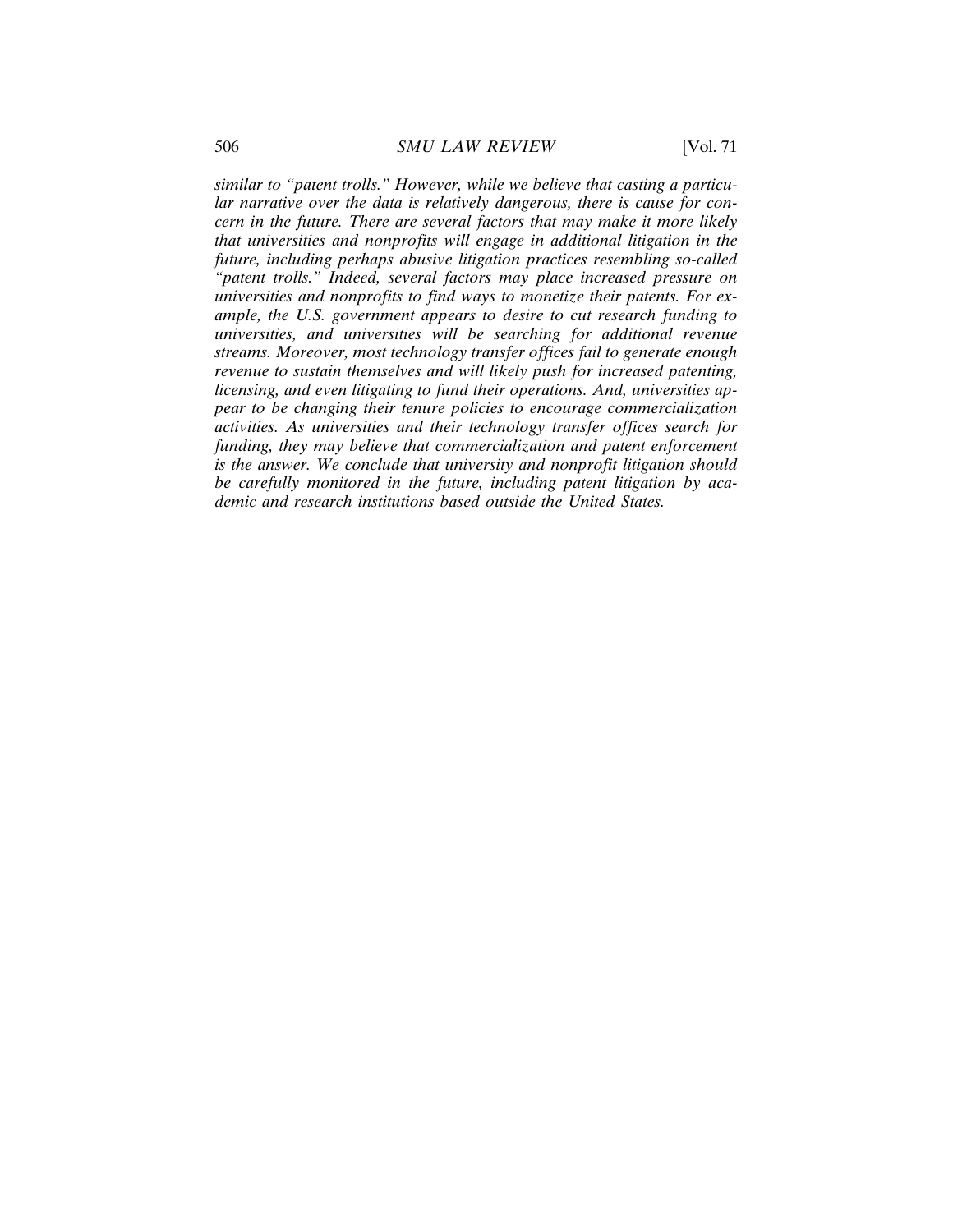# 2018] *Monitoring Behavior* 507

# TABLE OF CONTENTS

| L.                                                                                                      | 508 |
|---------------------------------------------------------------------------------------------------------|-----|
| THE PATENT TROLL ISSUE<br>Π.                                                                            | 511 |
| A. PATENT TROLLS AND THE DEFINITIONAL PROBLEM                                                           | 511 |
| AN OVERVIEW OF THE LITERATURE AND JUDICIAL<br>$\mathbf{B}$ .                                            |     |
| AND LEGISLATIVE RESPONSES                                                                               | 519 |
| A Sample of the Literature<br>1.                                                                        | 520 |
| Some Judicial and Legislative Responses<br>2.                                                           | 524 |
| $C_{\cdot}$                                                                                             | 527 |
| UNIVERSITY AND NON-PROFIT PATENTING AND<br>Ш.                                                           |     |
|                                                                                                         | 528 |
|                                                                                                         | 529 |
| 1.                                                                                                      | 530 |
| Critiques of the Bayh-Dole Act<br>2.                                                                    | 534 |
| $\mathfrak{Z}$ .<br>University Patent Litigation: Prior Research and                                    |     |
|                                                                                                         | 539 |
| University Patent Litigation Generally<br>a.                                                            | 539 |
| Literature on University Software Patents and<br>b.                                                     |     |
|                                                                                                         | 543 |
| General Studies Partially Covering University<br>c.                                                     |     |
|                                                                                                         | 543 |
| Self-Regulation by Universities<br>d.                                                                   | 544 |
| Universities as the Privileged Class in U.S. Patent<br>$\overline{4}$ .                                 |     |
| $Litigation \ldots \ldots \ldots \ldots \ldots \ldots \ldots \ldots \ldots \ldots \ldots \ldots \ldots$ | 547 |
| B.                                                                                                      | 549 |
| $\mathcal{C}$<br>FOREIGN UNIVERSITIES                                                                   | 549 |
| IV.<br>REASONS FOR CONCERN, THE EFF, AND                                                                |     |
|                                                                                                         | 550 |
| REASONS FOR CONCERN<br>A.                                                                               | 550 |
| CONTROVERSY BETWEEN THE EFF AND RICHARD<br>B.                                                           |     |
|                                                                                                         | 552 |
| THE DATA AND EMPIRICAL ANALYSIS<br>V.                                                                   | 557 |
|                                                                                                         | 558 |
| $\mathcal{I}$ .                                                                                         | 558 |
| 2.                                                                                                      | 559 |
| DESCRIPTIVE STATISTICS<br>В.                                                                            | 559 |
| ANALYSIS OF THE RESULTS<br>C.                                                                           | 563 |
| VI.                                                                                                     | 569 |
|                                                                                                         | 570 |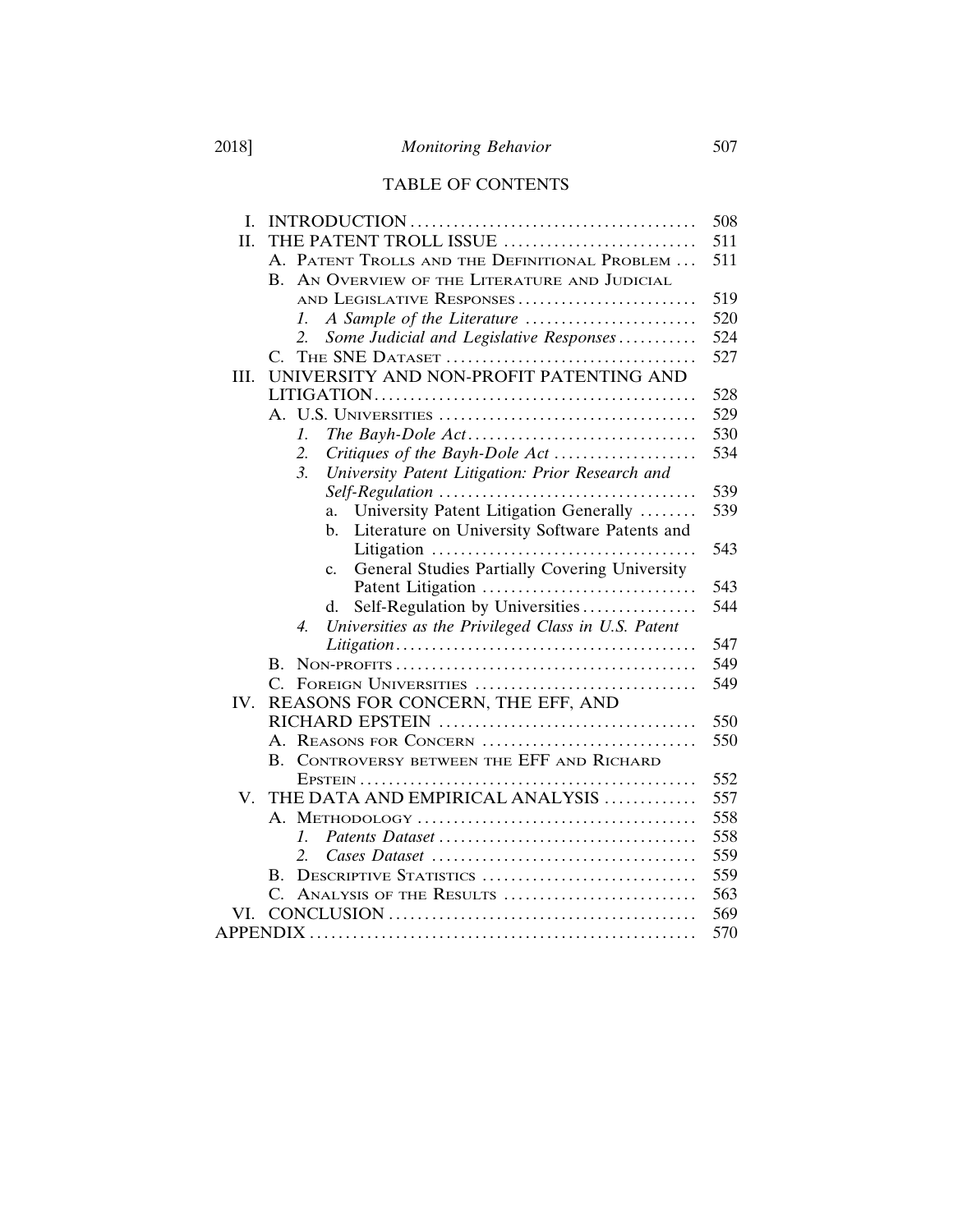#### I. INTRODUCTION

THIS paper examines the confluence of two of the most controver-<br>sial and important issues concerning intellectual property law in<br>the United States.<sup>1</sup> The first issue is the so-called "patent troll"<br>phenomenon.<sup>2</sup> The se sial and important issues concerning intellectual property law in the United States.1 The first issue is the so-called "patent troll" patenting.3 Specifically, this paper analyzes empirical data collected from multiple sources, including the Stanford Nonpracticing Entity Database, concerning litigation by universities and non-profits.4 The paper presents the data by examining the question of whether universities and non-profits are engaging in behavior that mirrors supposed patent trolls, including licensing patents to so-called patent trolls.<sup>5</sup>

For the last decade, policymakers and scholars have made proposals and debated the merits of patent trolls.<sup>6</sup> Indeed, the debate has ranged from who is a so-called patent troll to whether patent trolls exist and the merits of patent trolls.7 From the White House to Congress to the Federal Trade Commission (FTC), proposals and studies addressing the issue have been published.8 Indeed, many court decisions are arguably directed to solve the patent troll problem, even as some argue that a problem does

4. Most universities are also non-profits. For purposes of this article, the term "nonprofits" is used to describe non-university and non-university related non-profits.

5. Commentators have called for additional research on university behavior in patent litigations. *See* Robin Feldman, Tom Ewing & Sara Jeruss, *The AIA 500 Expanded: The Effects of Patent Monetization Entities*, 17 UCLA J.L. & TECH. 1, 50 (2013). Professors Robert P. Merges and Mark A. Lemley identified the line-drawing problem with respect to rent-seeking behavior by universities specifically. *See* Mark A. Lemley, *Are Universities Patent Trolls?*, 18 FORDHAM INTELL. PROP. MEDIA & ENT. L.J. 611, 612 (2008) [hereinafter Lemley, *Trolls*] ("[A] troll is as [a] troll does. Universities will sometimes be bad actors. So will non-manufacturing patent owners. So will manufacturing patent owners."); Robert P. Merges, *The Trouble with Trolls: Innovation, Rent-Seeking, and Patent Law Reform*, 24 BERKELEY TECH. L.J. 1583, 1610–12 (2009) [hereinafter Merges, *Trouble with Trolls*].

6. *See infra* Part II.

7. *See infra* Part II.

8. *See, e.g.*, FED. TRADE COMM'N, PATENT ASSERTION ENTITY ACTIVITY: AN FTC STUDY (2016), https://www.ftc.gov/system/files/documents/reports/patent-assertion-entityactivity-ftc-study/p131203\_patent\_assertion\_entity\_activity\_an\_ftc\_study\_0.pdf [https:// perma.cc/YQV8-RYC8] [hereinafter FTC PAE REPORT]; Press Release, White House, FACT SHEET: White House Task Force on High-Tech Patent Issues (June 4, 2014), http:// www.whitehouse.gov/the-press-office/2013/06/04/fact-sheet-white-house-task-force-hightech-patent-issues [https://perma.cc/TVY7-4V7J] (describing five executive actions and seven legislative recommendations to address patent assertion entities); U.S. Gov't Ac-COUNTABILITY OFFICE, GAO-13-465, INTELLECTUAL PROPERTY: ASSESSING FACTORS THAT AFFECT PATENT INFRINGEMENT LITIGATION COULD HELP IMPROVE PATENT QUAL-ITY (2013) [hereinafter 2013 GAO REPORT].

<sup>1.</sup> For an interesting discussion of the patent troll issue in Europe, see Stefania Fusco, *Markets and Patent Enforcement: A Comparative Investigation of Non-Practicing Entities in the United States and Europe*, 20 MICH. TELECOMM. & TECH. L. REV. 439 (2014).

<sup>2.</sup> *See, e.g.*, Brian L. Frye, *IP as Metaphor*, 18 CHAP. L. REV. 735, 735 (2015) (discussing the troll metaphor); Kristen Osenga, *Debugging Software's Schemas*, 82 GEO. WASH. L. REV. 1832, 1846 (2014) (discussing cognitive biases relating to so-called trolls).

<sup>3.</sup> *See generally* Michael S. Mireles, Jr., *States as Innovation System Laboratories: California, Patents, and Stem Cell Technology*, 28 CARDOZO L. REV. 1133 (2006) [hereinafter Mireles, *States as Innovation System Laboratories*].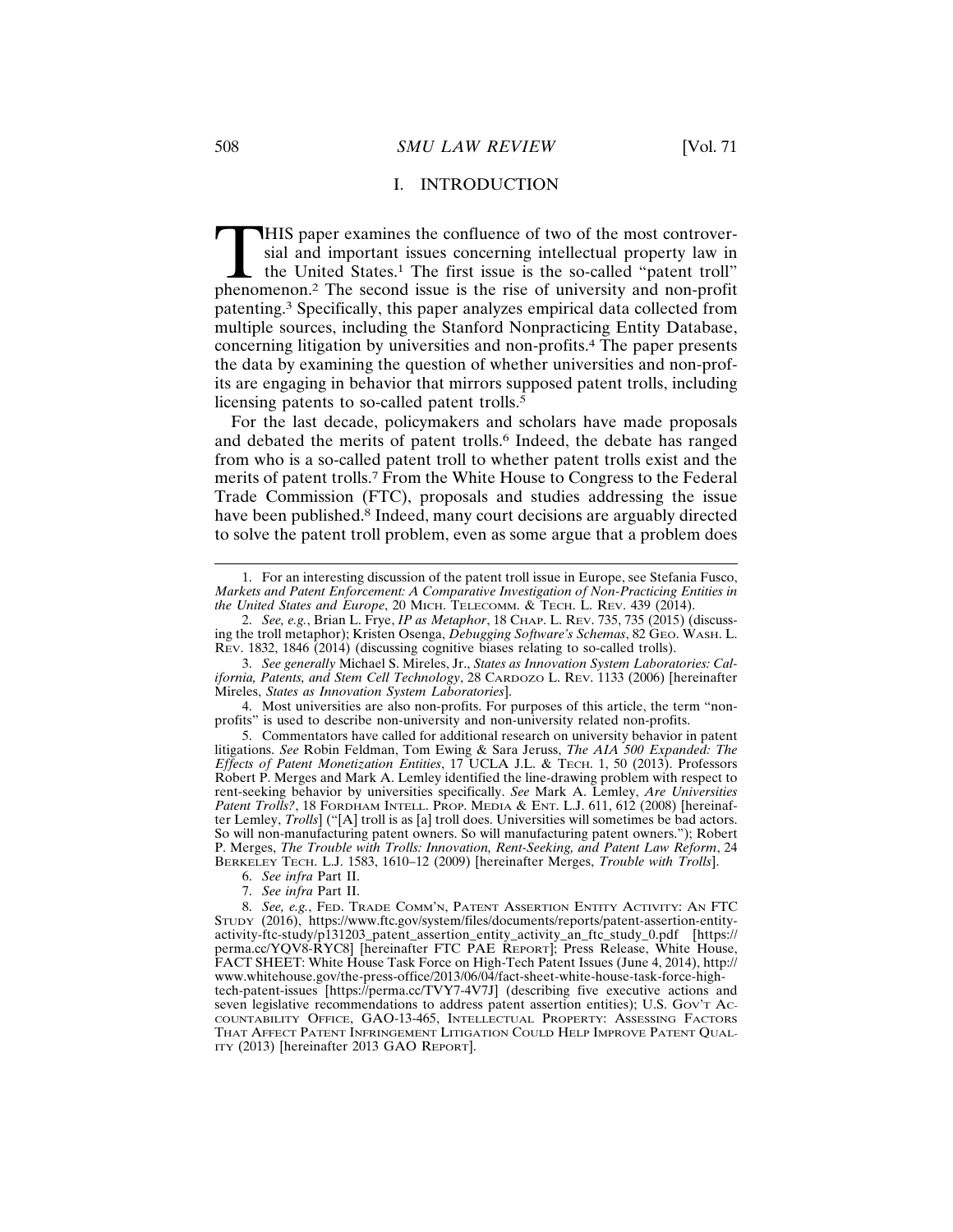not exist.<sup>9</sup>

Since the passage of the Bayh-Dole Act in 1980, which allows universities and non-profits to patent government funded inventions, university patenting has been on the rise.10 To some, this rise in patenting may result in unintended consequences, such as shifting norms at universities from basic research to applied research, to an increase in patents on fundamental technologies leading to the development of patent thickets or an anticommons.11 Moreover, there are concerns with access to university created inventions—particularly those funded by the public.12 Universities have also successfully lobbied for patent legislation that preserves a privileged status in securing and asserting patents against others.13 Furthermore, there are several recent examples of cases brought by universities that have merited the application of the moniker patent troll by the press.14 One such case involves Boston University. Boston University sued more than thirty defendants, including Apple, for infringing a lateterm patent covering LED technology.15 Most of the suits settled in 2014.<sup>16</sup>

One of the most recent proposals to address the supposed "trolling" problem is from the Electronic Frontier Foundation (EFF) and targets behavior at the confluence of the patent troll debate and university and non-profit litigation.17 Around the fall of 2016, the EFF proposed its Reclaim Invention Program.<sup>18</sup> The program was designed to target university litigation behavior and address the problem of universities licensing their inventions to supposed patent trolls.19 The program has two basic prongs20: The first is to use grass roots activism to persuade universities to engage in certain behavior, including not licensing to so-called patent trolls.21 The second is to push model state legislation that would penalize public universities that license to so-called patent trolls.22 Indeed, a legis-

<sup>9.</sup> *See infra* Part II.

<sup>10.</sup> *See infra* Part III.

<sup>11.</sup> *See infra* Part III.

<sup>12.</sup> *See infra* Part III.

<sup>13.</sup> *See infra* Part III.

<sup>14.</sup> *See* Walter D. Valdivia, *Patent Infringement Suits Have a Reputational Cost for Universities*, BROOKINGS (Nov. 10, 2015), https://www.brookings.edu/blog/techtank/2015/ 11/10/patent-infringement-suits-have-a-reputational-cost-for-universities-2/ [https:// perma.cc/3LRG-DMJB] (describing lawsuits brought by universities); John Koetsier, *Congratulations, Boston University, You're Now a Patent Troll*, VENTUREBEAT (July 3, 2013, 12:17 PM), https://venturebeat.com/2013/07/03/congratulations-boston-university-yourenow-a-patent-troll/amp/ [https://perma.cc/A4MX-C8FT].

<sup>15.</sup> *See* Rich Barlow, *Companies Agree to Pay to Settle Patent Infringement Suit*, BU TODAY (Jan. 15, 2014), http://www.bu.edu/today/2014/companies-agree-to-pay-licensingfees-to-settle-patent-infringement-suit/ [https://perma.cc/N3B3-ZQNA].

<sup>16.</sup> *See id.*

<sup>17.</sup> *See infra* Part IV.

<sup>18.</sup> *See infra* Part IV.

<sup>19.</sup> *See infra* Part IV.

<sup>20.</sup> *See infra* Part IV.

<sup>21.</sup> *See infra* Part IV.

<sup>22.</sup> *See infra* Part IV.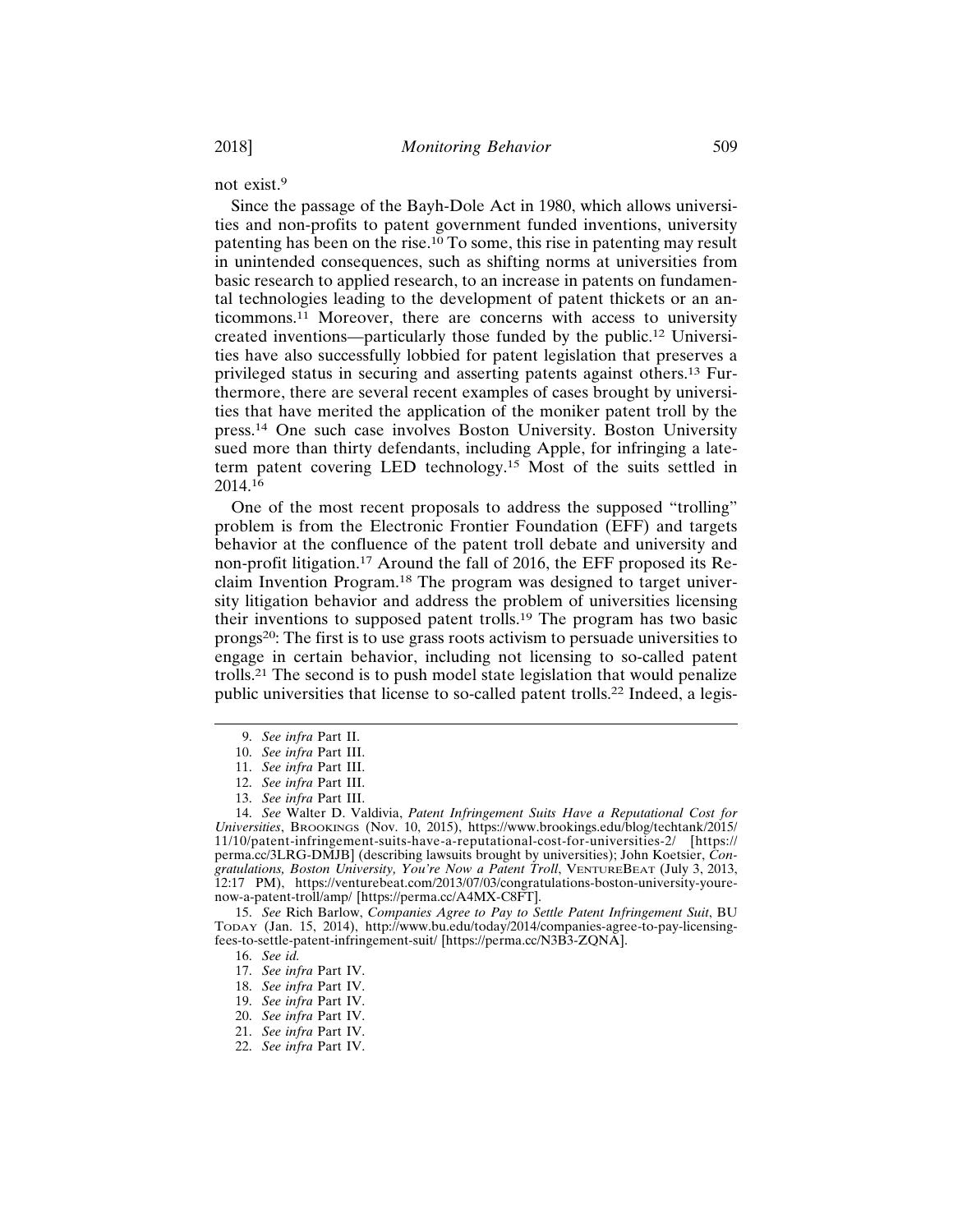lator in the state of Maryland introduced such legislation.<sup>23</sup>

The EFF's program resulted in a response from noted property rights scholar Richard Epstein in Fortune magazine.24 Professor Epstein essentially critiqued the EFF's proposal by arguing, in part, that there is not any empirical evidence that universities are misbehaving.25 This paper provides information to assess and inform the debate on the behavior of universities and non-profits, and their licensees, in patent litigation. To put it bluntly, are universities, non-profits, and their licensees engaged in patent troll behavior?

Some studies have attempted to quantify the amount of university litigation and publish data concerning that litigation.26 This study is one of the first to use the Stanford Nonpracticing Entity Litigation Dataset (Stanford NPE Dataset) to target university and non-profit litigation, and there appears to be more university and non-profit litigation than found in earlier studies.

Moreover, some of this behavior appears to mimic certain types of "troll" behavior.27 For example, some variables used to predict "opportunistic" or trolling behavior appear in our dataset of university and nonprofit actors.28 Moreover, the characteristics of some of the patents also seem to be similar to trolling type patents.29 However, some of this behavior may be characterized as common strategic litigation behavior, which may, as some scholars have argued, point to larger issues within the patent system itself.30 Notably, a significant number of the litigated patents in the dataset are publicly funded.31 Moreover, numerous universities are land-grant universities and public universities.32 Thus, there are numerous universities that are receiving substantial public support with publicly funded inventions and are mimicking, in some respects, trolling behavior.33 Additionally, foreign universities are patenting at a relatively high number and are engaging in litigation that bears some similarity to trolling behavior as well.<sup>34</sup>

While casting a particular narrative over this data is relatively dangerous, we believe that there is cause for concern in the future. There are several factors which may make it more likely that universities and nonprofits will engage in additional litigation in the future, including, perhaps, abusive litigation practices resembling so-called patent trolls.<sup>35</sup> In-

<sup>23.</sup> *See infra* Part IV.

<sup>24.</sup> *See infra* Part IV.

<sup>25.</sup> *See infra* Part IV.

<sup>26.</sup> *See infra* Part V. 27. *See infra* Part V.

<sup>28.</sup> *See infra* Part V.

<sup>29.</sup> *See infra* Part V.

<sup>30.</sup> *See infra* Part V.

<sup>31.</sup> *See infra* Part V.

<sup>32.</sup> *See infra* Part V.

<sup>33.</sup> *See infra* Part V.

<sup>34.</sup> *See infra* Part V.

<sup>35.</sup> *See infra* Part IV.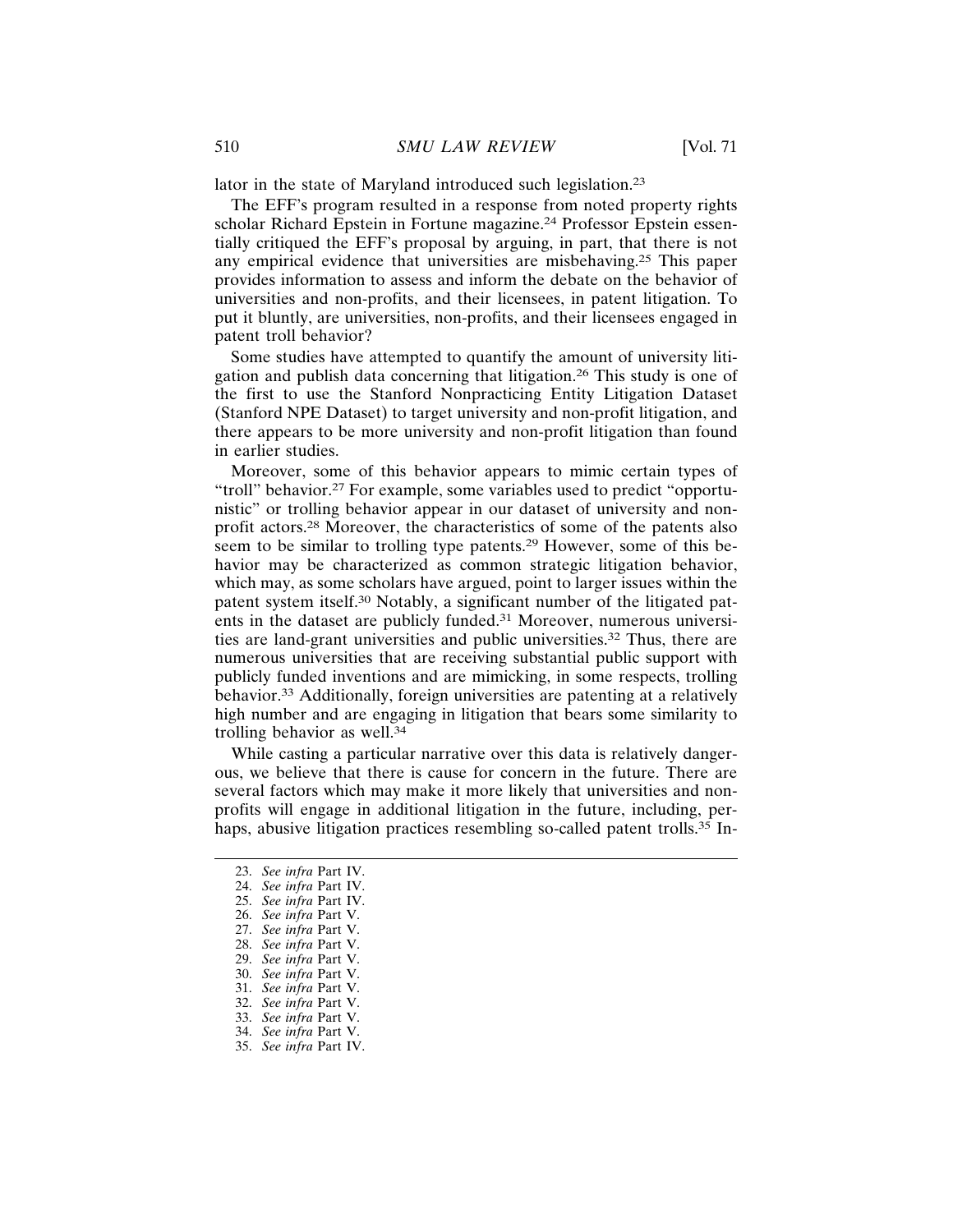deed, the factors may place increased pressure on universities and nonprofits to find ways to monetize their patents.36 For example, the U.S. government appears to desire to cut research funding to universities.<sup>37</sup> Universities will be searching for additional revenue streams.<sup>38</sup> Moreover, most technology transfer offices fail to generate enough revenue to sustain themselves and will likely push for more increased patenting and licensing to fund their operations.<sup>39</sup> And, universities appear to be changing their tenure policies to encourage commercialization activities.40 As universities and their technology transfer offices search for funding, they may believe that commercialization is the answer. Thus, university and non-profit litigation should be carefully monitored in the future.

This article has six parts: (I) Introduction; (II) The Patent Troll Issue; (III) University and Nonprofit Patenting and Litigation; (IV) Reasons for Concern, the EFF, and Richard Epstein; (V) Data; and (VI) Conclusion. Part II discusses the patent troll issue. Part III analyzes university and non-profit patent litigation. Part IV sets forth reasons for concern for the future and the controversy between the EFF and Professor Richard Epstein. Part V discusses the data collected based on the Stanford NPE Database, including methodology, and analyzes the data. Part VI is a conclusion.

#### II. THE PATENT TROLL ISSUE

This portion of the article analyzes the patent troll issue, including discussing the definitional problem of who exactly is a supposed troll.41 This Part also reviews the Stanford NPE Dataset and additional issues in the literature concerning patent trolls.<sup>42</sup>

#### A. PATENT TROLLS AND THE DEFINITIONAL PROBLEM

The term patent troll and the related terms "non-practicing entity" and "patent assertion entity" are used to describe a certain class of patent holders who assert patents through demand letters and litigation. However, the question of who exactly is a patent troll is not entirely clear. Some appear to have a broad definition and others a much narrower definition. Some appear to believe the term should not be used at all.

<sup>36.</sup> *See infra* Part IV.

<sup>37.</sup> *See infra* Part IV.

<sup>38.</sup> *See infra* Part IV.

<sup>39.</sup> *See infra* Part IV.

<sup>40.</sup> *See infra* Part IV.

<sup>41.</sup> Professor Christopher Cotropia has stated, "Patent trolls are the targets of the current patent reform movement. One of the difficulties that has plagued the push for change, however, is a definitional one—what exactly is a patent troll?" *See* Christopher A. Cotropia, *The Individual Inventor Motif in the Age of the Patent Troll*, 12 YALE J.L. & TECH. 52, 56 (2009) [hereinafter Cotropia, *Individual Inventor*] (footnotes omitted).

<sup>42.</sup> The troll label has been used in the trademark and copyright context. *See, e.g.*, Michael S. Mireles, *Trademark Trolls: A Problem in the United States?*, 18 CHAP. L. REV. 815, 815–16 (2015); Brad A. Greenberg, *Copyright Trolls and Presumptively Fair Uses*, 85 U. COLO. L. REV. 53, 53 (2014).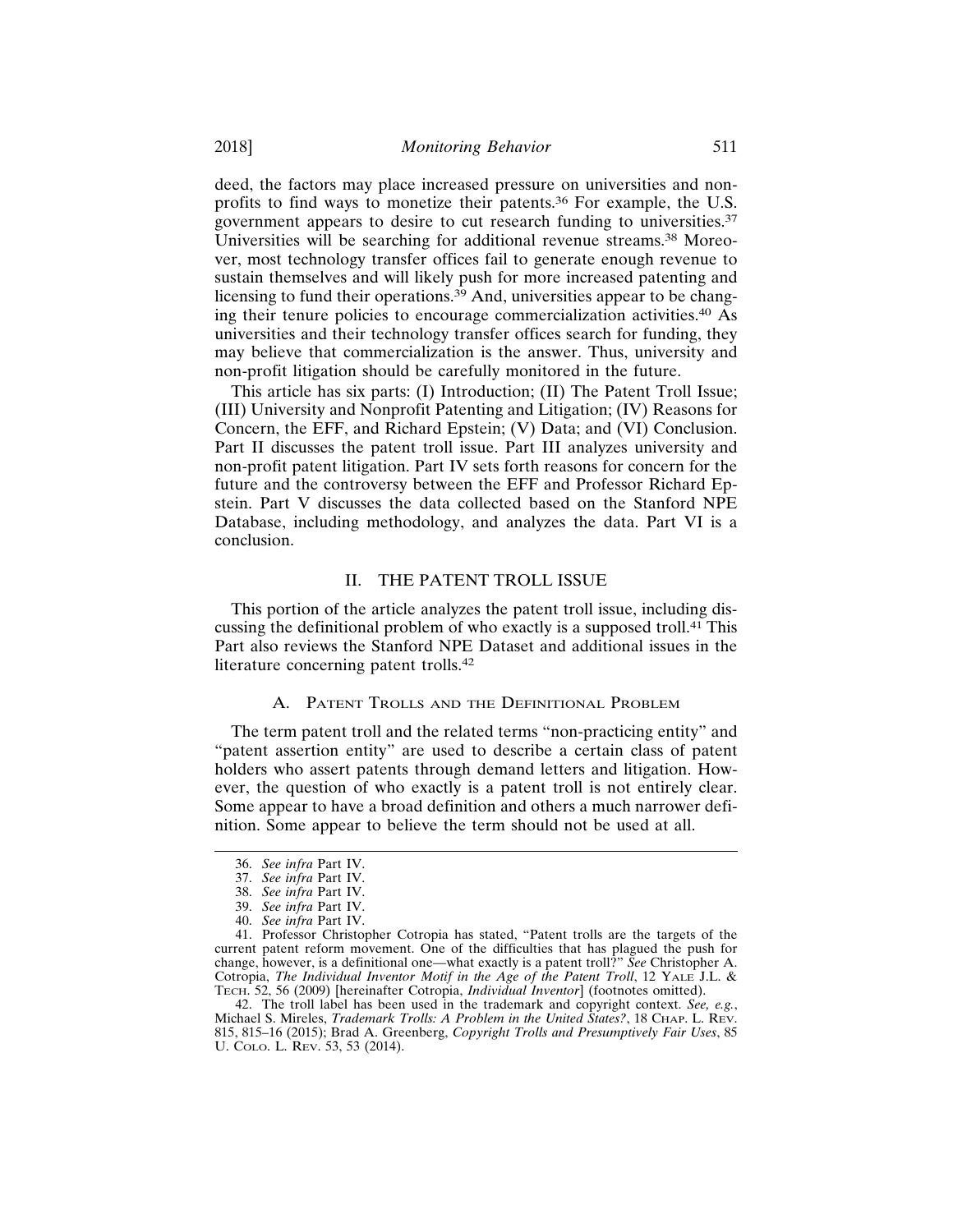The term patent troll is used to identify an entity that essentially acted as the proverbial troll under the bridge.<sup>43</sup> The troll taxes people who use the bridge even though the troll did not build the bridge. The patent troll is basically an entity who does not practice the patented invention, or perhaps did not invest in developing the invention, but seeks to assert that patent against others through either demand letters or litigation.<sup>44</sup> Based on the definition of what a troll is, the assumption is that if one is a troll then one is a "bad" actor.45 The implicit assertion is that the troll contributes nothing to society and extracts high costs in the form of impeding innovation and pushing up costs for consumers for goods and services covered by patents.46 Specifically, this activity could have a deleterious effect on start-ups, small firms, and entrepreneurs by preventing or delaying new entrants to markets.<sup>47</sup> Practicing entity resources, such as personnel time, could be channeled toward litigation activity and not at productive tasks, including inventive work.48 Notably, there was a belief that entities engaging in "troll-like" behavior were a new phenomenon, but scholars have shown that entities similar to the current trolls existed in the nineteenth century.<sup>49</sup>

That said, there are arguments that a so-called patent troll is not always a bad actor. On the question of the merits of patent trolls, even though the entity asserting the patent perhaps did not contribute to the develop-

45. The FTC notes that "a label like 'patent troll' is unhelpful because it invites prejudgment about the societal impact of patent assertion activity without an understanding of the underlying business model that fuels such activity." FTC PAE REPORT, *supra* note 8, at 17.

46. The harm from PAEs could also include "keeping off the market products that would otherwise have been introduced or by causing a whole industry to pick an inferior technology." *See* Fiona M. Scott Morton & Carl Shapiro, *Strategic Patent Acquisitions*, 79 ANTITRUST L.J. 463, 494–95 (2014).

47. FTC PAE REPORT, *supra* note 8, at 24–25; Colleen Chien, *Startups and Patent Trolls*, 17 STAN. TECH. L. REV. 461, 465 (2014) [hereinafter Chien, *Startups*] ("The characteristics of small companies can make it harder to absorb a PAE demand—40% of small companies that received a demand and responded to the survey . . . reported a 'significant operational impact': delayed hiring or achievement of another milestone, change in the product, a pivot in business strategy, a shut-down business line or the entire business, and/ or lost valuation.").

48. FTC PAE REPORT, *supra* note 8, at 9.

49. *See generally* B. Zorina Khan, *Trolls and Other Patent Inventions: Economic History and the Patent Controversy in the Twenty-First Century* (Hoover Inst. Working Grp. on Intellectual Prop., Innovation, and Prosperity, Working Paper No. 13001), https:// sls.gmu.edu/cpip/wp-content/uploads/sites/31/2013/09/Khan-Zorina-Patent-Controversy-inthe-21st-Century.pdf [https://perma.cc/NB9M-RKZ6]; Adam Mossoff, *Patent Licensing and Secondary Markets in the Nineteenth Century*, 22 GEO. MASON L. REV. 959 (2015).

<sup>43.</sup> The patent troll label has been credited to Peter Detkin, Anne Gundlefinger, and Mark Davis. *See* Joff Wild, *The Real Inventors of the Term "Patent Troll" Revealed*, IAM: BLOG (Aug.22, 2008), http://www.iam-media.com/blog/detail.aspx?g=cff2afd3-c24e-42e5 aa68-a4b4e7524177 [Perma link unavailable].

<sup>44.</sup> *See* Jason Rantanen, *Slaying the Troll: Litigation as an Effective Strategy Against Patent Threats*, 23 SANTA CLARA COMPUT. & HIGH TECH. L.J. 159, 164 (2006) ("[A] patent troll is an entity that neither develops novel technologies nor uses those technologies to provide goods or services to the market . . . [and] acquires patents for the sole purpose of using them to obtain a revenue stream from a firm that engages in activities arguably falling within the scope of the patent.").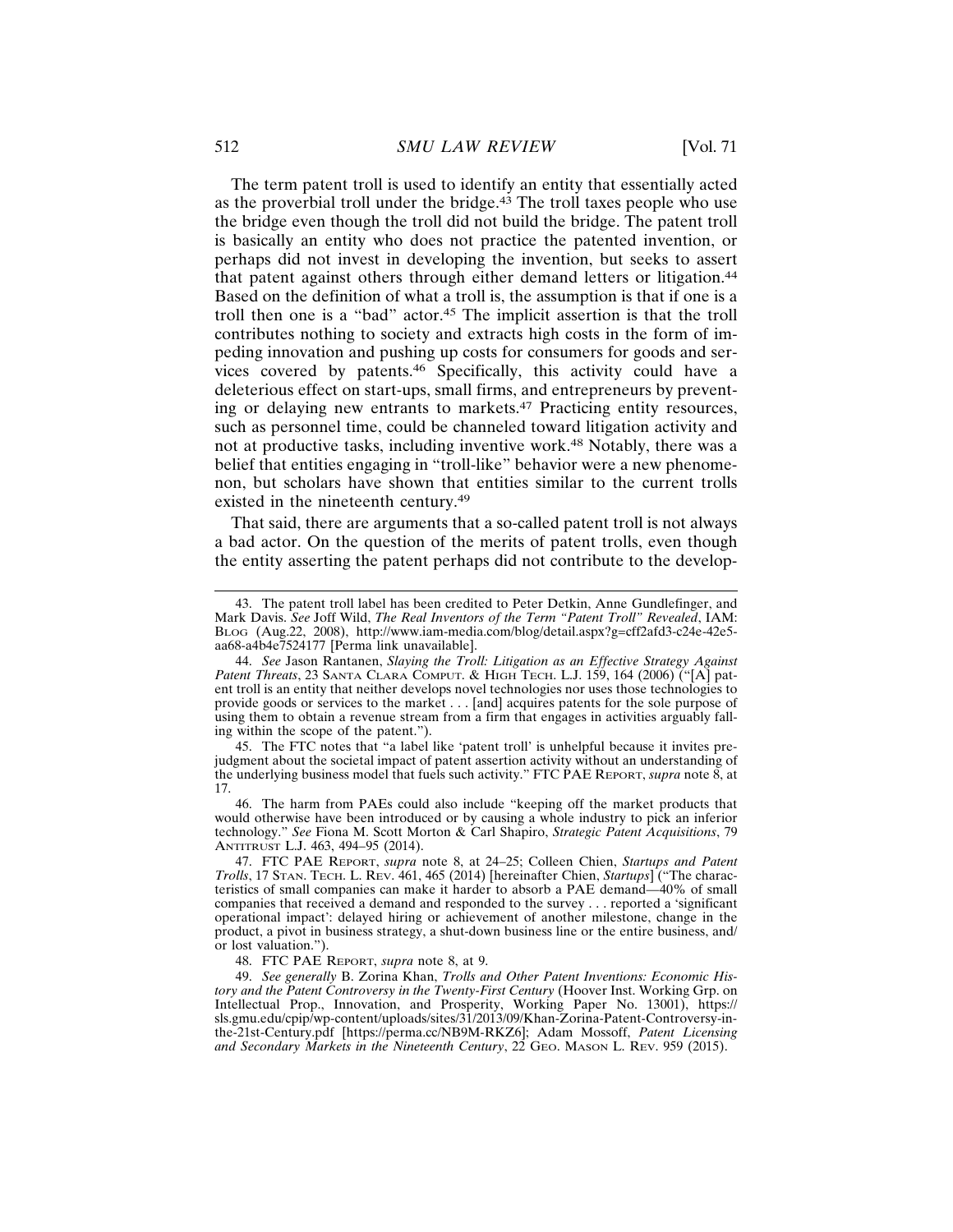ment of the underlying patented invention or practice it, there was an inventor of the patented invention. One of the counter-arguments for patent trolls is that they may help the ultimate inventor recoup some costs of invention and, thus, the patent troll helps the patent system work for its intended purpose—to incentivize invention.50 Additionally, others argue that some entities that exhibit characteristics of trolls may also help find commercialization partners.<sup>51</sup> Basically, an entity may send out demand letters that theoretically could lead to a partner who may be interested in commercializing the invention. However, this theory may not work well because the potential partner may already practice the invention, which is the basis of the claim in the demand letter. This is known as the *ex post* and *ex ante* issue.52 If the invention is in practice, then the litigation demand is essentially *ex post* and more likely harms innovation, particularly if very little funding is returned to the inventor. As Professor Robert Merges has emphasized, the patent system must be tied to innovation and not merely embody untethered rent-seeking.53 Importantly, Professor Brian Love found that "NPEs . . . assert | l their patents relatively late in the patent term and frequently continue to litigate their patents to expiration."54 This finding supports the theory that NPEs may "lie in wait" for practicing entities to commercialize technology and then assert their patents.<sup>55</sup>

<sup>50.</sup> *See* Robin Feldman & Tom Ewing, *The Giants Among Us*, 2012 STAN. TECH. L. REV. 1, 96 (2012) [hereinafter Feldman & Ewing, *Giants*] ("In this world of imperfections, mass aggregators may provide a market mechanism for the forgotten inventor whose innovations are in use every day but who remains uncompensated."); Robin Feldman & Mark A. Lemley, *Do Patent Licensing Demands Mean Innovation?*, 101 IOWA L. REV. 137, 142 (2015) [hereinafter Feldman & Lemley, *Demands*] ("[T]he patent holder has properly contributed to learning and dissemination by publishing its ideas in the form of a patent, and the product company has simply taken the idea from the patent's disclosure. The patent troll, therefore, would be operating as a tax collector to facilitate the transfer of an appropriate payment to the person who gave the idea to the world."). Professors Feldman and Lemley dispute this narrative by arguing that disclosures tend not to be adequate; fastmoving technologies are less likely to have products match claims; and independent invention, not copying, is predominantly occurring. Feldman & Lemley, *Demands*, *supra*.

<sup>51.</sup> *See* Feldman & Ewing, *Giants*, *supra* note 50, at 98 ("In addition to the possibility of compensating forgotten inventors, one could argue that mass aggregators serve as a form of efficient middle man, a market intermediary who helps patents find their way to those who would exploit them to create new products."); Feldman & Lemley, *Demands*, *supra* note 50, at 141 ("And if the inventor is not in a position to commercialize the invention at all, in theory, patents can serve as a mechanism that allows the inventor to provide her new idea to someone who can make use of it.").

<sup>52.</sup> FED. TRADE COMM'N, THE EVOLVING IP MARKETPLACE: ALIGNING PATENT NO-TICE AND REMEDIES WITH COMPETITION 32–72 (2011), https://www.ftc.gov/sites/default/ files/documents/reports/evolving-ip-marketplace-aligning-patent-notice-and-remediescompetition-report-federal-trade/110307patentreport.pdf [https://perma.cc/73JS-RX5K] [hereinafter FTC MARKETPLACE REPORT].

<sup>53.</sup> *See* Merges, *Trouble with Trolls*, *supra* note 5, at 1599–1600.

<sup>54.</sup> *See* Brian J. Love, *An Empirical Study of Patent Litigation Timing: Could a Patent Term Reduction Decimate Trolls Without Harming Innovators?*, 161 U. PA. L. REV. 1309, 1312 (2013) [hereinafter Love, *Timing*] ("I find that the average product-company patent has been shelved by its owner before the average NPE patent has even been asserted.").

<sup>55.</sup> *See* Merges, *Trouble with Trolls*, *supra* note 5, at 1590–91 ("Typically, the troll waits until a technology is fully entrenched before scouting around for patents to acquire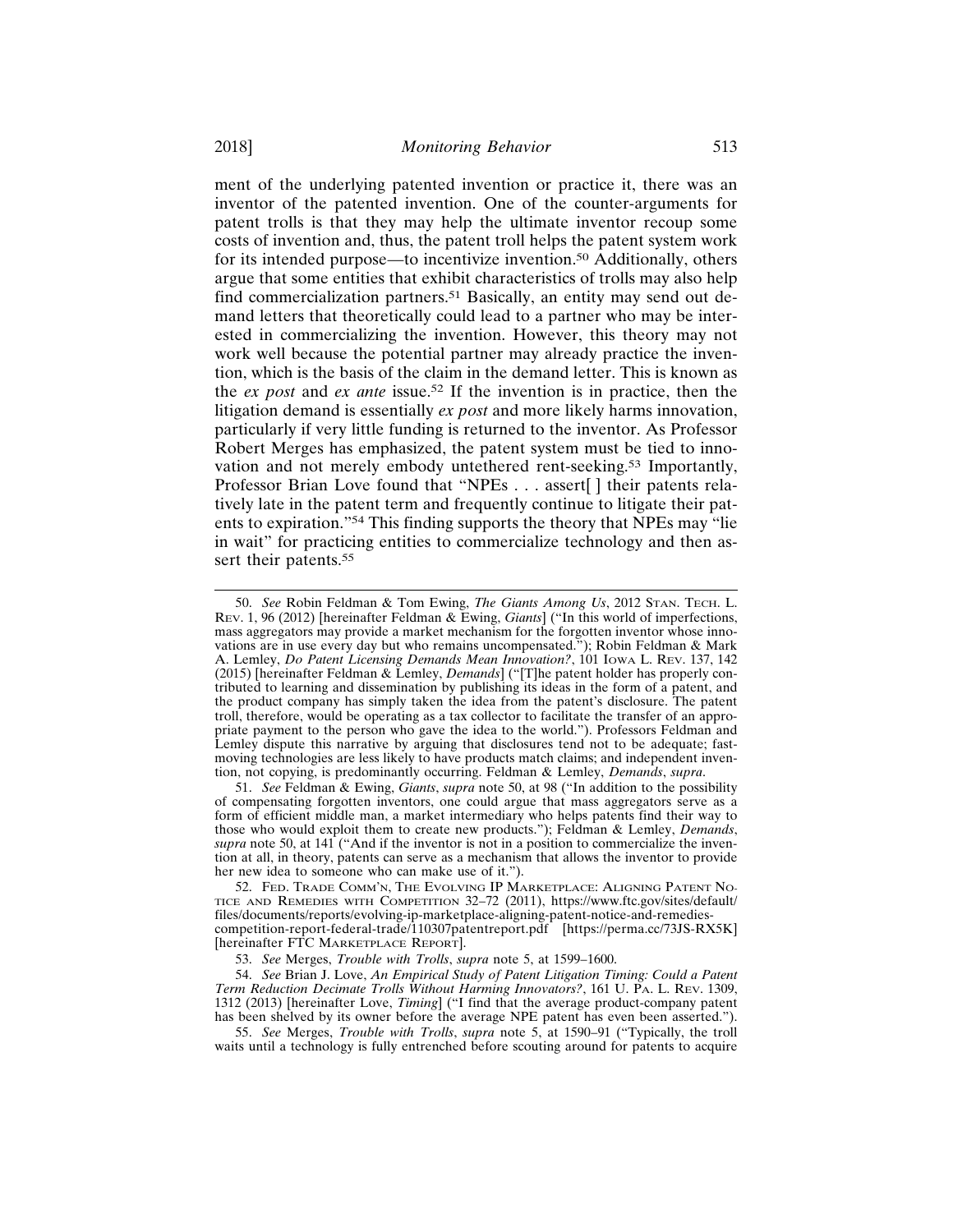If the invention is not in practice when the demand letter is sent, then this is *ex ante*, which may aid innovation.<sup>56</sup> Additionally, patent trolls may provide expertise that some types of inventors do not have.57 They are essentially specialized market players that have experience licensing patents.58 This may aid the transfer of patented technology to entities that may need that technology to innovate and do not desire to independently develop a non-infringing substitute for that technology.59 Patent trolls may also have access to funding to litigate cases.60 Moreover, if mass aggregators are considered patent trolls, then patent trolls may provide patent licenses to companies that need a bargaining chip against other patent asserters or a package of patents covering a technology.61 One particular problem with aggregators is that if they assert numerous patents, investigating and analyzing each claim may be more expensive than taking a license.<sup>62</sup>

"NPEs and PAEs may [also] help to create a stable and efficient marketplace for patents to be bought and sold, thereby creating liquidity in patents as corporate assets and reallocating litigation risk to parties better able to absorb it."<sup>63</sup> NPEs can also avoid royalty stacking problems by collecting patents in portfolios.64 NPEs may also reduce the probability of a patent thicket by "searching, monitoring, and screening complementary technologies," including "weed[ing] out bad quality patents caused by

62. *See* Robin Feldman, *The Pace of Change: Non-Practicing Entities and the Shifting Legal Landscape*, 18 CHAP. L. REV. 635, 637 (2015) [hereinafter Feldman, *Pace of Change*].

63. FTC PAE REPORT, *supra* note 8, at 26–27. However, Professor Robert P. Merges notes that "[n]ot all arbitrage exchange is in fact efficient and socially desirable" and provides the example of blackmail. *See* Merges, *Trouble with Trolls*, *supra* note 5, at 1588.

64. *See* Jiaqing "Jack" Lu, *The Economics and Controversies of Nonpracticing Entities (NPES): How NPES and Defensive Patent Aggregators Will Change the License Market*, 47 LES NOUVELLES 55, 60 (2012).

or asserting the patents it holds. Again, there is nothing intrinsically wrong with this strategy unless the patents at issue do not represent a true innovation.").

<sup>56.</sup> FTC MARKETPLACE REPORT, *supra* note 52, at 8.

<sup>57.</sup> *See also* Feldman & Ewing, *Giants*, *supra* note 50, at 98 ("Inventors may not have the capital, expertise, or other necessary capacity to manufacture products.").

<sup>58.</sup> James Bessen & Michael J. Meurer, *The Direct Costs from NPE Disputes*, 99 COR-NELL L. REV. 387, 390 (2014) [hereinafter Bessen & Meurer, *Costs*] ("Some inventors lack the resources and expertise needed to successfully license their technologies.").

<sup>59.</sup> *See* FTC MARKETPLACE REPORT, *supra* note 52, at 8.

<sup>60. 2013</sup> GAO REPORT, *supra* note 8, at 35 ("Representatives from a university we spoke with also said universities look to outside entities, such as PMEs, to finance patent infringement litigation because universities cannot cover the up-front costs of filing a lawsuit."). Professor David L. Schwartz has found that universities are also using contingency fee arrangements with patent litigation suits. *See* David L. Schwartz, *The Rise of Contingent Fee Representation in Patent Litigation*, 64 ALA. L. REV. 335, 376 (2012) ("[Technology Transfer Offices] often lack the financial resources to pay hourly billing patent litigators [and c]ontingent representation solves that problem.").

<sup>61.</sup> *See also* Feldman & Ewing, *Giants*, *supra* note 50, at 102–04 ("When a company is sued for infringement or must enter into a negotiation to acquire rights from another entity, the company can shop for and acquire precisely the patents that could present a counter threat to the opposing party. . . . This type of strategy could ensure that a company has the comfortable freedom to operate vis-à-vis its competitors without worrying about patent suits that are the scourge of the modern patent world.").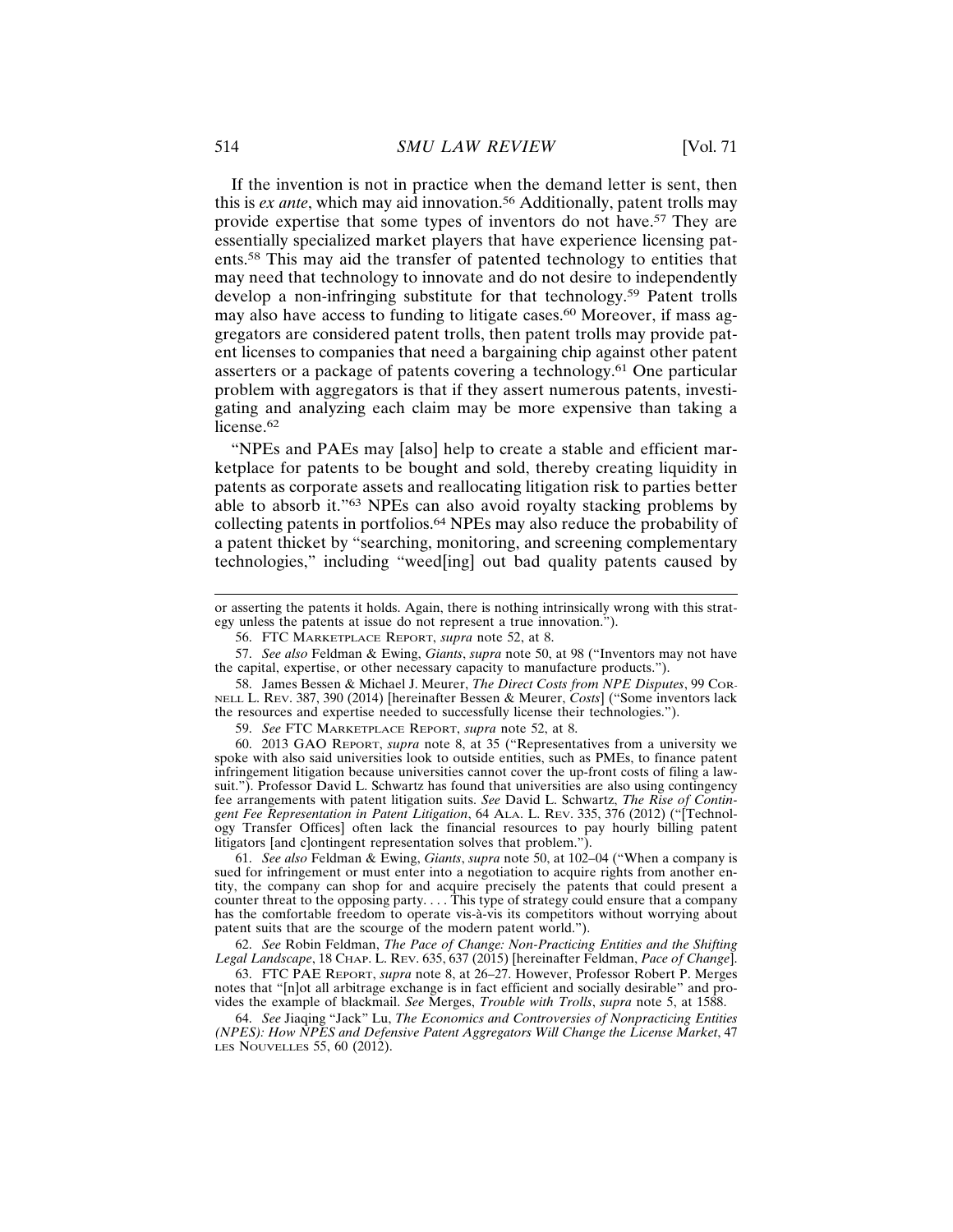patent proliferation."<sup>65</sup>

Moreover, Professors John R. Allison, Mark A. Lemley, and Joshua Walker found substantial overlap between the most valuable and most litigated patents—importantly, the most litigated patents are "disproportionately owned by nonpracticing entities."66 Thus, according to the authors, NPEs may deserve "more respect than the current patent system (and certainly patent reformers) gives them."<sup>67</sup>

Some entities that do not practice a patented invention but may assert that patent against others may not be considered patent trolls. On closer examination, for example, many believe that universities are not trolls even though they are unlikely to practice the invention. Moreover, some entities that are practicing entities may have patents that they do not practice but may assert them against others.68 Relatedly, some practicing entities may license to non-practicing entities to assert patents that the practicing entities do not practice against competitors to raise their costs of doing business.69 Given the level of nuance, and perhaps for strategic reasons, the definition of a troll has changed over the years. Some definitions began to refer to a broad class of entities called "Non-practicing Entities" or "NPEs" for short. This group of entities included universities, for example. And, some began to refer to "Patent Assertion Entities" or "PAEs." PAEs exist solely to assert patents.70 Another term used in the literature is a "Patent Monetization Entity" or "PME," which appears to be similar to a PAE.<sup>71</sup>

Professor Lemley and Douglas Melamed further refer to certain entities who essentially exist to extract "nuisance type settlements" from

70. The FTC PAE Report defines a patent assertion entity as

FTC PAE REPORT, *supra* note 8, at 15.

71. *See* 2013 GAO REPORT, *supra* note 8, at 19 ("PMEs we spoke with did not develop technology or sell products but, instead, derived most of their revenue from asserting patents against operating companies.").

<sup>65.</sup> *Id.* at 61.

<sup>66.</sup> John R. Allison, Mark A. Lemley & Joshua Walker, *Extreme Value or Trolls on Top? The Characteristics of the Most-Litigated Patents*, 158 U. PA. L. REV. 1, 3 (2009) [hereinafter *Extreme Value*].

<sup>67.</sup> *Id.* at 29.

<sup>68.</sup> *See* Colleen V. Chien, *From Arms Race to Marketplace: The Complex Patent Ecosystem and Its Implications for the Patent System*, 62 HASTINGS L.J. 297, 301 (2010) [hereinafter Chien, *Arms Race*] ("Practicing companies have used their once-defensive patents to selectively sue in areas in where they no longer or never did operate, using the same tactics as patent-assertion entities.").

<sup>69.</sup> *See* Fiona M. Scott Morton & Carl Shapiro, *Strategic Patent Acquisitions*, 79 ANTI-TRUST L.J. 463, 494 (2014) [hereinafter Scott Morton & Shapiro, *Strategic*] ("We consider the hybrid PAE model to be the most troubling. We have in mind a hybrid PAE that is using outsized threats to obtain payments in excess of reasonable royalties, while working with a practicing entity that has its own incentive to raise its rivals' costs.").

a firm that primarily acquires patents and seeks to generate revenue by asserting them against accused infringers. . . . PAE business models focus on asserting patents that the firm has acquired from third parties, rather than obtained from the U.S. Patent and Trademark Office (USPTO) through prosecution. Patents are a PAE's principal asset; a PAE does not manufacture, distribute, or sell products.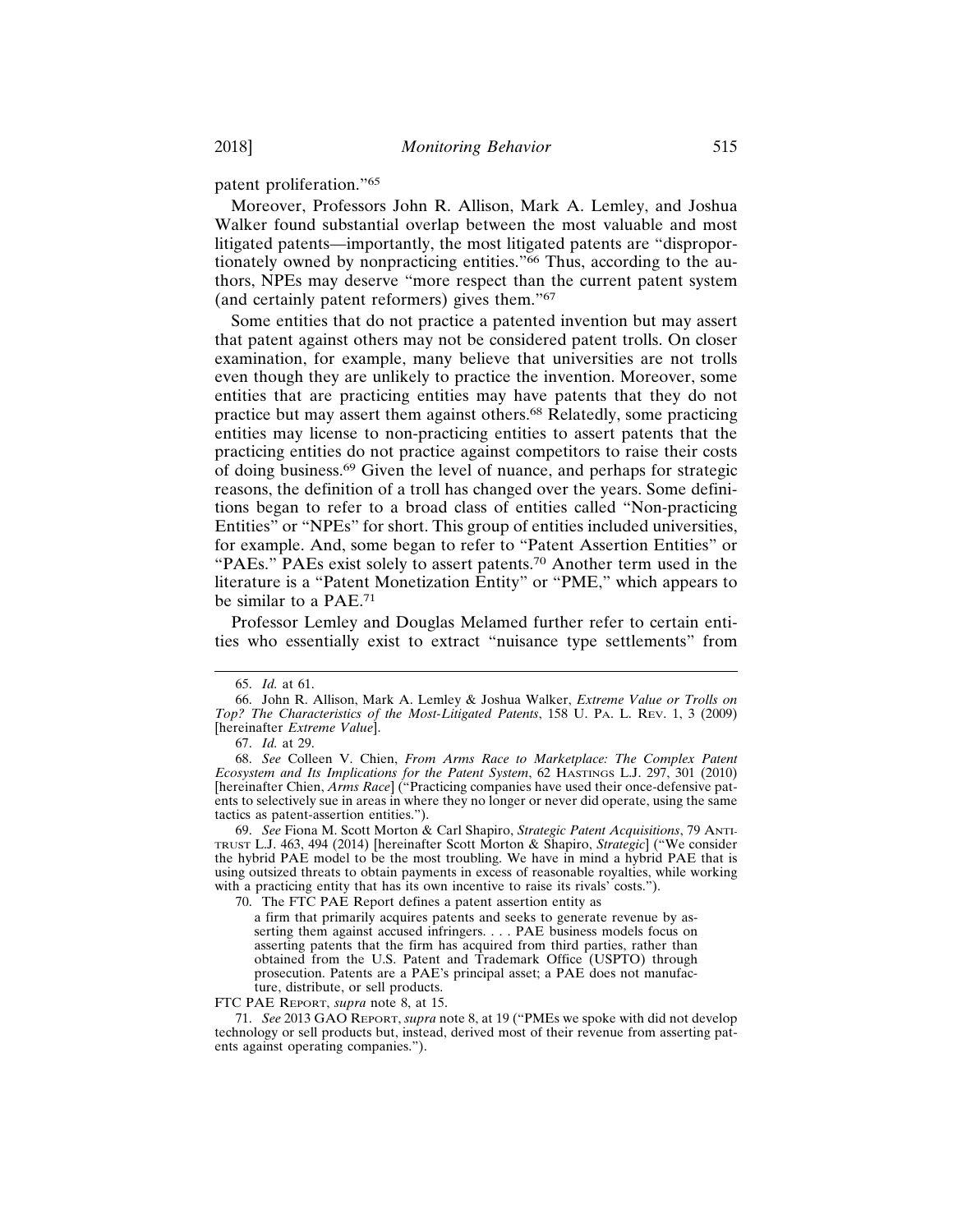practicing entities as "bottom-feeders."72 By settling claims below the amount required to defend the lawsuit, the bottom-feeder can take advantage of certain aspects of patent litigation to extract settlement amounts from practicing entities below the costs to litigate the matter.<sup>73</sup> For example, the FTC has relied on American Intellectual Property Law Association data to state that it costs about \$300,000 to litigate the early stages of a patent case.74 Thus, the nuisance settlement amount is around \$300,000.75 Further, the FTC has separated Patent Assertion Entities into two groups: Portfolio Patent Assertion Entities and Litigation Patent Assertion Entities.76 Portfolio Patent Assertion Entities maintain large portfolios of patents and derive a significant amount of revenue from licensing.77 Moreover, seventy-eight percent of Portfolio Patent Assertion Entities' cases settled for a larger amount than \$300,000.78 Litigation Patent Assertion Entities have small portfolios (less than ten patents); they sue and usually settle shortly thereafter for less than \$300,000.79 Litigation Patent Assertion Entities appear to be closer to entities in Professor Lemley and Melamed's bottom-feeder group. Perhaps the most troubling NPE is one that asserts poor quality patents.<sup>80</sup>

In short, the taxonomy of potential trolls has become relatively compli-

74. FTC PAE REPORT, *supra* note 8, at 43.

75. *Id.*

76. *Id.*

79. *Id.* at 92.

80. *See* Chien, *Numbers*, *supra* note 72, at 7 (noting sources that show that repeat NPEs "(8x or more) . . . lose more than 90% of the time in court" and "dominate PAE cases—61% of defendants named in 2011–2012 were sued by a PAE who had brought the case 8+ times").

<sup>72.</sup> *See* Mark A. Lemley & A. Douglas Melamed, *Missing the Forest for the Trolls*, 113 COLUM. L. REV. 2117, 2176 (2013) [hereinafter Lemley & Melamed]. Notably, "in 2012 PAEs sued more non-tech companies than tech companies." Colleen Chien, *Patent Trolls by the Numbers*, at 2 (Santa Clara Sch. of Law Faculty Publ'ns, 2013), http://digitalcommons.law.scu.edu/cgi/viewcontent.cgi?article=1610&context=facpubs [Perma link unavailable] [hereinafter Chien, *Numbers*]. Lemley and Melamed also describe "lottery-ticket" trolls who "own[ ] a patent and hope[ ] to strike it big in court." Lemley & Melamed, *supra*, at 2126.

<sup>73.</sup> Professor Lemley and Douglas Melamed argue that the patent troll debate is very much about systemic problems in the patent system and not so much about one class of entities and their behavior. Thus, much of the analysis should not be weighted heavily on practicing status or not. *See generally*, Lemley & Melamed, *supra* note 72, at 2121. For a critique of Professor Lemley and Melamed's article, see David L. Schwartz, *On Mass Patent Aggregators*, 114 COLUM. L. REV. SIDEBAR 51, 60–61 (2014). Professors Fiona M. Scott Morton and Carl Shapiro have stated that PAEs will attempt to use an outsized threat, such as an injunction or exclusion order, to push a target to settle for a higher royalty rate. *See* Scott Morton & Shapiro, *Strategic*, *supra* note 69, at 471–75.

<sup>77.</sup> *Id.* at 42. Importantly, the FTC found that "Portfolio PAES generally reached licensing commitments without bringing litigation against a potential licensee: they executed 71% of their licenses without litigation." *Id.* at 46. And, "Portfolio PAEs accounted for 9% of all licenses in the study [and] these licenses generated 80% of all revenue reported in the study." *Id.*

<sup>78.</sup> *Id.* at 91. Notably, the FTC Report found that "53% of Portfolio PAE royalties were greater than \$2.5 million and 25% were between \$300,000 and \$2.5 million." *Id*. at 91–92.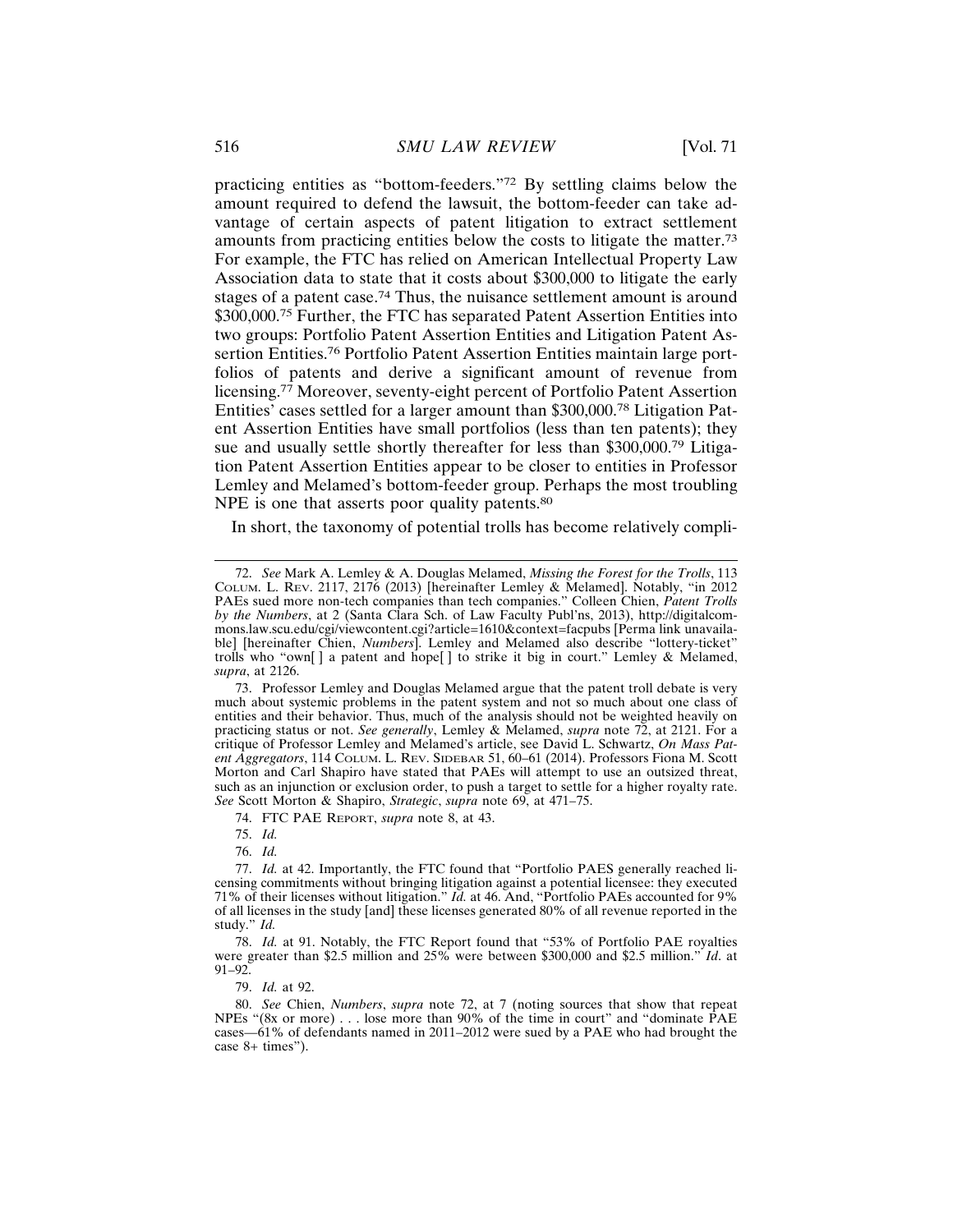cated<sup>81</sup> and may be subject to gaming.<sup>82</sup> And, indeed, the debate has moved toward examining specific behavior of certain NPEs to decide whether they are not acting in socially beneficial ways.<sup>83</sup> As Professor Colleen V. Chien noted in her seminal article, *From Arms Race to Marketplace: The Complex Patent Ecosystem and Its Implications for the Patent System*,

The competing and even contradictory approaches of the arms race and marketplace operate alongside each other, not only within industries, but also oftentimes within companies. A company may use certain patents defensively to gain freedom to operate, but it may also opportunistically sell its patents or sue upon them. It may enjoy patent détente with certain of its competitors while also exploiting the asymmetric stakes it has with companies whose products are covered by its patents. Some non-practicing entities sue established companies for infringement of patents they have acquired, and others develop their own technology and seek to commercialize it. Each company is unique, and the approach a company takes to its patents in one area may differ significantly from the approach it takes in another. These profiles make it harder to make value judgments about companies based solely on whether they do or do not practice their patents.<sup>84</sup>

There are a number of factors that may indicate that a particular entity may be engaging in behavior that should be discouraged. Some factors that may indicate that a particular entity is behaving similarly to a troll or

<sup>81.</sup> *See* John R. Allison, Mark A. Lemley & Joshua Walker, *Patent Quality and Settlement Among Repeat Patent Litigants,* 99 GEO. L.J. 677, 683 (2011) (describing taxonomy of entities, which includes several categories of non-practicing entities); *see also* COUNCIL OF ECONOMIC ADVISERS ISSUE BRIEF, THE PATENT LITIGATION LANDSCAPE: RECENT RE-SEARCH AND DEVELOPMENTS 3 (2016) [hereinafter COUNCIL OF ECONOMIC ADVISERS] ("The NPE category includes patent assertion entities (PAEs) that assert infringement of a patent with the sole goal of generating revenues from licensing or settlements of litigation and may include individual inventors and universities who solely license patents to others . . . . These distinctions are not always easy to draw when categorizing plaintiffs in patent litigation. As a result, some studies do not attempt to differentiate between PAEs and other NPEs." (citation omitted)). For a broader discussion of the narratives in patent litigation, including NPEs, see Colleen V. Chien, *Of Trolls, Davids, Goliaths, and Kings: Narratives and Evidence in the Litigation of High-Tech Patents*, 87 N.C. L. REV. 1571, 1571 (2009) [hereinafter Chien, *David*].

<sup>82.</sup> *See* Feldman, *Pace of Change*, *supra* note 62, at 636 ("With much money at stake, numerous entities have an incentive to craft the definition in a way that omits their own business model, a process that has resulted in intense lobbying not only of government officials, but also of academics.").

<sup>83.</sup> Professor Carl Shapiro has "cautioned that distinguishing various types of entities can be a 'dicey exercise.'" *See* Erica S. Mintzer & Suzanne Munck, *The Joint U.S. Department of Justice and Federal Trade Commission Workshop on Patent Assertion Entity Activities—"Follow the Money*,*"* 79 ANTITRUST L.J. 423, 426 (2014). Professor Robert P. Merges has stated that, "Trolling, to put it simply, is a matter of behavior rather than status. One can act as a troll, but it will usually not be true that one simply is a troll. The 'troll line,' in other words, must be policed case-by-case and fact-by-fact." Merges, *Trouble with Trolls*, *supra* note 5, at 1611; *see also* Mark A. Lemley & Carl Shapiro, *Patent Holdup and Royalty Stacking*, 85 TEX. L. REV. 1991, 2009 (2007) ("Defining a patent troll has proven a tricky business, but that does not mean [that] the problem does not exist.").

<sup>84.</sup> Chien, *Arms Race*, *supra* note 68, at 332–33.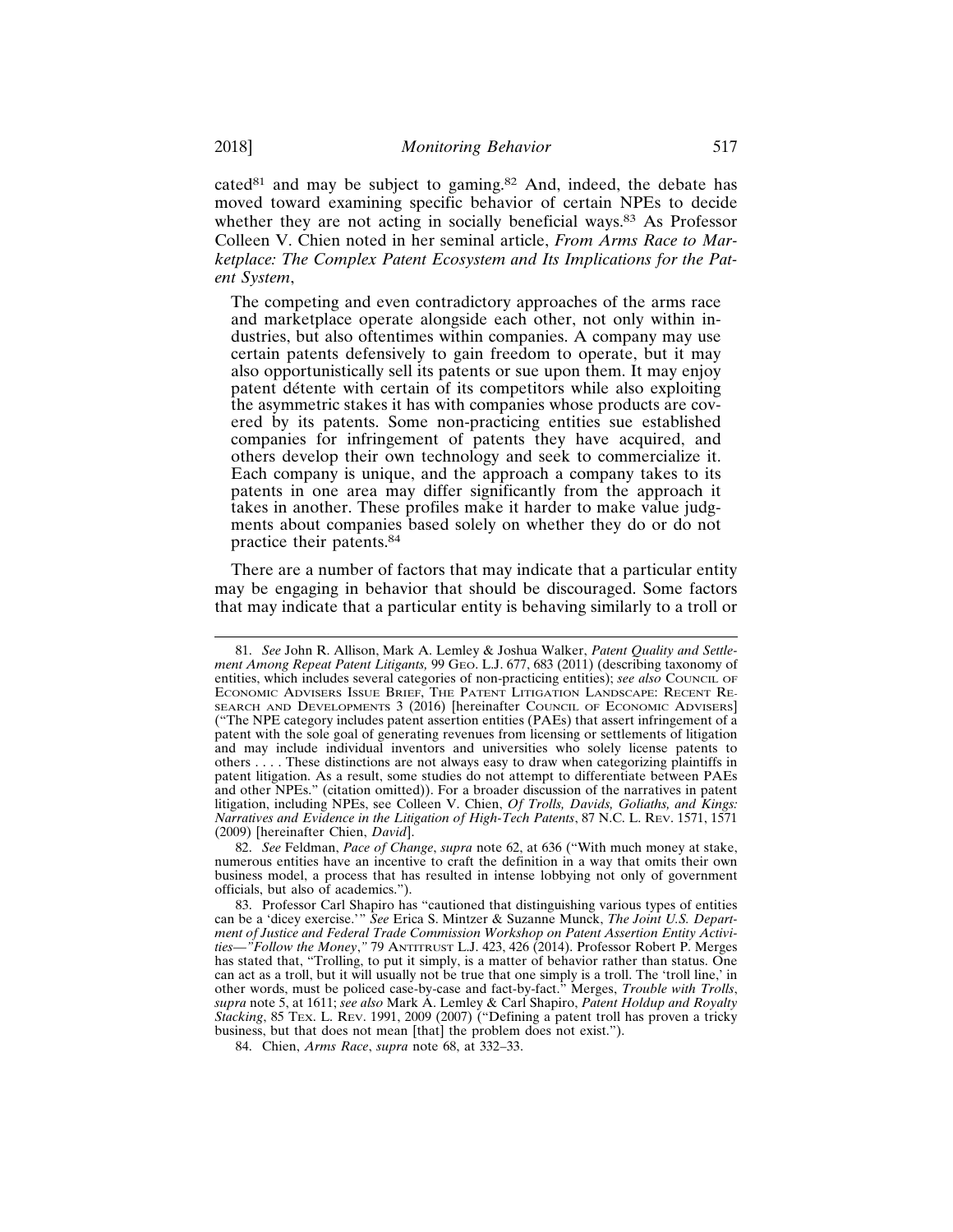"behaving badly" could include seeking an amount of damages lower than the cost of litigating the lawsuit;85 filing a case in the Eastern District of Texas or, more generally, strategic forum shopping;<sup>86</sup> seeking willful infringement damages to incentivize settlement; settling a case very early in the litigation;<sup>87</sup> and a number of defendants<sup>88</sup> and lawsuits involving the patent.89 Some supposed trolls may be asserting patents that based on some metrics are relatively valuable patents,<sup>90</sup> and many are software patents.91 The metrics used to assess value include "more claims, more

[S]ettlements might occur because the patents are strong, because the patents are weak, because defendants feared a jury, because the NPE sought a reasonable settlement that reflected the value of the patent, or because the NPE sought a nuisance settlement that overvalued the patent but remained less than trying the case.

*See* Michael Risch, *A Generation of Patent Litigation*, 52 SAN DIEGO L. REV. 67, 123 (2015).

88. Professor Colleen Chien found that, "'Bottom feeder' trolls make demands of many companies at once in order to get nuisance settlements. . . . The consensus appeared to be that many small companies settle such claims made by PAEs, whatever the merit, because they could not afford to fight them." Chien, *Startups*, *supra* note 47, at 477.

89. *Id.* at 477–78 ("Small companies are also being used in order to secure a royalty rate or venue or 'feed the war chest' in support of campaigns against larger, deeper-pocketed targets, several interviewees said." (footnote omitted)).

90. *Extreme Value*, *supra* note 66, at 28–29.

91. 2013 GAO REPORT, *supra* note 8, at 22 ("Specifically, about 84 percent of PME lawsuits from 2007 to 2011 involved software-related patents, while about 35 percent of operating company lawsuits did."); Bessen and Meurer, *Costs*, *supra* note 58, at 394 ("Notice failure is likely for NPE lawsuits. Sixty-two percent of the time, they feature software patents, which are notoriously difficult to interpret . . . [and] patents asserted in NPE lawsuits are often subject to lengthy prosecutions, which delay public access to information about patent claims." (footnote omitted)); *see also* FTC PAE REPORT, *supra* note 8, at 75–76 ("[A]pproximately 75% of cases solely involved Computers & Communications patents [and o]nly 7% of Portfolio PAE cases involved patents outside of the Computers & Communications or Other Electrical & Electronic categories. . . . [F]ewer than 15% of

<sup>85.</sup> The FTC PAE Report identified this as a characteristic of Litigation PAEs. FTC PAE REPORT, *supra* note 8, at 10.

<sup>86.</sup> *See* 2013 GAO REPORT, *supra* note 8, at 23 ("For 2007 to 2011, an estimated 32 percent of patent infringement lawsuits were filed in 3 of the 94 federal district courts: the Eastern District of Texas, the District of Delaware, and the Central District of California."); FTC PAE REPORT, *supra* note 8, at 80 ("The Eastern District of Texas and the District of Delaware accounted for the largest share of cases in the study (53% and 22%, respectively)."); PRICEWATERHOUSECOOPER, 2014 PATENT LITIGATION STUDY 4 (2014), http://www.patentinsuranceonline.com/wp-content/uploads/2016/02/2014-patent-litigationstudy.pdf [https://perma.cc/TG6L-3X3D] [hereinafter, PWC 2014 PATENT STUDY] ("NPE cases continue to be concentrated in certain district courts: five district courts (out of a total of 94) accounted for 41% of all identified decisions where the patent holder was an NPE, with the Eastern District of Texas alone accounting for 12% of all identified NPE decisions."). The PWC 2014 Patent Study further found that, "Texas Eastern, with the most identified NPE cases by far, also has one of the highest success rates, almost double the NPE average."

<sup>87.</sup> *See* David L. Schwartz & Jay P. Kesan, *Analyzing the Role of Non-Practicing Entities in the Patent System*, 99 CORNELL L. REV. 425, 449 (2014) [hereinafter Schwartz & Kesan] (suggesting that future studies consider "the length of time NPE cases last"). Notably, the 2013 GAO Report found that, "Lawsuits brought by both operating companies and PMEs settled or likely settled at similar rates. . . . However, our analysis showed a statistically significant difference between suits involving software-related patents, of which 82 percent settled compared with 89 percent of suits that did not involve software-related patents." 2013 GAO REPORT, *supra* note 8, at 25 n.46. Moreover, Professor Michael Risch notes that,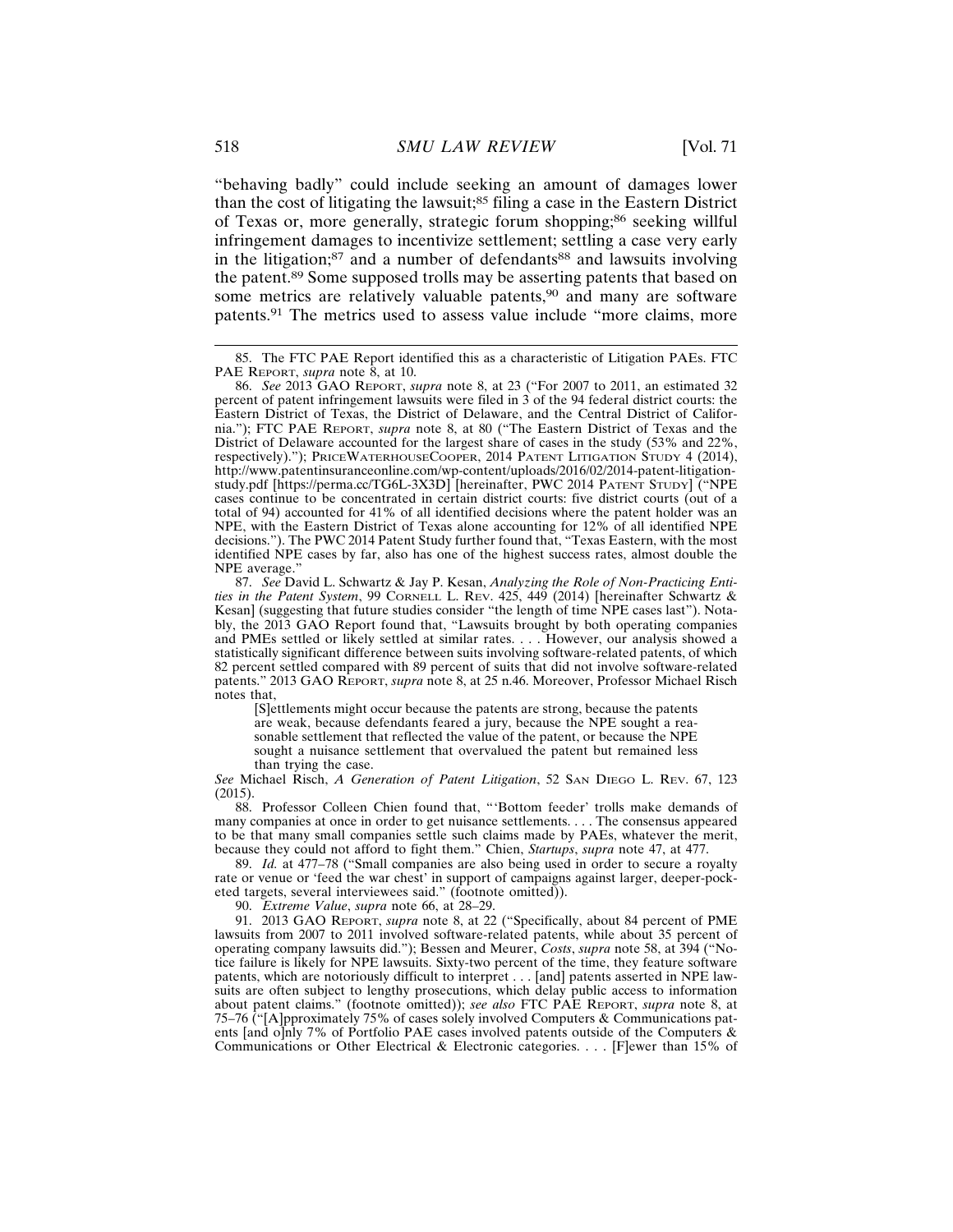prior art citations, more forward citations, a higher likelihood of assignment between issue and litigation, and larger numbers of continuation applications."92 Trolls may also assert patents that are late-term patents the patented invention has already been developed and the troll is merely taxing the invention.93 Trolls may also strategically assert patents near major funding events of companies,94 make outsized claims resulting in settlements at a nuisance level, assert low quality lawsuits, and "target firms that are flush with cash."95 All or a combination of these characteristics may point toward a particular entity exhibiting troll-like behavior.

#### B. AN OVERVIEW OF THE LITERATURE AND JUDICIAL AND LEGISLATIVE RESPONSES<sup>96</sup>

The literature concerning patent trolls is substantial and arguably mixed as to whether troll behavior is problematic.97 However, despite the mixed nature of whether there is a problem and vigorous arguments concerning the merits of patent trolls, the courts, legislators, and others have attempted to solve the patent troll problem. This section first examines the literature concerning whether a patent troll problem exists and secondly examines and attempts to address the supposed patent troll problem.

94. *See* Robin Feldman & Evan Frondorf, *Patent Demands and Initial Public Offerings*, 19 STAN. TECH. L. REV. 52, 54 (2015) ("[R]oughly 60% of information technology respondents reported receiving patent demands in the periods around the company's  $IPO."$ ).

95. Lauren Cohen, Umit G. Gurun & Scott Duke Kominers, *Patent Trolls: Evidence from Targeted Firms* 3 (Harvard Bus. Sch., Working Paper No. 15-002, 2014 (Revised Apr. 2017)), http://www.hbs.edu/faculty/Pages/item.aspx?num=47648 [https://perma.cc/FNX8- CNJR] [hereinafter Cohen, Gurun & Kominers]. For a shorter version of the article, please see Lauren Cohen, Umit G. Gurun & Scott Duke Kominers, *The Growing Problem of Patent Trolling: Cash-Hungry Patent Trolls are Squelching Innovation—and Should Be Screened Out*, 352 SCIENCE 521, 521 (2016).

96. For an excellent overview of the literature concerning patent trolls, please see COUNCIL OF ECONOMIC ADVISERS, *supra* note 81, at 1; FTC PAE REPORT, *supra* note 8, at 20–28. PriceWaterhouseCooper also has published numerous yearly studies on patent litigation, which collect statistics concerning patent litigation suits for each year. For example, PriceWaterhouseCooper found that, as of 2014, "[d]amages awards for NPEs averaged more than triple those for practicing entities over the last four years." PWC 2014 PATENT STUDY, *supra* note 86, at 3.

97. This paper highlights certain patent troll literature, but it does not attempt to address all patent troll literature.

Litigation PAE cases involved patents outside of the Other Electrical  $\&$  Electronic category and the Computers & Communication category.").

<sup>92.</sup> *Extreme Value*, *supra* note 66, at 28.

<sup>93.</sup> Love, *Timing*, *supra* note 54, at 1312. PriceWaterhouseCopper finds that, [T]he overall success rate for practicing entities is 10% higher than that for NPEs over the last 19 years. NPEs are much less successful at the summary judgement stage: winning in only 3% of identified decisions, as opposed to 10% for practicing entities. Conversely, the trial success rate for practicing entities is nearly identical to that for NPEs, at roughly two-thirds.

PWC 2014 PATENT STUDY, *supra* note 86, at 10.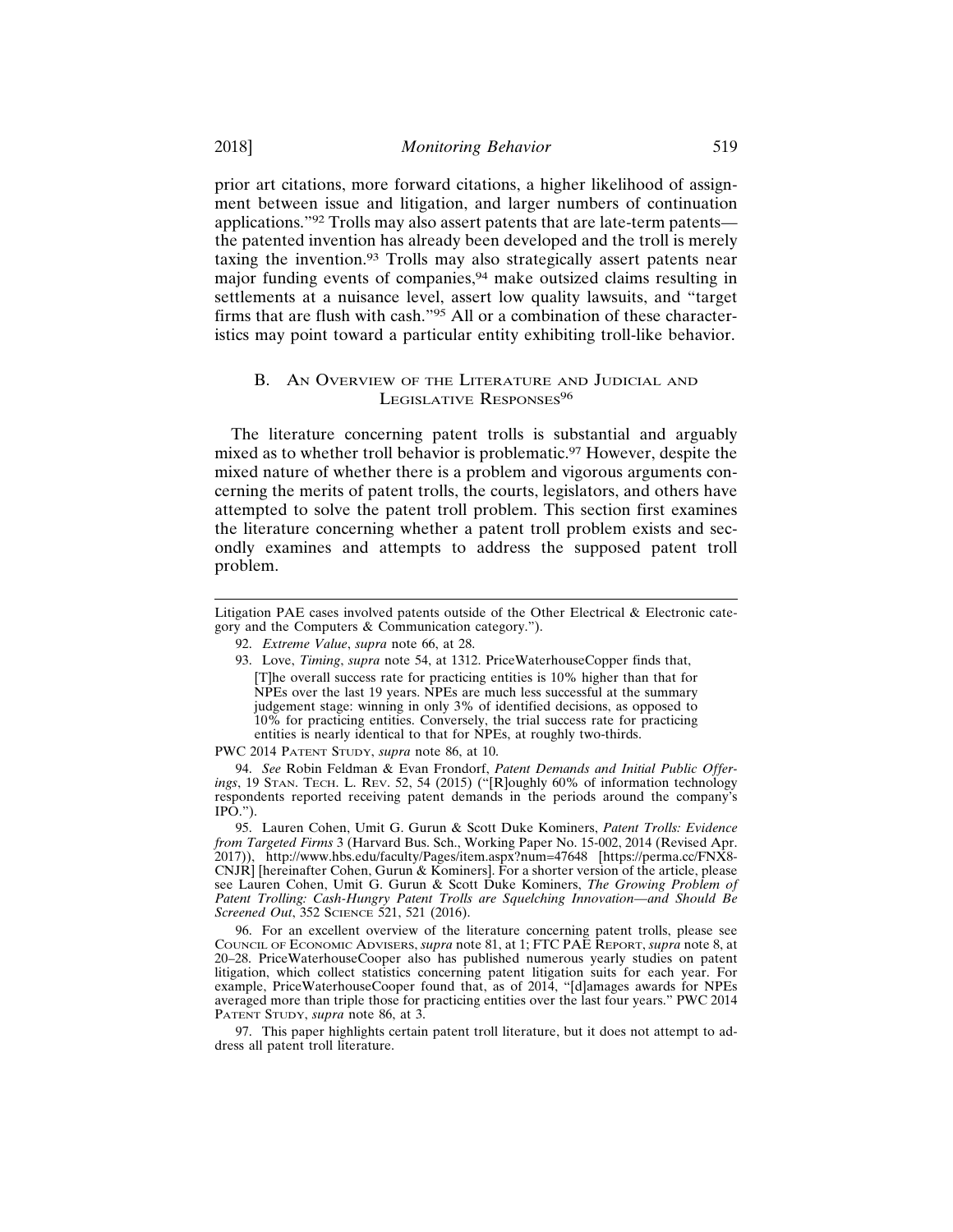#### *1. A Sample of the Literature*

As discussed *supra*, the primary argument against trolls is that they do not contribute to innovation but merely tax or thwart it. The argument in favor of trolls is that they may contribute to innovation by ultimately benefiting inventors through the creation of markets for inventions. Notably, the evidence concerning whether the costs outweigh the benefits of trolls is unclear.98 For example, the FTC released a report entitled *Patent Assertion Activity: An FTC Study*, which analyzed non-public evidence collected from Patent Assertion Entities concerning "acquisition, litigation, and licensing practices."99 The FTC report makes numerous helpful findings; however, the FTC "does not address the efficiency of PAE business models" because the data collection procedures of the surveyed PAEs were not uniform.100 Essentially, the FTC had difficulty ascertaining the amount of licensing revenue that may be returned to independent inventors.101 At the same time, Professors Bessen and Meurer found that the direct cost on practicing entities from NPE litigation was around "\$29 billion in 2011" and "much of this burden falls on small and mediumsized companies."102 Bessen and Meurer further state that "publicly traded NPEs *likely* cost small and medium-sized firms more money than these NPEs transfer to inventors."103 However, Professors Kesan and Schwartz strongly criticize the methodology of Bessen and Meurer's

101. *Id.*

<sup>98.</sup> *See* Schwartz & Kesan, *supra* note 87, at 451 ("Currently, there is a lack of scientific evidence that widespread and systemic problems exist with NPEs."). Moreover, the Council of Economic Advisors notes that there is a greater need for more research concerning the effect of trolls on entrepreneurship, as opposed to innovation. *See* COUNCIL OF ECONOMIC ADVISERS, *supra* note 81, at 5 (discussing a paper "investigat[ing] the link between levels of patent litigation and venture capital (VC) investment in the United States, [as] an indicator of levels of entrepreneurial activity. [The paper] conclude[s] that VC investment initially increases with the number of litigated patents, but that beyond a certain threshold, further increases in litigated patents are associated with decreased VC investment."); *see also* Lu, *supra* note 64, at 61 ("Empirically identifying and quantifying the benefits of NPEs are deemed to be challenging."). Notably, one of the overarching problems in this area of scholarship is that the data underlying studies is often confidential. In a seminal article examining PAE suits between 2010 and 2012, Professor Christopher A. Cotropia, Jay P. Kesan, and David L. Schwartz release the data underlying their paper. *See* Christopher A. Cotropia, Jay P. Kesan & David L. Schwartz, *Unpacking Patent Assertion Entities (PAES)*, 99 MINN. L. REV. 649, 654–55 (2014). One of the important findings is that an increase in patent filings after 2011 was likely due to the joinder rule changes in the America Invents Act. Cotropia, Kesan & Schwartz, *supra*, at 655.

<sup>99.</sup> FTC PAE REPORT, *supra* note 8, at 2.

<sup>100.</sup> *Id.* at 8.

<sup>102.</sup> James Bessen & Michael J. Meurer, *The Direct Costs from NPE Disputes*, 99 COR-NELL L. REV. 387, 389 (2014).

<sup>103.</sup> *See id.* (emphasis added). Professors Fiona M. Scott Morton and Carl Shapiro, relying on Bessen and Meurer's empirical evidence, find that "additional patent monetization by PAEs is problematic from a public policy perspective." *See* Scott Morton & Shapiro, *supra* note 69, at 494. Professors Morton and Shapiro state "[p]atent monetization harms consumers and decreases social welfare if the asserted patents do not create substantial value for the target products or consumers and if the original innovator does not receive a significant fraction of costs imposed by the PAE on its targets." Scott Morton & Shapiro, *supra* note 69, at 494.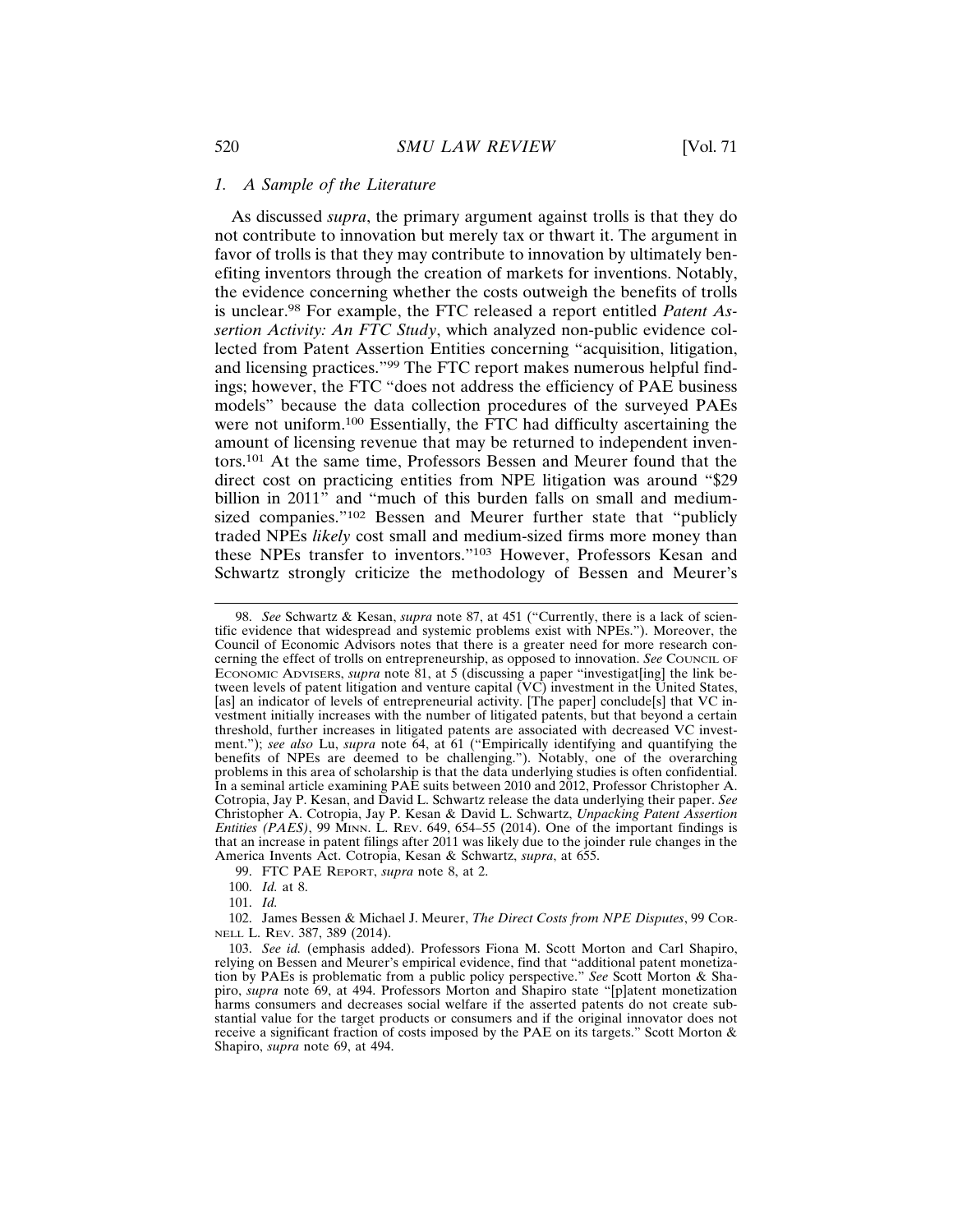work.104 In a separate study, Professor Roger Smeets finds that small firms experience a decrease in investment in innovation after patent litigation.<sup>105</sup>

Moreover, numerous scholars have attempted to validate whether the arguments for and against trolls are supported empirically. In a published draft paper titled *Patent Trolls: Evidence from Targeted Firms*, Lauren Cohen, Umit G. Gurun, and Scott Duke Kominers state "that the key question for assessing NPEs' welfare impact concerns lawsuit targeting behavior: *Do NPEs on average police against true infringement, or do they primarily behave opportunistically, bringing lawsuits irrespective of whether infringement has occurred?*"<sup>106</sup> The answer to this question, according to their research, is "that NPEs appear to behave opportunistically."107 They make numerous findings that support this conclusion: First, they find that firms with substantial cash resources are often the targets of NPEs, including when compared to practicing entities.108 Second, they find that "NPEs bring lower-quality lawsuits, and [there is] evidence that NPEs are actively forum shopping."109 Third, they find that "NPEs target firms against which they have a higher *ex ante* likelihood of winning . . . [such as] target[ing] firms that are busy dealing with other, non-IP related litigation."110 Fourth, similar to other authors, they find that "NPEs frequently . . . assert patents that appear to be broader, wordier, and closer to expiry than those asserted by PEs." Finally, the authors state,

Using a differences-in-differences approach, we find that firms that lose to NPEs (either in court or through settlement) reduce their research and development investment by roughly 20% going forward, relative to ex ante identical firms. Thus, our evidence suggests

106. Cohen, Gurun & Kominers, *supra* note 95, at 2.

108. *Id.*

109. *Id.*

<sup>104.</sup> *See* Schwartz & Kesan, *supra* note 87, at 431–48. Schwartz and Kesan argue that there are at least four problems with the methodology, including "[f]igures [b]ased on [a b]iased [s]ample"; "[l]ack of [b]asis for [c]omparison of [f]igures"; [q]uestionable [d]efinition of NPE"; and "[l]ack of [c]redible [i]nformation on [b]enefits of NPEs." *See id*. at 433. Professors Kesan and Schwartz conclude that,

<sup>[</sup>W]e believe that Bessen and Meurer have not provided sufficient valid data to make a full diagnosis of the problem. They have not adequately studied the problem, and therefore we believe that their conclusions are premature and perhaps even unfounded. Currently, there is a lack of scientific evidence that widespread and systematic problems exist with NPEs, and if they do, what the magnitude of the problem is.

*Id.* at 451.

<sup>105.</sup> *See* Roger Smeets, *Does Patent Litigation Reduce Corporate R&D? An Analysis of US Public Firms* 3 (Apr. 2014) (unpublished manuscript), https://www.researchgate.net/ publication/272299903\_Does\_Patent\_Litigation\_Reduce\_Corporate\_RD\_An\_Analysis\_ of\_US\_Public\_Firms?e=prf\_high [Perma link unavailable] ("The reduction in R&D intensity is between 2.6–4.7% . . . . [T]he R&D-deterring impact of patent litigation is most pronounced when there is technological overlap between the patent(s) asserted in the lawsuit, and the patent portfolio of the defendant.").

<sup>107.</sup> *Id*. at 3.

<sup>110.</sup> *Id.* at 4.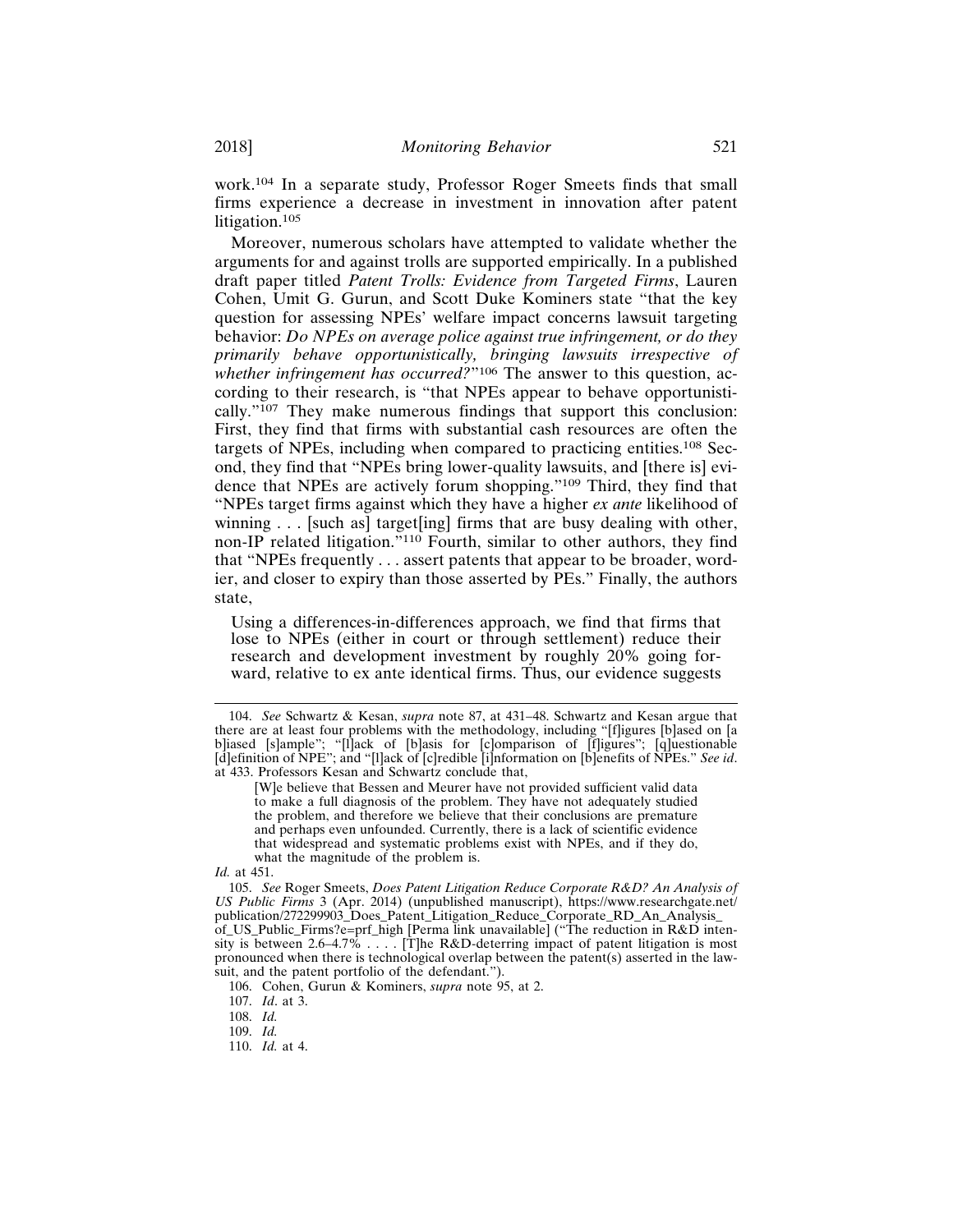that NPE litigation causes a real decrease in innovation at targeted firms. Of course, when NPEs win lawsuits, some of the losses to the targeted firms—part of the settlement or damage award, but not the legal costs—should eventually flow back to end inventors. The best available estimates suggest, however, that only a small fraction of the damages won by NPEs are actually paid back to innovators. As our theoretical model illustrates, when only small transfers reach end inventors, NPEs' value in encouraging invention—both directly and indirectly—is significantly dampened. Moreover, we show empirical evidence consistent with this lack of pass-through impact from NPEs on innovation.<sup>111</sup>

On the other hand, Professor Michael Risch finds in an examination of the practices of the ten most litigious NPEs that many beliefs about patent trolls are not supported.112 For example, he finds that (1) "NPEs are not particularly new"; (2) "their patents look like other litigated patents"; (3) the available information implies that NPE patent quality is not drastically lower than other litigated patents'. The same cannot be said for litigation quality; trolls almost never won infringement judgments."; (4) "productive companies originally obtained most of the patents now asserted by NPEs, and non-productive companies whose only purpose was to obtain and monetize patents originally obtained a few of the patents"; (5) "very few of the companies supplying patents to NPEs are out of business; instead, most patents came from productive companies and most of those continue to operate"; and (6) "[W]hile the timing of lawsuits was not consistently 'trollish,' the moniker may be somewhat accurate. The average patent sat on the shelf for more than seven years before being litigated, though several were asserted almost immediately."113 Professor Risch also finds that some arguments in support of so-called trolls are not supported by evidence.<sup>114</sup> For example, he finds that,

First, the evidence does not support a theory that NPEs incentivize investment by providing a market for patents. A small percentage of

<sup>111.</sup> *Id.* (footnote omitted) (citations omitted). Importantly, Professor Ted Sichelman has critiqued an August 2014 version of this paper. He states:

In sum, the study does not make well-justified findings and as such should not be relied upon in any fashion for policymaking. First, at least in the current version of the paper, the authors rely on a dataset that is incomplete and very likely unrepresentative. Second, the authors make numerous explicit or implicit assumptions regarding patents and patent litigation that are inaccurate or incomplete—including the nature of patent scope, the drivers of patent infringement, litigation remedies, litigant (especially NPE) types, the role of law firms, and the categorization of case outcomes—that additionally cast doubt on the soundness of their findings. Finally, even if every one of the authors' findings were correct, they draw inferences and make policy prescriptions not supported by their findings.

Ted Sichelman, *Are Patent Trolls "Opportunistic"?* 3 (San Diego Legal Studies Paper, No. 14-175, 2015), https://papers.ssrn.com/sol3/papers.cfm?abstract\_id=2520125 [https:// perma.cc/DZ3M-L47A].

<sup>112.</sup> *See* Michael Risch, *Patent Troll Myths*, 42 SETON HALL L. REV. 457, 460 (2012) [hereinafter Risch, *Myths*].

<sup>113.</sup> *Id.* at 460–61.

<sup>114.</sup> *Id.* at 461.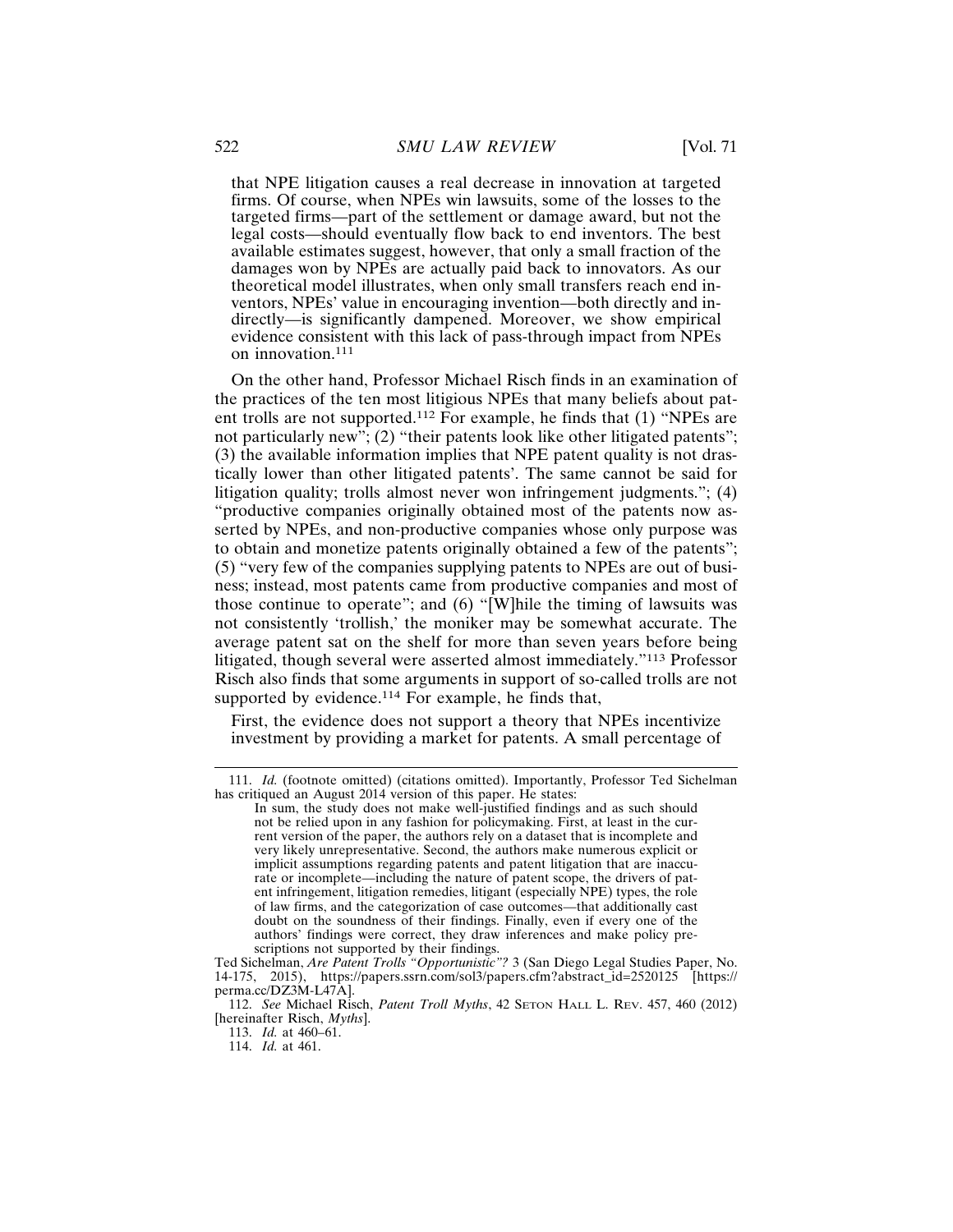the companies that obtained NPE patents received venture capital investment, as did a random group of companies that held patents. While there is a difference between the two, that difference is not clearly attributable to NPE activity. That said, any startup holding a patent is much more likely to receive funding than a company without patents, and it is at least possible that NPEs contribute to this increased probability.

Second, it is unlikely that NPEs are vindicating the rights of small companies forced out of business by infringers. Very few of the initial owners of NPE patents failed, and the patents were held for a long time before they were asserted. Finally, the evidence does support one defense of NPEs: NPEs provide a better way for individual inventors to enforce their patents than bringing lawsuits themselves.<sup>115</sup>

Professor Risch's overall point is that supposed troll litigation does not look substantially different than litigation involving practicing entities.<sup>116</sup>

In an important article on measuring patent licensing demands' impact on innovation, Professors Robin Feldman and Mark Lemley find that patent demands do not, in most cases, lead to innovation.117 In fact, the authors find that "very few patent license demands actually lead to new innovation; most demands simply involve payment for the freedom to keep doing what the licensee was already doing."118 As discussed *supra*, one of the arguments in favor of patent trolls is that they serve to facilitate matchmaking between patent holders and commercialization partners. Professors Feldman and Lemley seem to refute that argument; however, as the authors note, there are a small number of respondents to the survey.119 Thus, the authors call for more research.120 Importantly, the authors state, "[O]ur results seem to hold regardless of whether the patent owner seeking a license is a patent troll, a product-producing company, or a university."121 In fact, even demands from universities "were also unlikely to generate technology transfer."122 This seems to indicate that those demands merely tax innovation without contributing to it. The FTC found that patent demands tend not to lead to licensing revenue without also filing litigation.<sup>123</sup> This leads the FTC to recommend that reforming practices concerning demand letters may not lead to meaningful change.<sup>124</sup>

Commentators have made numerous proposals to address the sup-

<sup>115.</sup> *Id.*

<sup>116.</sup> *Id.* at 458.

<sup>117.</sup> Feldman & Lemley, *Demands*, *supra* note 50, at 137.

<sup>118.</sup> *Id.*

<sup>119.</sup> *Id.* at 139.

<sup>120.</sup> *Id.*

<sup>121.</sup> *Id.*

<sup>122.</sup> *Id.* at 160.

<sup>123.</sup> FTC PAE REPORT, *supra* note 8, at 13.

<sup>124.</sup> *Id.* at 5.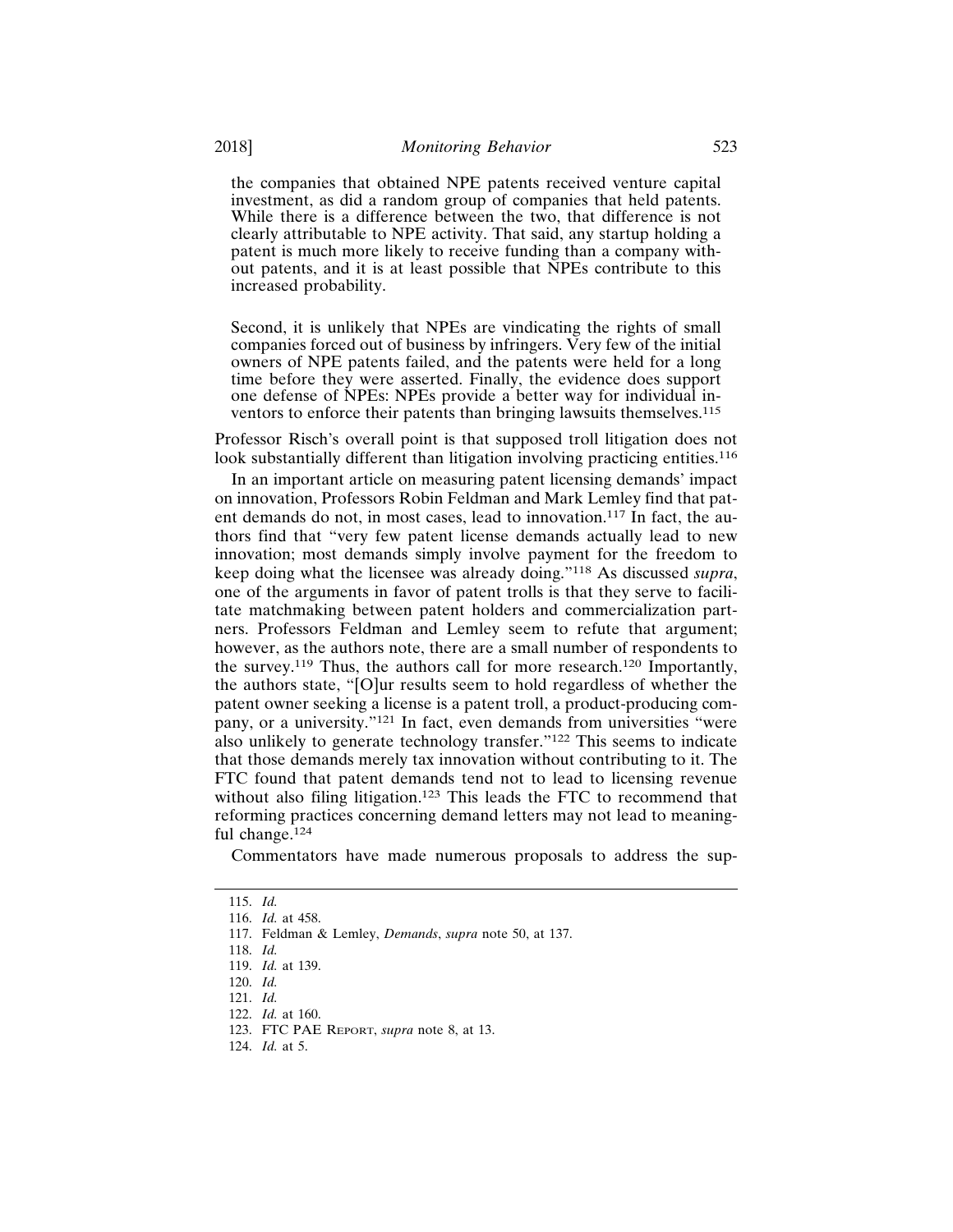posed patent troll problem.125 For example, Professor Brian J. Love has recommended ending patent terms earlier and increasing maintenance fees to address NPEs that likely assert patents *ex post*. 126 Professors Lemley and Melamed have suggested reforms, including reducing the costs of discovery to make bottom-feeder activity less profitable.<sup>127</sup>

#### *2. Some Judicial and Legislative Responses*

Despite the relatively mixed evidence concerning the merits of patent trolls, the U.S. Supreme Court and the U.S. Court of Appeals for the Federal Circuit have issued numerous decisions that arguably are directed at addressing the patent troll phenomena. Each of these decisions attempts to make it more difficult for the patent troll business model to succeed. The U.S. Congress and state legislators have also passed legislation to address the patent troll phenomena.

The first U.S. Supreme Court decision to address patent trolls is likely the *eBay Inc. v. MercExchange, L.L.C.* decision.128 In that case, the U.S. Supreme Court directed lower courts to apply the four-factor test for issuing permanent injunctions instead of a modified test that had been applied by the U.S. Court of Appeals for the Federal Circuit.129 The Federal Circuit's test made it easier to obtain a permanent injunction. In a concurrence in that case, Justice Kennedy specifically addressed the patent troll issue, stating,

In cases now arising trial courts should bear in mind that in many instances the nature of the patent being enforced and the economic function of the patent holder present considerations quite unlike earlier cases. An industry has developed in which firms use patents not as a basis for producing and selling goods but, instead, primarily for obtaining licensing fees. For these firms, an injunction, and the potentially serious sanctions arising from its violation, can be employed as a bargaining tool to charge exorbitant fees to companies that seek to buy licenses to practice the patent.<sup>130</sup>

This case arguably reduced the leverage possessed by patent trolls by lessening the likelihood of the issuance of a permanent injunction. This results in a lessening of the opportunity of a patent troll to assert an outsized claim.

The U.S. Supreme Court also issued *KSR International Co. v. Teleflex*

<sup>125.</sup> Patent reform proposals directed to the overall patent system may alleviate some of the issues associated with supposed patent trolls. For example, Professor Lisa Larrimore Ouellette proposed to use peer review to strengthen patent disclosure. *See* Lisa Larrimore Ouellette, *Do Patents Disclose Useful Information?*, 25 HARV. J.L. & TECH. 545, 590–95 (2012); Lisa Larrimore Ouellette, *Pierson, Peer Review, and Patent Law*, 69 VAND. L. REV. 1825, 1836–48 (2016).

<sup>126.</sup> Love, *Timing*, *supra* note 54, at 1313–14.

<sup>127.</sup> Lemley & Melamed, *supra* note 72, at 2177.

<sup>128. 547</sup> U.S. 388, 390–91 (2006).

<sup>129.</sup> *Id.* at 393–94.

<sup>130.</sup> *Id.* at 396 (Kennedy, J., concurring) (citation omitted).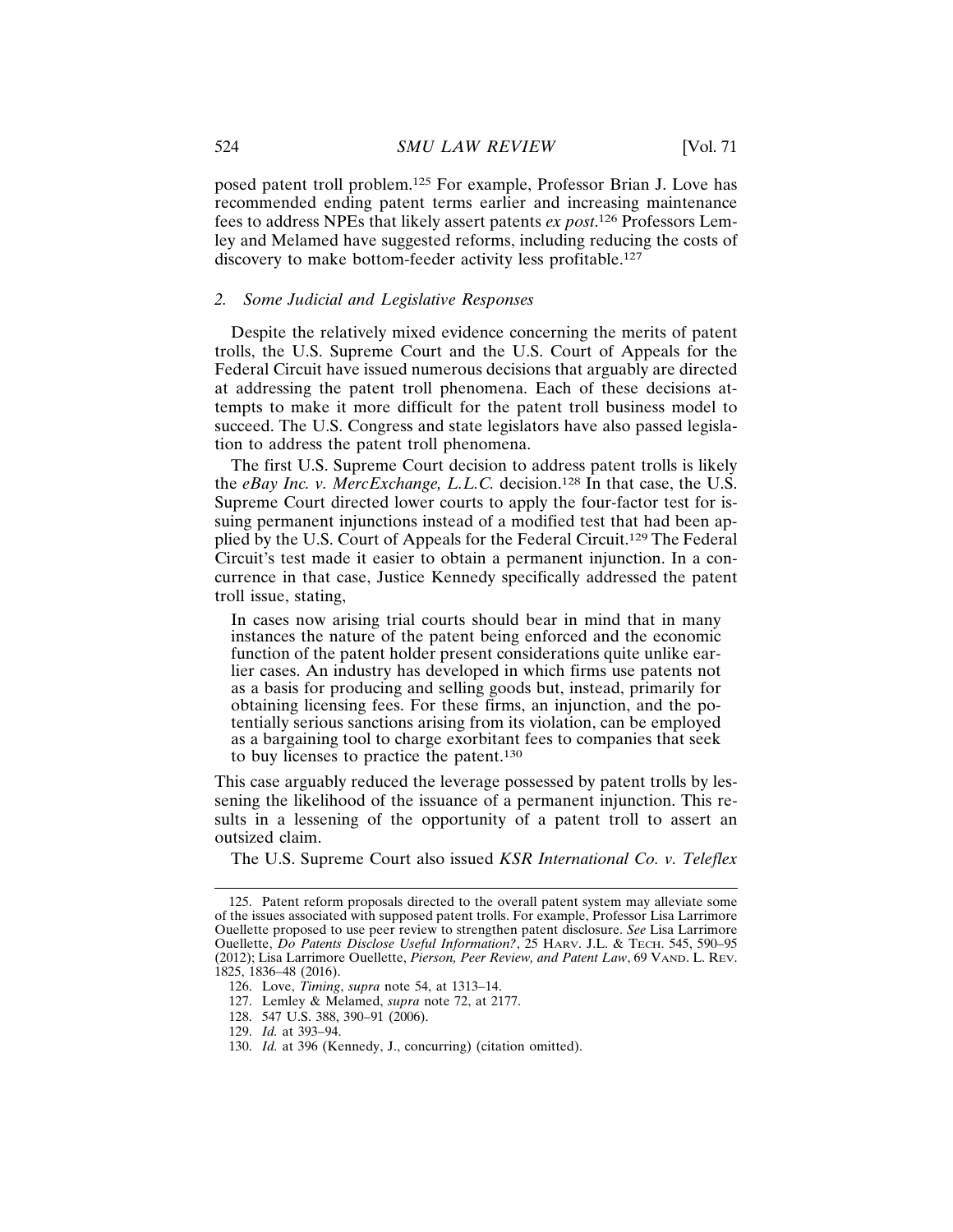*Inc.*, which made it easier to find some patented inventions obvious.<sup>131</sup> In that case, the Supreme Court rejected a rigid application of the teaching, suggestion, and motivation test to determine obviousness.132 The Supreme Court allowed a flexible application of the test, which makes it more likely that patented combination inventions may be found obvious.133

The U.S. Supreme Court issued the *Octane Fitness, LLC v. Icon Health*  $\&$  Fitness, Inc. decision<sup>134</sup> and a companion case, Highmark Inc. v. All*care Health Management System, Inc*. 135 The *Octane Fitness* decision makes it easier to obtain attorney's fees against parties bringing exceptional cases.136 Thus, a party defending litigation brought by a troll may be more likely to obtain attorney's fees, which may provide a disincentive for trolls to litigate a frivolous suit.<sup>137</sup> This increases the leverage available to alleged infringers against patent trolls.

In a series of cases restricting the scope of patent eligible subject matter, the U.S. Supreme Court also made it more likely that patents controlled by patent trolls are invalid, particularly in the software space.<sup>138</sup> Specifically, in *Alice Corp. Pty. Ltd. v. CLS Bank International*, the U.S. Supreme Court applied a test that makes claims on pure software likely invalid.139 The Federal Circuit has defined this test in a way to make some software patents valid,<sup>140</sup> but several prominent intellectual property groups are attempting to legislatively overrule *Alice* and recent related cases.<sup>141</sup>

In *TC Heartland LLC v. Kraft Foods Group Brands LLC*,<sup>142</sup> the U.S.

137. Recently, the Federal Circuit decided in *Lumen View Technology LLC v. Findthebest.com, Inc.* that an exceptional case finding was appropriate, but it was improper to double the awarded fees for the purpose of added deterrence against a supposed troll. 811 F.3d 479, 484 (Fed. Cir. 2016). The Federal Circuit does state that the judge can consider deterrence when determining whether to order the fees, but not in assessing the amount of fees. *Id.* at 484–85. The court also indicated that Rule 11 sanctions may be available. *Id.* at 485. This case may not create a sufficient specific and general deterrence effect on trolls.

138. Professor Lisa Larrimore Ouellette states that courts should be comfortable with drawing bright-line PESM tests because there are other incentives to promote invention in certain technological fields such as biotechnology and pharmaceuticals. *See* Lisa Larrimore Ouellette, *Patentable Subject Matter and Nonpatent Innovation Incentives*, 5 U.C. IRVINE L. REV. 1115, 1119–20 (2015).

139. 134 S. Ct. 2347, 2350–51 (2014).

140. *See, e.g.*, Enfish, LLC v. Microsoft Corp., 822 F.3d 1327, 1339 (Fed. Cir. 2016); Amdocs (Isr.) Ltd. v. Openet Telecom, Inc., 841 F.3d 1288, 1299–30 (Fed. Cir. 2016).

141. *See, e.g.*, Letter from Mark Whitaker, President, Am. Intellectual Prop. Law Ass'n, to President-Elect Donald J. Trump (Jan. 4, 2017) (on file with the American Intellectual Property Law Association), http://www.aipla.org/resources2/reports/2017AIPLADirect/ Documents/AIPLA%20Letter%20to%20President-Elect%20Donald%20Trump.pdf [https://perma.cc/NXH8-G8Q7].

142. 137 S. Ct. 1514, 1517 (2017).

<sup>131. 550</sup> U.S. 398, 419 (2007).

<sup>132.</sup> *See generally id.*

<sup>133.</sup> *Id.*

<sup>134. 134</sup> S. Ct. 1749 (2014).

<sup>135. 134</sup> S. Ct. 1744 (2014).

<sup>136.</sup> *Octane Fitness*, 134 S. Ct. at 1755–56.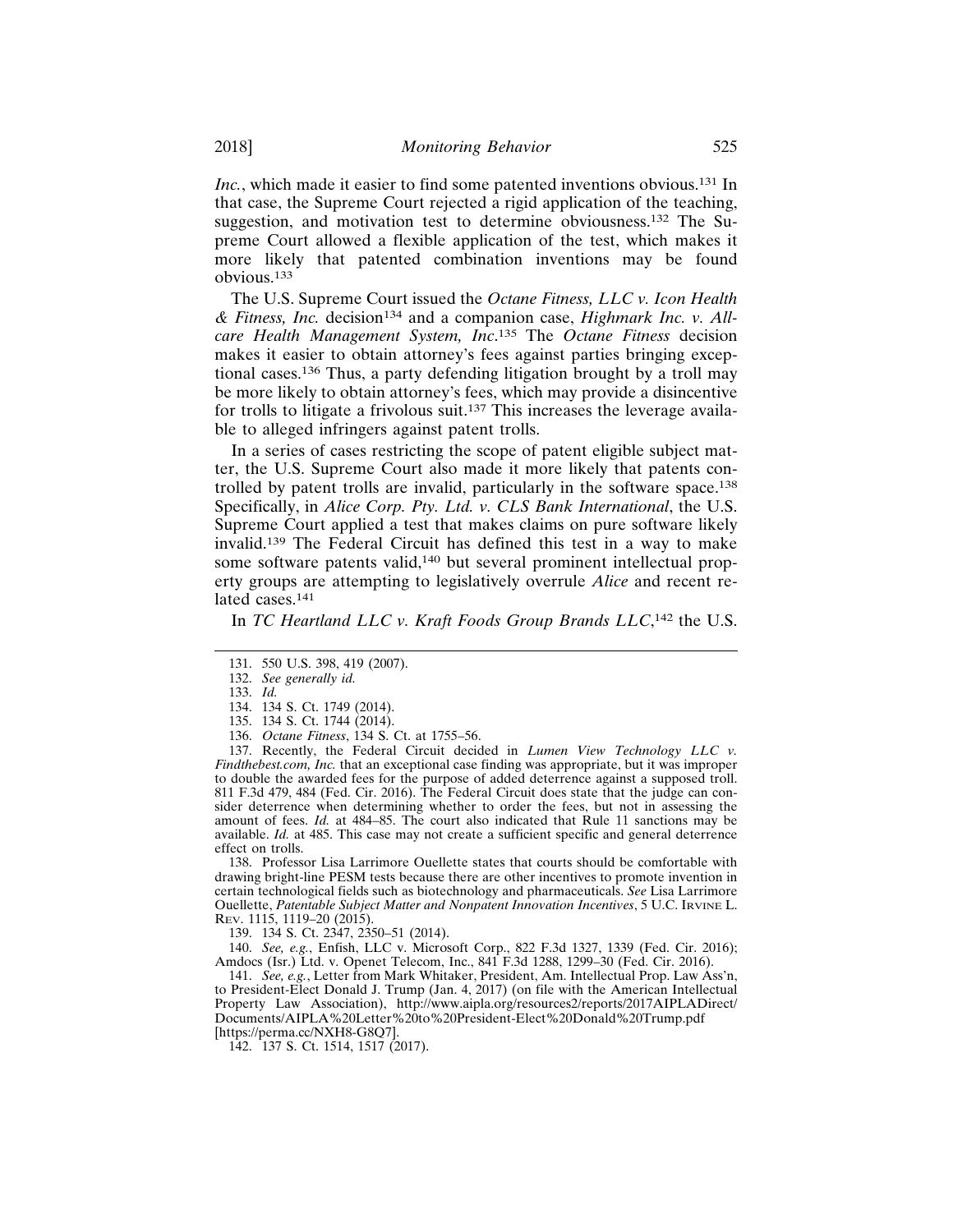Supreme Court interpreted 28 U.S.C. § 1400(b), the patent venue statute, to make it more likely that cases will not be brought in the Eastern District of Texas. The Eastern District of Texas is often viewed as a proplaintiff and pro-troll venue.<sup>143</sup>

In the 2011 *Uniloc USA, Inc. v. Microsoft Corp.* decision, the U.S. Court of Appeals for the Federal Circuit decided that the twenty-five percent rule for determining damages was inappropriate and that damages awards should take into account the relative contribution of the patent to the alleged infringing product.144 This decision and others apparently led to lower damages awards.<sup>145</sup>

Congress passed The Leahy-Smith America Invents Act (AIA), which contains numerous provisions that may impact patent trolls.146 First, the Inter Partes Review Proceedings allow parties to quickly and inexpensively challenge patents on specific grounds.<sup>147</sup> This allows parties defending troll suits to invalidate patents held by trolls. Second, there is a specific transitional program allowing for challenging business method patents.148 Third, the AIA created a post-grant review process to challenge patents based on more grounds than IPRs.<sup>149</sup> The AIA also restricts the number of defendants that can be joined in a single lawsuit, which was directed at patent trolls who frequently joined many defendants.150 This enactment likely increased the costs of filing for supposed patent trolls. The GAO found that there was a relatively sharp increase in filings immediately prior to the enactment of the AIA.

Congress has also considered numerous legislative proposals to address patent trolls.151 The FTC Report describes two bills that make the following changes: "[g]reater specificity in demand letters"; "[h]eightened pleading requirements"; "[g]reater transparency of patent ownership";

<sup>143.</sup> *See* Daniel Nazer & Vera Ranieri, *Why Do Patent Trolls Go to Texas? It's Not for the BBQ*, ELECTRONIC FRONTIER FOUND. (July 9, 2014), https://www.eff.org/deeplinks/ 2014/07/why-do-patent-trolls-go-texas-its-not-bbq [https://perma.cc/Z5M6-2GFQ]; Adam Liptak, *Supreme Court Considers Why Patent Trolls Love Texas*, N.Y. TIMES (Mar. 27, 2017), https://www.nytimes.com/2017/03/27/business/supreme-court-patent-trolls-tc-heart land-kraft.html?rref=collection%2Fbyline%2Fadam-liptak&action=click&contentCollection=undefined&region=stream&module=stream\_unit&version=latest&contentPlace ment=147&pgtype=collection [Perma link unavailable] ("More than 40 percent of patent lawsuits are filed in a federal court in East Texas with a reputation for friendliness to plaintiffs.").

<sup>144. 632</sup> F.3d 1292, 1315–18 (Fed. Cir. 2011).

<sup>145. 2013</sup> GAO REPORT, *supra* note 8, at 33–34 ("[S]takeholders noted this 2011 decision and other decisions have had the effect of lowering damage awards to reflect a patent's value or eliminated the potential for enhanced damages.").

<sup>146.</sup> Leahy-Smith America Invents Act, Pub. L. No. 112-29, 125 Stat. 284 (2011) (codified as amended in scattered sections of Title 35 of the United States Code).

<sup>147.</sup> *See* 35 U.S.C.A. §§ 311–319 (West 2013); 2013 GAO REPORT, *supra* note 8, at 8.

<sup>148. 37</sup> C.F.R. § 42.300 (2016); 2013 GAO REPORT, *supra* note 8, at 9.

<sup>149. 2013</sup> GAO REPORT, *supra* note 8, at 9.

<sup>150. 35</sup> U.S.C.A § 299 (West 2013); 2013 GAO REPORT, *supra* note 8, at 15.

<sup>151.</sup> *See Patent Progress's Guide to Federal Patent Reform Legislation*, PAT. PROGRESS, https://www.patentprogress.org/patent-progress-legislation-guides/patent-progresss-guidepatent-reform-legislation/ [https://perma.cc/PJ4M-N3D6] (last visited Feb. 7, 2018) (describing fourteen bills directed at patent reform and trolls).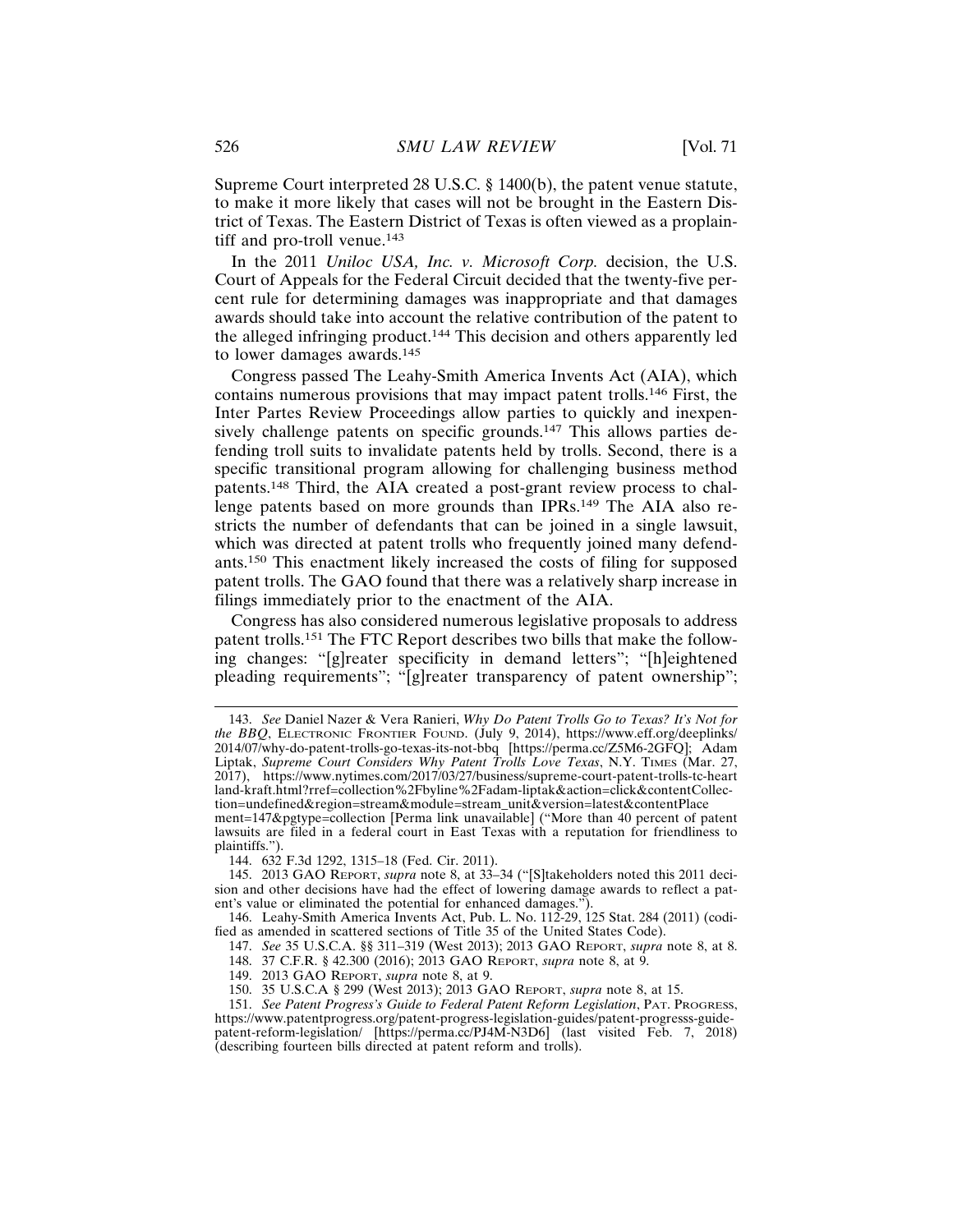"[e]nd-user stay of infringement litigation"; "[l]imiting discovery costs"; and "[f]ee-shifting to losing parties."<sup>152</sup>

In 2015, the United States Supreme Court abrogated the use of Form 18 for complaints, which allowed for very simple pleadings without detail in patent infringement cases.153 Notably, patent infringement plaintiffs must now comply with the much higher pleading standards in *Bell Atlantic Corp. v. Twombly*154 and *Ashcroft v. Iqbal*. 155

Additionally, the U.S. Patent and Trademark Office (USPTO) adopted numerous initiatives to improve patent quality.156 However, this may not address the patent troll issue as many patents asserted by trolls appear to be valuable patents. While value may not map exactly onto quality, there may be a relationship between the two given the factors used to determine value. For example, more claims may mean that at least one claim will be narrow enough to overcome an obviousness challenge; although, a narrow claim may make infringement less likely. Finally, state legislators have passed legislation designed to confront the patent troll problem.<sup>157</sup>

#### C. THE SNE DATASET<sup>158</sup>

The SNE Dataset is an ambitious project conducted at Stanford University Law School reviewing nonpracticing entity litigation activity.<sup>159</sup> As discussed *supra*, one of the most difficult issues concerning analyzing the impact of nonpracticing entity litigation is attempting to categorize those entities by behavior. The researchers at Stanford used the classification system developed by Professors Allison, Lemley, and Walker to categorize thousands of patent litigations filed in U.S. district court from 2000

159. *Id.*

<sup>152.</sup> FTC PAE REPORT, *supra* note 8, at 32–33. The FTC also entered into a settlement agreement with a supposed troll. *See* Press Release, Fed. Trade Comm'n, FTC Settlement Bars Patent Assertion Entity from Using Deceptive Tactics (Nov. 6, 2014), https:// www.ftc.gov/news-events/press-releases/2014/11/ftc-settlement-bars-patent-assertion-entity-using-deceptive [https://perma.cc/R8HS-WUGV]; *see also* Mike Mireles, *U.S. Federal Trade Commission and NPE Enter Settlement Agreement*, IP FIN. (Nov. 6, 2014, 9:21 PM), http://www.ip.finance/2014/11/us-federal-trade-commission-and-npe.html [https://perma.cc/ 6YQA-DSB3].

<sup>153.</sup> Supreme Court of the United States, Order of April 29, 2015, https:// www.supremecourt.gov/orders/courtorders/frcv15(update)\_1823.pdf [https://perma.cc/ LX7T-G54B] (ordering the 2015 Amendments to the Federal Rules of Civil Procedure).

<sup>154. 550</sup> U.S. 544 (2007).

<sup>155. 556</sup> U.S. 662 (2009). For additional discussion about the impact of Form 18's abrogation, see Leeron Morad & Andrew J. Bramhall, *An Early Review of the Impact of Form 18's Elimination on Pleading Direct Infringement*, PATENTLY-O (Apr. 6, 2016), https:// patentlyo.com/patent/2016/04/elimination-pleading-infringement.html#\_edn3 [https:// perma.cc/VPP3-6HZG].

<sup>156.</sup> For a description of some of these proposals, see 2013 GAO REPORT, *supra* note 8, at 39–44.

<sup>157.</sup> *See* Rebecca Schoff Curtin, *Slapping Patent Trolls: What Anti-Trolling Legislation Can Learn from the Anti-SLAPP Movement*, 18 STAN. TECH. L. REV. 39, 52–66 (2014) (discussing state anti-troll legislation).

<sup>158.</sup> Shawn P. Miller et al., Introduction to the Stanford NPE Litigation Dataset 1 (Oct. 23, 2017 draft), https://law.stanford.edu/projects/stanford-npe-litigation-dataset/#slsnavsuggested-research-uses [https://perma.cc/D3JK-H7FA].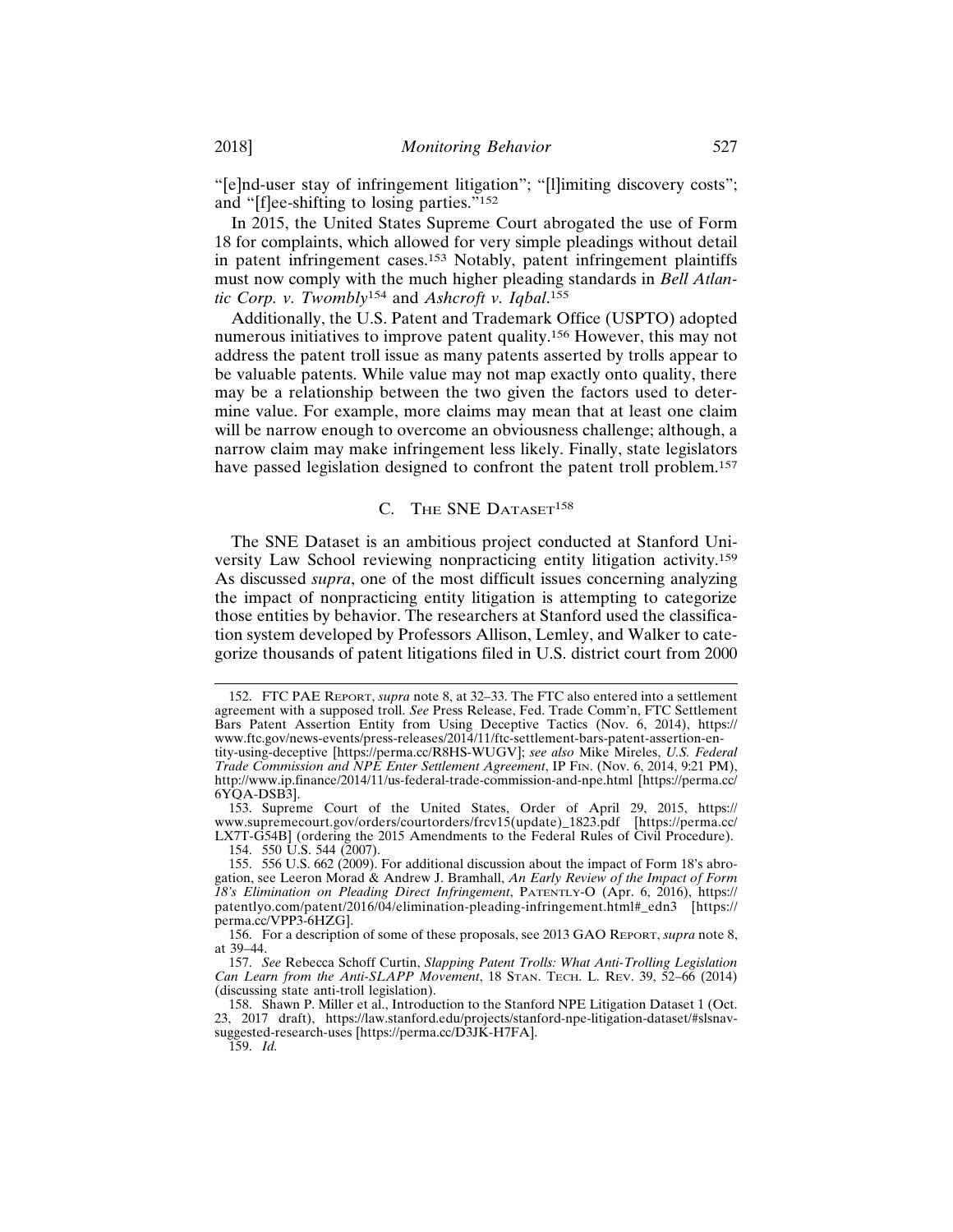to 2015.160 The currently released dataset "include[es] a 20% random sample of lawsuits filed between 2000 and 2015"; the dataset covers even years from 2000 through 2014 and essentially every lawsuit filed in 2011, 2012, and 2013.<sup>161</sup>

The classification system includes the following categories: (1) acquired patents; (2) university heritage or tie; (3) failed startup; (4) corporate heritage; (5) individual-inventor-started company; (6) university/government/non-profit; (7) startup, pre-product; (8) product company; (9) individual; (10) undetermined; (11) industry consortium; (12) IP subsidiary of product company; and (13) corporate-inventor-started company.<sup>162</sup> In categorizing the litigations, the researchers used LexMachina's database concerning patent litigation as well as categorization information from other researchers. The researchers note that only one type of patent asserter, Category 8 (product company), is a "practicing entit[y that] actually make[s] products or offer[s] services for sale." Moreover, "entities . . . [in] Category 1 (acquired patents), Category 4 (corporate heritage), or Category 5 (individual-inventor started company)" are typically known as "patent troll[s]" by "those who use the term."<sup>163</sup>

The two most important categories that are the subject of this article include category 2, university heritage or tie, and category 6, university/ government/non-profit. According to the researchers, "Category 6 includes any patent asserter that is a university, government entity, or a not-for-profit institution." Additionally, the researchers state, "Category 2 entities are not themselves universities but are rather 'IP subsidiaries' of universities or separate licensing firms known to primarily assert patent rights on behalf of universities. Examples include the Wisconsin Alumni Research Foundation, the University of Colorado Foundation, and Competitive Technologies Inc." The evidence used to categorize entities as Category 2 included "[t]he pleadings, company website, news reports, or other filings indicat[ing] that the company has ties to a university or exists to license university intellectual property [and t]here is no evidence suggesting the entity is actually the university itself or an alias for the university."164 The evidence used for Category 6 included evidence that "[t]he pleadings or website of the entity states that it is an institution for higher education, a government body, or a non-profit organization."<sup>165</sup>

#### III. UNIVERSITY AND NON-PROFIT PATENTING AND LITIGATION

This Part discusses university and non-profit patent litigation. First, it

<sup>160.</sup> *Id.* at 6.

<sup>161.</sup> *Id.* at 8.

<sup>162.</sup> *Id.* at 6.

<sup>163.</sup> *Id.* at 7.

<sup>164.</sup> *Id.* at 10–11.

<sup>165.</sup> *Id.* at 12.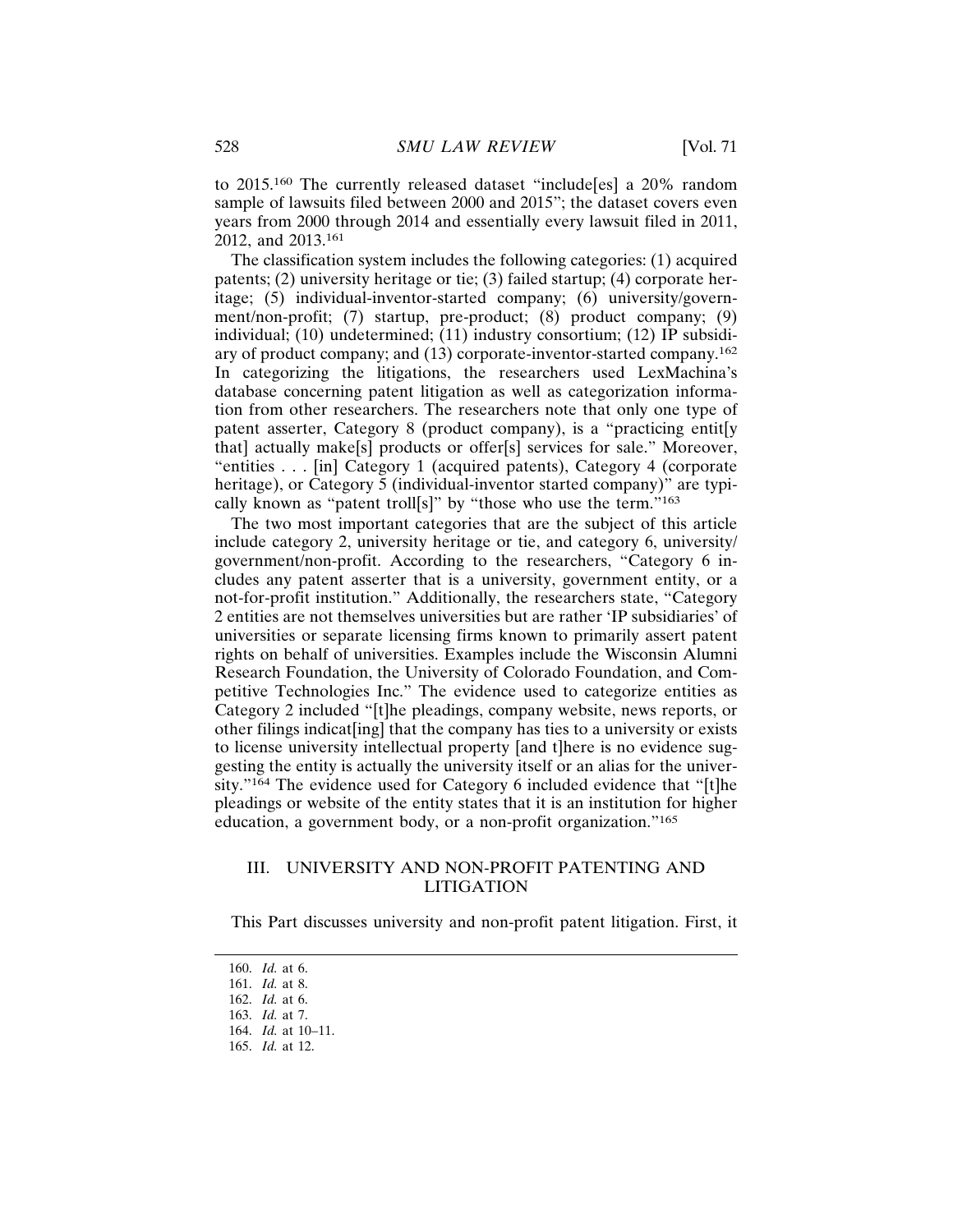reviews U.S. universities, including the Bayh-Dole Act,166 prior research concerning university litigation, and additional patent related legislation and case law that privileges many universities in the patent sphere in the United States. This Part also discusses non-profit and foreign university patent litigation. As discussed *infra*, separating out the litigation by these types of entities provides a more nuanced analysis about the litigation itself and the possible implications of that litigation. Finally, there is a discussion of the reasons for concern for the future of university and nonprofit litigation.

#### A. U.S. UNIVERSITIES

U.S. universities are public and private;<sup>167</sup> although, almost all private universities benefit from some public subsidy.168 U.S. public and private universities also benefit from a charitable tax deduction for donations to universities that may form an endowment, which helps fund the activities of the university.169 Many public and private universities have substantial endowments.170 For example, Stanford University's endowment was \$22,398,130,000; the University of California system's was \$8,341,073,000; University of Wisconsin Foundation's was \$2,419,161,000; and the Michigan State University Foundation's was \$361,090,000.<sup>171</sup>

Importantly, many U.S. universities originated as land-grant colleges.172 These are colleges that were created for a specific purpose: "to provide instruction in agriculture and the mechanical arts, conduct agricultural research, and deliver knowledge and practical information to

<sup>166.</sup> University and Small Business Patent Procedures (Bayh-Dole) Act of 1980, Pub. L. No. 96-517, 94 Stat. 3015 (codified as amended at 35 U.S.C. §§ 200-211 (2000)).

<sup>167.</sup> For a listing of public and land-grant universities, see the members list of the Association of Public & Land-Grant Universities, *Members*, ASS'N PUB. & LAND-GRANT U. http://www.aplu.org/members/ [https://perma.cc/N5T7-3RPX].

<sup>168.</sup> *See* M. Douglas, *Public and Private: What's the Difference?*, INSIDE HIGHER ED (Mar. 6, 2006), https://www.insidehighered.com/views/2006/03/06/lombardi [https:// perma.cc/DS2Z-F8UC] (discussing public benefits provided to private universities).

<sup>169.</sup> *See* AM. COUNCIL ON EDUC., UNDERSTANDING COLLEGE AND UNIVERSITY EN-DOWMENTS (2014), http://www.acenet.edu/news-room/Documents/Understanding-Endowments-White-Paper.pdf [https://perma.cc/MPL5-FV2H]; Ass'N OF AM. UNIVS., CHARITABLE GIVING AND UNIVERSITIES AND COLLEGES: INTERNAL REVENUE CODE SEC-TION 170 (2014), https://www.aau.edu/sites/default/files/AAU%20Files/Key%20Issues/Taxation%20%26%20Finance/Charitable-Gifts-FINAL.pdf [https://perma.cc/X5PU-FZX7] ("As charitable tax-exempt entities, universities and the foundations that support them are among the beneficiaries of individual and corporate giving. . . . [U]niversities and colleges in 2013 received \$33.8 billion in charitable gifts to support their educational missions of teaching, research, and public service.").

<sup>170.</sup> *See* NAT'L ASS'N OF COL. AND UNIV. BUS. OFFICERS, U.S. AND CANADIAN INSTI-TUTIONS LISTED BY FISCAL YEAR (FY) 2016 ENDOWMENT MARKET VALUE AND CHANGE IN ENDOWMENT MARKET VALUE FROM FY2015 TO FY2016 (revised Feb. 2017), http:// www.nacubo.org/Documents/EndowmentFiles/2016-Endowment-Market-Values.pdf. [https://perma.cc/AJV2-5HT6] [hereinafter ENDOWMENT VALUE].

<sup>171.</sup> *Id.* Individual University of California campuses have endowments listed separately as well. *See id.*

<sup>172.</sup> *See generally* NAT'L RESEARCH COUNCIL, COLLEGES OF AGRICULTURE AT THE LAND GRANT UNIVERSITIES: A PROFILE 1–2 (1995), https://www.nap.edu/read/4980/chapter/2 [https://perma.cc/SA4U-Z6GB].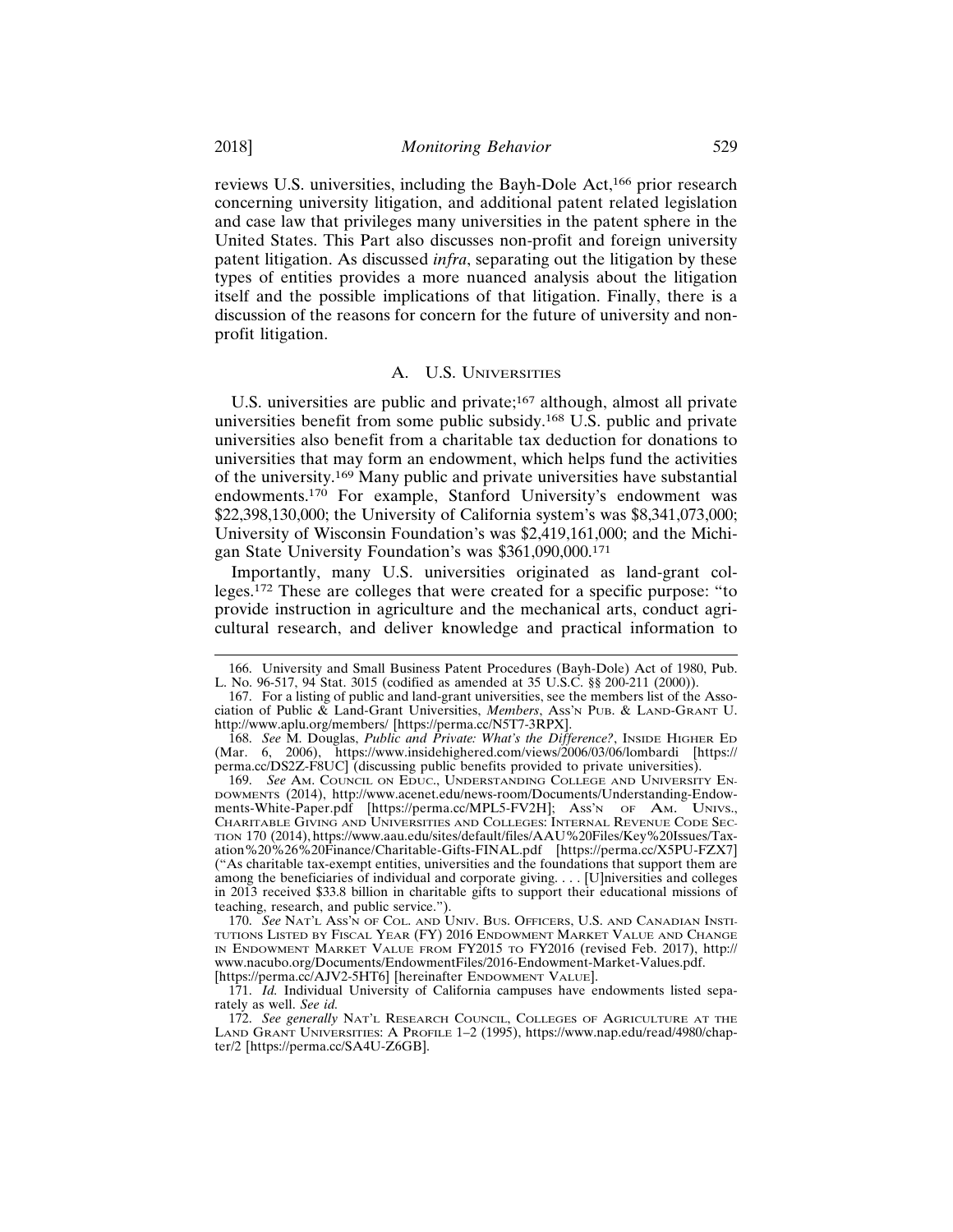farmers and consumers."173 Thus, these universities had a clear mission that was arguably grounded in practical and applied knowledge. Moreover, land-grant universities were funded through an endowment provided to states, created through the sale or use of federal lands for profit.<sup>174</sup> These universities could be private or public.

U.S. universities have been engaged in technology transfer for decades. Indeed, some have argued that the culture in many U.S. universities is suited to encouraging the close collaboration between industry and academia. The primary method of technology transfer is the passage of information from professor to student. Other forms of technology transfer include publications, consulting, patents, and collaborative engagements.

The first part of this section discusses the Bayh-Dole Act, which arguably changed university technology transfer throughout the world by creating incentives for universities, non-profits, and others to commercialize technology through the allocation of ownership of patented governmentfunded inventions.175 Many scholars have criticized the Bayh-Dole Act for arguably creating unintended consequences, including shifting norms in academia as well as the development of an anticommons thwarting innovation.176 However, the Bayh-Dole Act has many supporters, and a version of the Bayh-Dole Act has been adopted in many countries.177 The second section discusses in detail several prior studies conducted examining university litigation. Finally, there is a discussion of universities as a privileged class of entities in U.S. patent law.

#### *1. The Bayh-Dole Act*

The Economist has called the Bayh-Dole Act "[p]ossibly the most inspired piece of legislation to be enacted in America over the past halfcentury."178 The impact of the Bayh-Dole Act should not be understated. For example, the Association of University Technology Transfer Managers (AUTM) tracks the number of patents and licensing deals by universities per year in its annual survey.179 Notably, patenting and licensing has

<sup>173.</sup> *Id.* at 1.

<sup>174.</sup> *Id.* at 2–3.

<sup>175.</sup> *See* THEODORE M. HAGELIN, TECHNOLOGY INNOVATION LAW AND PRACTICE: CASES AND MATERIALS 38–39 (2011) [hereinafter HAGELIN].

<sup>176.</sup> *See generally* Arti K. Rai & Rebecca S. Eisenberg, *Bayh-Dole Reform and the Progress of Biomedicine*, 66 LAW & CONTEMP. PROBS. 289, 294 (2003); Gary Pulsinelli, *Share and Share Alike: Increasing Access to Government-Funded Inventions Under the Bayh-Dole Act*, 7 MINN. J.L. SCI. & TECH. 393, 415–18, 425 (2006).

<sup>177.</sup> *See* Michael S. Mireles, *Adoption of the Bayh-Dole Act in Developed Countries: Added Pressure for a Broad Research Exemption in the United States?*, 59 ME. L. REV. 259, 260 (2007); Michael S. Mireles, *The Bayh-Dole Act and Incentives for the Commercialization of Government-Funded Invention in Developing Countries*, 76 UMKC L. REV. 525, 525 (2007).

<sup>178.</sup> *Opinion*, *Innovation's Golden Goose*, ECONOMIST (Dec. 12, 2002), http:// www.economist.com/node/1476653 [https://perma.cc/3GGZ-9SGQ].

<sup>179.</sup> *AUTM Licensing Activity Surveys*, ASS'N OF UNIV. TECH. MANAGERS, https:// www.autm.net/resources-surveys/research-reports-databases/licensingsurveys/ [https:// perma.cc/7J7W-3YNN].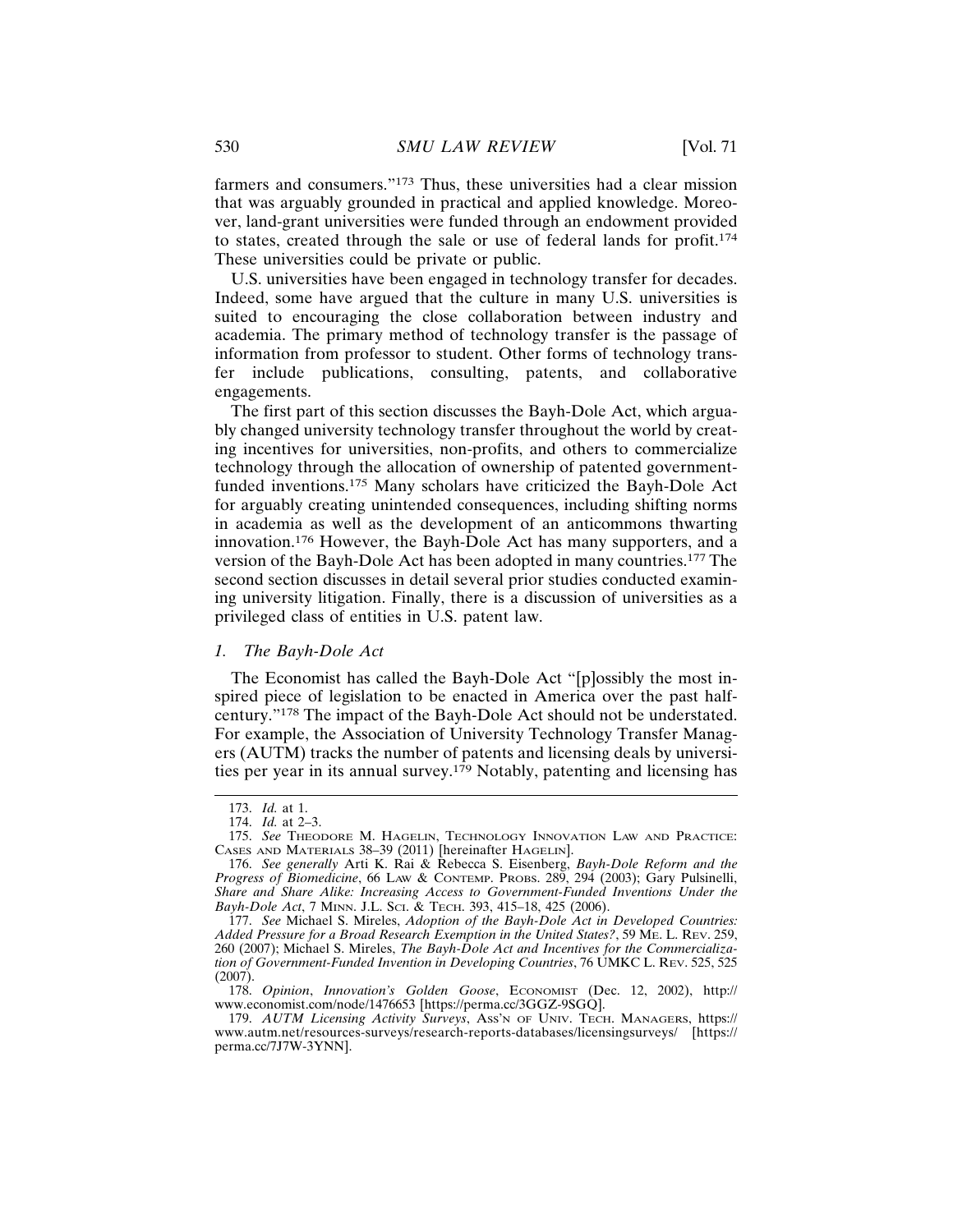increased substantially since the passage of the Act. The National Academy of Sciences compared AUTM annual surveys from 1996 to 2004 and found that "[n]ew patent applications filed increased from an average of 22.8 per institution [surveyed] . . . to an average of 73.4 per institution in 2004."180 This represented a growth of 222% per institution.181 In 2014, 6,363 U.S. patents were issued, representing an 11% increase over the prior year.182 In 2015, AUTM found that 6,680 U.S. patents were issued to universities, which represented a 5% increase over the prior year.<sup>183</sup> Despite this increase in patenting by universities post-Bayh-Dole Act, Professor Ted Sichelman points to the undercommercialization of these patented technologies and the difficulties of tailoring patents to encourage commercialization.<sup>184</sup>

The Bayh-Dole Act creates incentives for universities to patent and license government-funded inventions.185 Prior to passage of the Act, each distributor of federal funding for inventions had its own policy concerning the ownership and licensing of government-funded inventions.<sup>186</sup> Arguably, this failure to have a harmonized policy and the allocation of ownership under the prior policies resulted in a tragedy—the undercommercialization of government-funded inventions.187 This essentially meant that prior to the Bayh-Dole Act many government-funded inventions "languished" on the shelf and were unable to attract the necessary capital and effort to commercialize those inventions for the benefit of the public.<sup>188</sup> The Bayh-Dole Act harmonizes the policies to create a main overarching system for the treatment of government-funded inventions.189 Importantly, the Bayh-Dole Act creates incentives for universi-

185. *See* Robert Hardy, *21 Questions and Answers about University Technology Transfer* 8 (Council on Governmental Relations, 2010), http://www.cogr.edu/sites/default/files/ 21\_Questions\_Paper.pdf [https://perma.cc/6L25-4NQE].

186. *See id.* at 6.

187. *See* Rebecca S. Eisenberg, *Public Research and Private Development: Patents and Technology Transfer in Government-Sponsored Research*, 82 VA. L. REV. 1663, 1669–70 (1996).

188. *See id.* at 1702; HAGELIN, *supra* note 175, at 486 ("It was estimated that only 5% of government-owned patents were ever licensed to the private sector.").

189. *See* Eisenberg, *supra* note 187, at 1669–70; HAGELIN, *supra* note 175, at 486 ("There were many barriers to licensing government-owned patents, including the length

<sup>180.</sup> NAT'L RESEARCH COUNCIL, MANAGING UNIVERSITY INTELLECTUAL PROPERTY IN THE PUBLIC INTEREST 19 (Stephen A. Merrill & Anne-Marie Mazza eds., 2011). 181. *Id.*

<sup>182.</sup> ASS'N OF UNIV. TECH. MANAGERS, U.S. LICENSING ACTIVITY SURVEY: FY2014 (2016), http://www.autm.net/resources-surveys/research-reports-databases/licensingsurveys/fy-2014-licensing-survey/ [https://perma.cc/6AH7-LM8Q].

<sup>183.</sup> ASS'N OF UNIV. TECH. MANAGERS, U.S. LICENSING ACTIVITY SURVEY: FY2015 (2017), http://www.autm.net/fy2015-survey [https://perma.cc/QLC8-DMRL].

<sup>184.</sup> *See* Ted Sichelman, *Commercializing Patents*, 62 STAN. L. REV. 341, 362–88 (2010). Professor Sichelman argues for a "commercialization patent." *Id.* at 396. One major research institution in the United States has decided to decline to claim intellectual property rights in its research. *See* Christian A. Angotti, *The Industry Too Big to Fall . . . Stumbling: Evaluating Academia's Use of Patent Rights and Its Consequential Effects on Public-Private Partnership Negotiations with Pharmaceutical Companies*, 18 DUQ. BUS. L.J. 219, 220 (2016) ("Penn State's Office of Technology Management realized '[the traditional method] has kept some industry from collaborating with academia.'").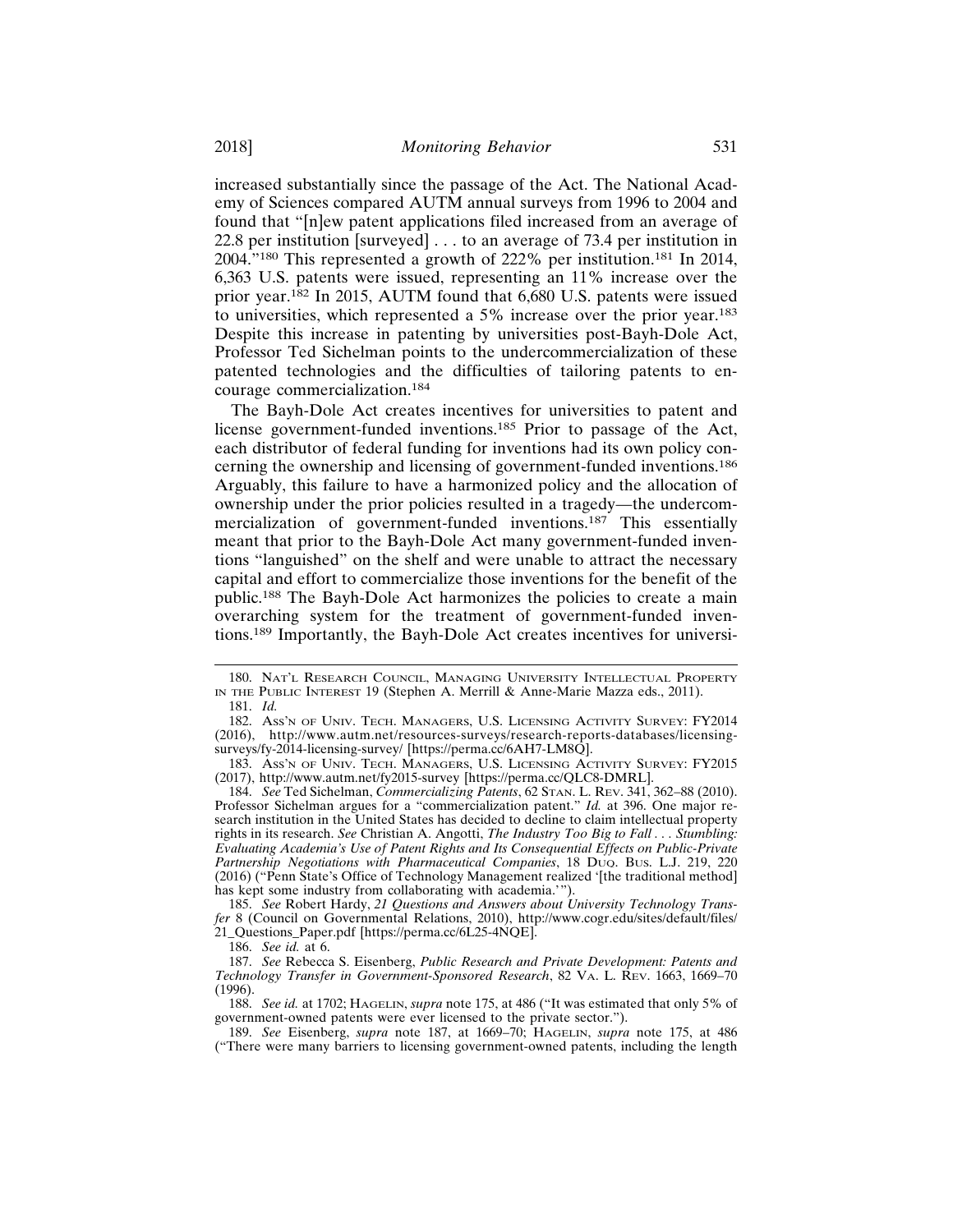ties, researchers, and private industry to engage in the commercialization of government-funded inventions.190 The stated purposes of the Bayh-Dole Act are as follows:

It is the policy and objective of the Congress to use the patent system to promote the utilization of inventions arising from federally supported research or development; to encourage maximum participation of small business firms in federally supported research and development efforts; to promote collaboration between commercial concerns and nonprofit organizations, including universities; to ensure that inventions made by nonprofit organizations and small business firms are used in a manner to promote free competition and enterprise without unduly encumbering future research and discovery; to promote the commercialization and public availability of inventions made in the United States by United States industry and labor; to ensure that the Government obtains sufficient rights in federally supported inventions to meet the needs of the Government and protect the public against nonuse or unreasonable use of inventions; and to minimize the costs of administering policies in this area.191

While not stated in the statute, Professors Ouellette and Hemel have recognized another rationale for the Bayh-Dole Act besides the commercialization justification.192 Basically, they assert that legislation similar to the Bayh-Dole Act allows countries to internalize the costs of government-funded invention and allows them to recoup those costs—at least when engaging in foreign patenting.<sup>193</sup> Interestingly, this theory could result in additional patenting and licensing activity, as each country with a Bayh-Dole Act would need to ensure that patenting was global in nature, or at least that major markets were covered. The current costs of patenting may make it unlikely that many entities can cover global patenting; however, certain important inventions may merit those costs.

The main thrust of the Bayh-Dole Act is to allow universities, nonprofits, and other entities to take title to government-funded invention. It

191. 35 U.S.C. § 200 (2000).

of negotiations with agency bureaucracies, the availability of only non-exclusive licenses and the myriad agency policies regarding licensing; the House Report accompanying the Bayh-Dole Act noted that the 26 federal funding agencies each had its own unique licensing policy.").

<sup>190.</sup> *See* HAGELIN, *supra* note 175, at 486 ("The rationale underlying the Bayh-Dole Act was that, by allowing universities to elect to take title to patents resulting from federally funded research, universities would have a direct incentive to license these patents to the private sector for royalty income."). *See generally*, Mireles, *States as Innovation System Laboratories*, *supra* note 3, at 1136. Congress also passed the Stevenson-Wydler Technology Innovation Act in 1980, which directed federal laboratories to make technology transfer a priority. *See* Eisenberg, *supra* note 187, at 1665. "The Bayh-Dole Act generally applies to all 'funding agreements,' which are defined as government contracts, grants, and cooperative agreements . . . 'for the performance of experimental, developmental, or research work.'" INTELLECTUAL PROPERTY TECHNOLOGY TRANSFER 12 (Aline C. Flower ed., 2006) (quoting 35 U.S.C. § 201(b) (2000)) [hereinafter Flower].

<sup>192.</sup> *See* Daniel J. Hemel & Lisa Larrimore Ouellette, *Bayh-Dole Beyond Borders*, J.L. & BIOSCIENCES 282, 282 (2017).

<sup>193.</sup> *See id.* at 285.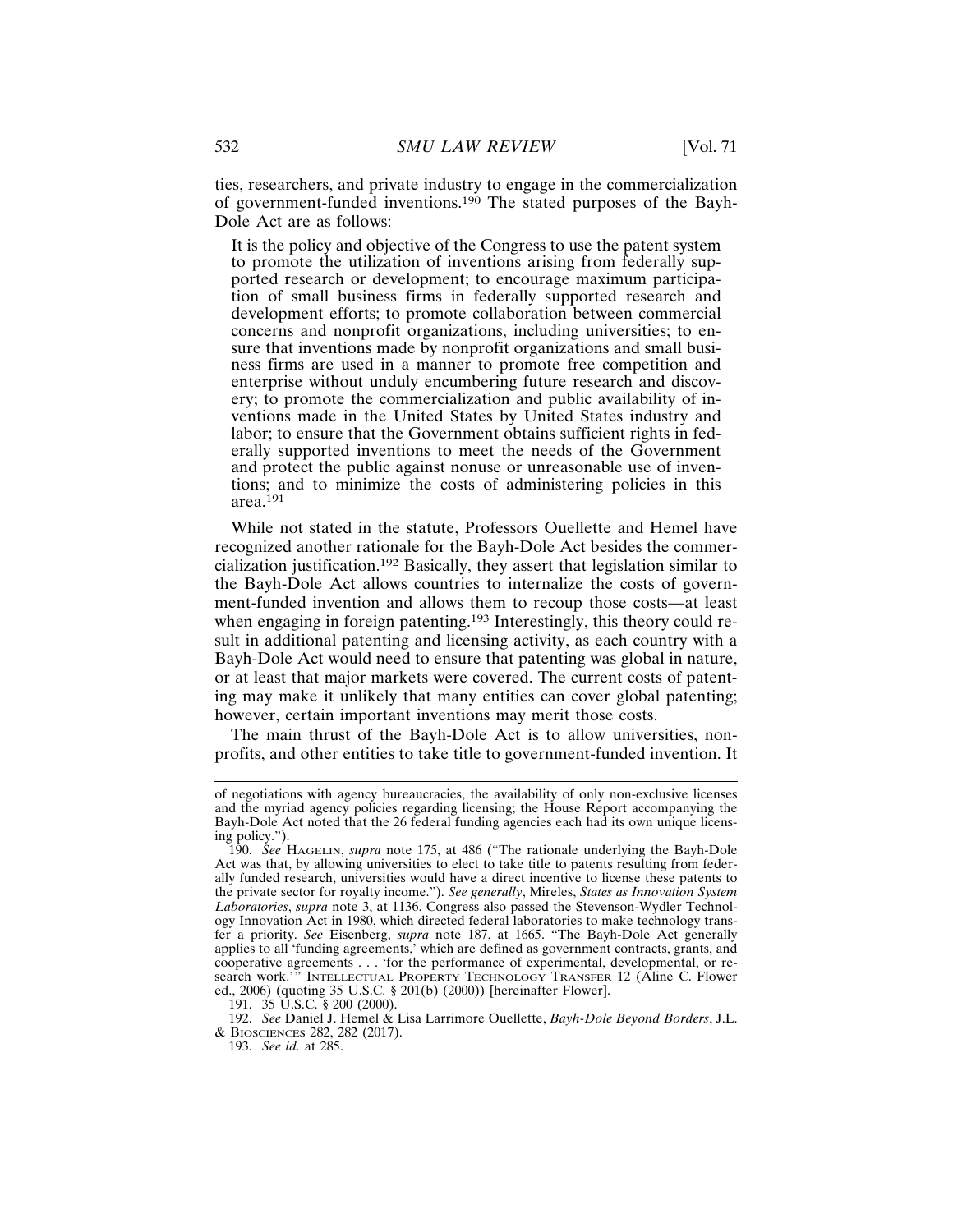is believed that by allowing those entities to take title then there will be a sufficient incentive for them and transferees to invest in the commercialization of those inventions.194 Thus, even though the acts of invention, including, perhaps, reduction to practice, are paid for by the government, the entity can own the patent and extract a supracompetitive price assuming, for example, the lack of non-infringing substitutes. Notably, universities are perhaps not equipped to commercialize inventions and transferring those inventions to those that can will benefit the public. The transfer often takes the form of a license agreement. There is significant debate as to whether universities should license exclusively or non-exclusively.195 Some universities have essentially agreed to prefer to license inventions non-exclusively and only do so exclusively when necessary for commercialization. Importantly, a non-exclusive license means that the university may license the technology to others, which may undercut the ability of the licensee to extract a supracompetitive price for the patented technology. Of course, there may be less access to an invention with an exclusive license. Moreover, some university created inventions may not need to be commercialized, such as research tools<sup>196</sup> and, in some cases, software. This may depend on what the definition of commercialization includes.

The Bayh-Dole Act also creates incentives for non-profit and university researchers to disclose potentially patentable inventions by allowing receipt of a portion of potential royalties from commercialized inventions.197 Thus, non-profit and university researchers have a continued interest in the success of the invention, which encourages their participation in the commercialization of the government-funded invention. Sometimes researchers will team up with other professionals to commercialize an invention through a university spin-off. The Act and regulations also essentially allow the university to receive royalties from licensed inventions that are commercialized.198 This provides an incentive for the university to ensure that there is a technology transfer office within the university and to create a system to ensure that patentable inventions are disclosed.199 Ordinarily, universities tend to file provisional patent applications and allow licensees to cover the costs of a full patent application. Additionally, the funding the university or non-profit receives is supposed to be reinvested into research and development.<sup>200</sup>

<sup>194.</sup> Mireles, *States as Innovation System Laboratories*, *supra* note 3, at 1136.

<sup>195.</sup> *See generally* Ian Ayres & Lisa Larrimore Ouellette, *A Market Test for Bayh-Dole Patents*, 102 CORNELL L. REV. 271, 301–24 (2017) (discussing a market test for determining whether to issue an exclusive or non-exclusive license for a government funded invention).

<sup>196.</sup> *See* Michael S. Mireles, *An Examination of Patents, Licensing, Research Tools, and the Tragedy of the Anticommons in Biotechnology Innovation*, 38 U. MICH. J.L. REFORM 141, 147 (2004).

<sup>197.</sup> *See* Flower, *supra* note 190, at 29; Mireles, *States as Innovation System Laboratories*, *supra* note 3, at 1145–47.

<sup>198.</sup> *See* 35 U.S.C. § 202(c) (2000); 37 C.F.R. § 401.14(k) (2013); Mireles, *States as Innovation System Laboratories*, *supra* note 3, at 1145–46.

<sup>199.</sup> Mireles, *States as Innovation System Laboratories*, *supra* note 3, 1145–46.

<sup>200.</sup> *See* Flower, *supra* note 190, at 29.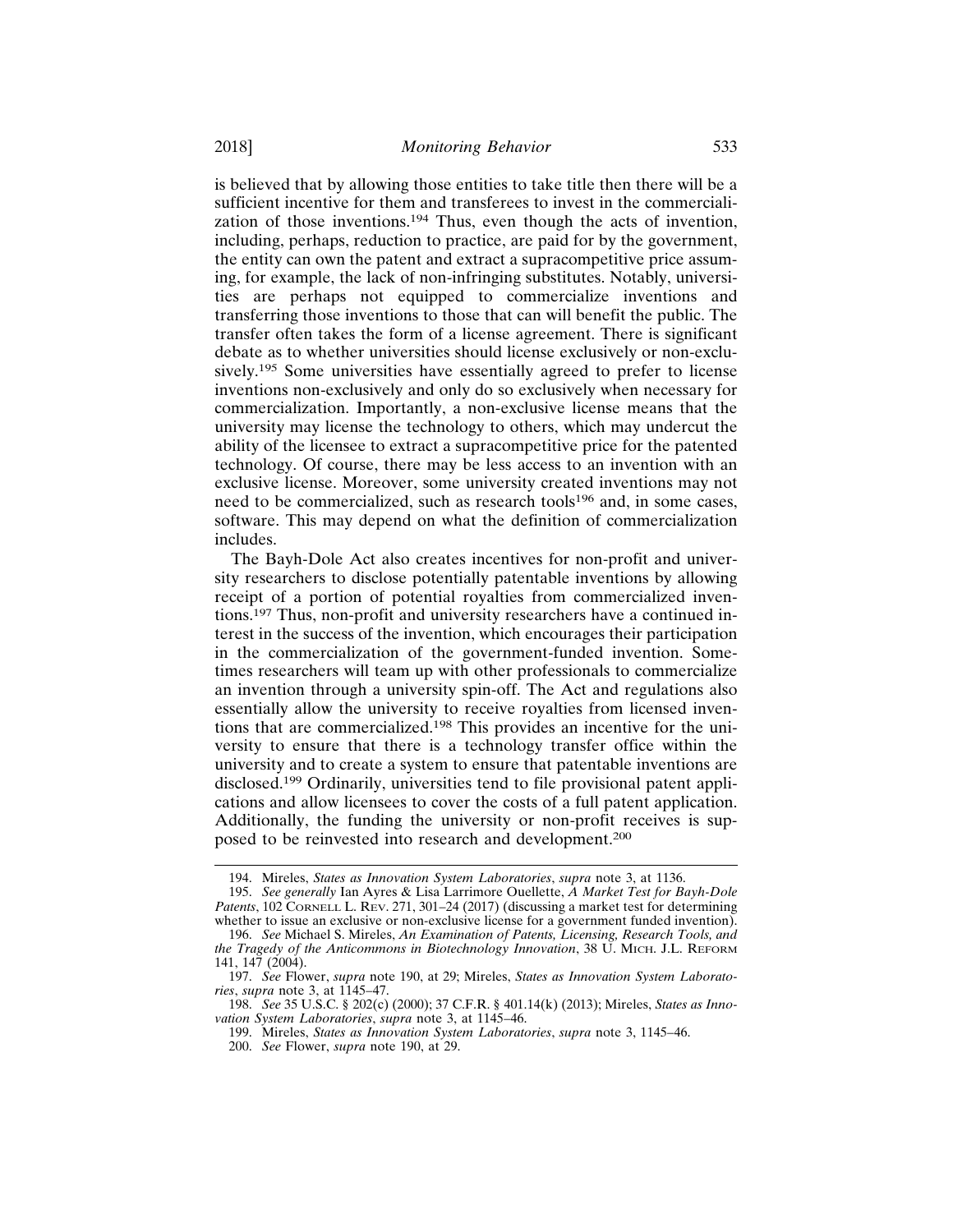The Bayh-Dole Act also contains numerous provisions designed to protect the public interest in government-funded technology. On the front end, the government may deny patent rights in declared situations of "exceptional circumstances."201 The government also retains a non-exclusive license to the patented invention.202 Additionally, the government may exercise "march-in" rights to essentially license the invention.<sup>203</sup> Notably, march-in rights have not been exercised since the passage of the Act.<sup>204</sup> The argument against the exercise of march-in rights is that if they are used, private entities are less likely to invest in the commercialization of the invention in the first place, which would thwart one of the purposes of the Act. Interestingly, price controls are believed not to be a valid reason for invoking march-in rights.205 Moreover, an additional "safety valve" in the Bayh-Dole Act may be university choice. For example, a university may choose not to seek patent rights over certain technologies or in particular countries, and the U.S. government may agree.206 Professor Ouellette has cautioned that university licensees may attempt to patent in other countries, which raises a concern about access to inventions in other countries.207 The U.S. government may choose to patent if the university or grant recipient decides not to seek a patent.<sup>208</sup>

#### *2. Critiques of the Bayh-Dole Act*

There are many critiques of the Bayh-Dole Act.209 Two important criti-

205. *See* John H. Raubitschek & Norman J. Latker, *Reasonable Pricing—A New Twist for March-in Rights Under the Bayh-Dole Act*, 22 SANTA CLARA COMPUTER & HIGH TECH. L.J. 149, 167 (2005) ("There is no reasonable pricing requirement under 35 U.S.C. § 203(1)(a)(1), considering the language of this section, the legislative history, and the prior history and practice of march-in rights. Rather, this provision is to assure that the contractor utilizes or commercializes the funded invention. However, that does not mean that the price charged for a drug invented with Government funding is never of concern to the funding agency. There are other mechanisms to address this concern, including the health march-in authority of 35 U.S.C. § 203(1)(a)(2), the Government license in 35 U.S.C. § 202(c)(4), and eminent domain in 28 U.S.C. § 1498(a)." (footnote omitted)).

206. *See* Flower, *supra* note 190, at 30–31.

207. *See* Lisa Larrimore Ouellette, *How Many Patents Does It Take to Make a Drug? Follow-on Pharmaceutical Patents and University Licensing*, 17 MICH. TELECOMM. & TECH. L. REV. 299, 321 (2010) ("[P]ublic-sector institutions will need proactive licensing terms to ensure that follow-on patents do not block access to the end products that are needed by patients.").

208. 35 U.S.C. § 202(c)(2) (2000).

209. For a discussion of the critiques of the Bayh-Dole Act, see generally Mireles, *States as Innovation System Laboratories*, *supra* note 3, at 1147–78. An additional critique is that universities are failing in technology transfer because there are many inventions that are not commercialized. *See* Liza Vertinsky, *Universities as Guardians of Their Inventions*, 2012 UTAH L. REV. 1949, 1950 ("A growing number of promising university-generated inventions are failing to reach the public in accessible and usable forms."). Professor Vertinsky also points to the additional problem that, "Even when university inventions reach the

<sup>201. 35</sup> U.S.C. § 202(a) (2000).

<sup>202.</sup> *Id.* § 202(c)(4).

<sup>203. 35</sup> U.S.C.A. § 203 (West 2011).

<sup>204.</sup> *See* Steven Seidenberg, *US Perspectives: March-in Rights: A Lost Opportunity to Lower US Drug Prices*, INTELL. PROP. WATCH (May 18, 2017), https://www.ip-watch.org/ 2017/05/18/march-rights-lost-opportunity-lower-us-drug-prices/ [https://perma.cc/2N5F-EJ5K].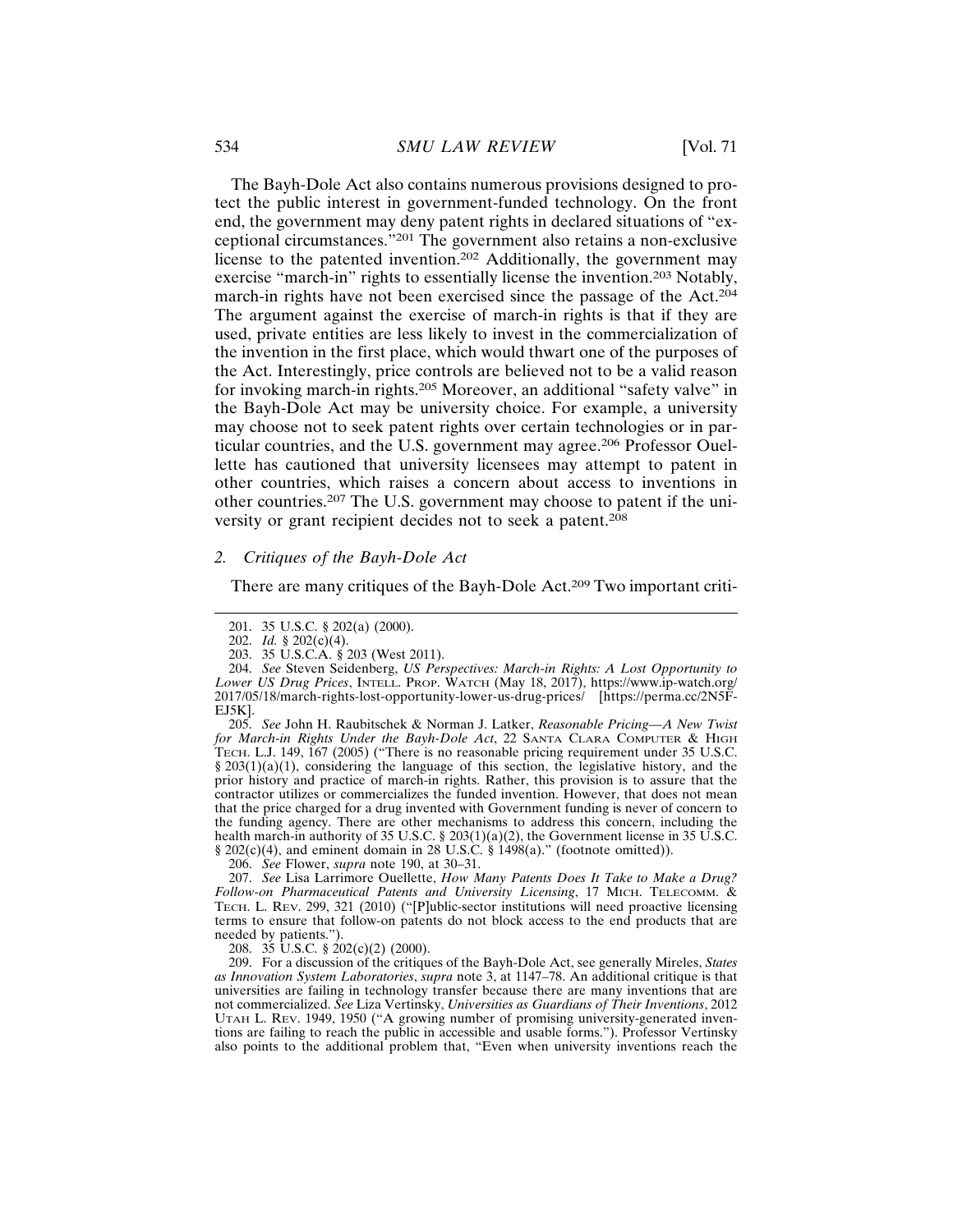cisms include changing norms and the development of an anticommons. An additional critique includes the compliance failure and the one-sizefits-all nature of the Bayh-Dole Act.

One important criticism includes the shifting norms and research agendas in academia. Some have argued that the Bayh-Dole Act will incentivize researchers to pursue agendas that are directed to applied research instead of basic research.210 The evidence of this effect has been relatively inconclusive.211 However, there has been movement towards further incentivizing researchers to move toward applied research and to at least direct them to commercialization activities. For example, some universities have changed their tenure standards to include commercialization efforts.212 The state of Ohio has considered legislation to expressly require universities to consider commercialization activities in the tenure process.213 Importantly, the legislation does not require commercialization activities but considers that along with traditional factors.214 A university technology transfer vendor also recently offered a webinar on changing tenure standards at universities to include commercialization activities.<sup>215</sup> As Professor Mark Lemley has noted, the problem is not necessarily that existing researchers will change their practices but that new hires will

211. Mireles, *States as Innovation System Laboratories*, *supra* note 3, at 1168–69.

214. *Id.*

public, many cutting-edge discoveries remain underutilized because of restrictive patenting and licensing practices. Prominent examples include restrictive patenting and licensing practices for blockbuster AIDS drugs, stem cell technologies, and breast cancer genes." Vertinsky, *supra*, at 1951 (footnote omitted).

<sup>210.</sup> *See* WILLIAM M. LANDES & RICHARD A. POSNER, THE ECONOMIC STRUCTURE OF INTELLECTUAL PROPERTY LAW 316 (2003) ("Being able to earn substantial income from patent licensing has, it appears, induced universities to substitute away from basic research, and the result may have been a net social loss." (footnote omitted)); Eisenberg, *supra* note 187, at 1726; *see also* Pierre Azoulay, Waverly Ding & Toby Stuart, *The Impact of Academic Patenting on the Rate, Quality, and Direction of (Public) Research* 1 (Nat'l Bureau of Econ. Research Working Paper Series, Working Paper No. 11917, 2006), http:// www.nber.org/papers/w11917 [https://perma.cc/28WM-NW5Z] ("[S]urveys of academic scientists have found that patenting skews scientists' research agendas towards commercial priorities, causes delay in the public dissemination of research findings, and crowds out effort devoted to producing public research." (citing David Blumenthal et al., *Relationships Between Academic Institutions and Industry in the Life Sciences—An Industry Survery*, 334 NEW ENG. J. MED. 368 (1996); Eric G. Campbell et al., *Data Withholding in Academic Genetics—Evidence from a National Survey*, 287 J. AM. MED. ASS'N 473 (2002); SHELDON KRIMSKY, SCIENCE IN THE PRIVATE INTEREST: HAS THE LURE OF PROFITS CORRUPTED BIOMEDICAL RESEARCH? (2003))).

<sup>212.</sup> Paul R. Sanberg, Morteza Gharib, Patrick T. Harker, Eric W. Kaler, Richard B. Marchase, Timothy D. Sands, Nasser Arshadi & Sudeep Sarkar, *Changing the Academic Culture: Valuing Patents and Commercialization Toward Tenure and Career Advancement*, 111 PROC. NAT'L ACAD. SCI. 6542, 6544 (2014) ("[Sixteen] United States and Canadian universities . . . consider patents and commercialization in tenure and career advancement decisions.").

<sup>213.</sup> Rachel Abbey McCafferty, *State Is Pushing Universities to Bring Research to Market*, CRAIN'S CLEVELAND BUS. (Mar. 5, 2017, 1:30 AM), http://www.crainscleveland.com/ article/20170305/NEWS/170309909/state-is-pushing-universities-to-bring-research-to-market?X-IgnoreUserAgent=1 [https://perma.cc/25U7-QN8A].

<sup>215.</sup> Mike Mireles, *Basic Research—Soon to Be a Thing of the Past?*, IP FIN. (Feb. 5, 2013), http://www.ip.finance/2013/02/basic-research-soon-to-be-thing-of-past.html?m=0 [https://perma.cc/G5Z6-VSUA].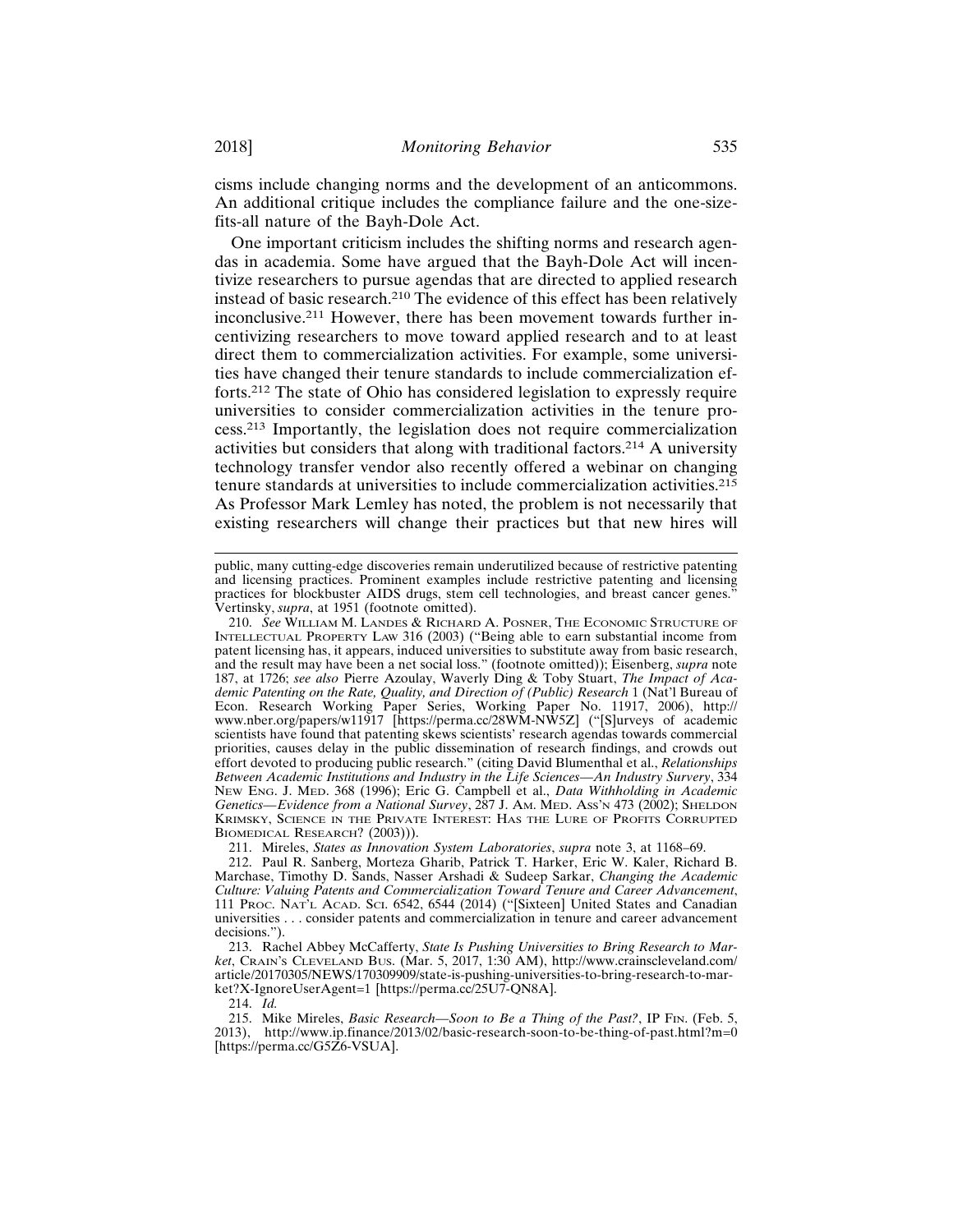shift their agendas.<sup>216</sup> Notably, combining changed tenure standards with new hires could result in a culture shift that could shift agendas and result in more commercialization activities.

The second critique includes the development of an anticommons or patent thicket.217 Both theories essentially involve the problem of underuse because of too many property rights and transaction costs.218 The anticommons theory states that excessive property rights and high transaction costs may lead to the inability to combine rights to produce a particular product.219 The patent thicket is a similar theory that involves a similar problem, also combined with overlapping rights.<sup>220</sup> Both of these problems could exist, for example, in biotechnology or software.

The evidence of the anticommons in biotechnology has been mixed; although, there was some evidence of licensing hold-up with respect to diagnostics.221 With respect to diagnostics, this has likely been resolved by U.S. Supreme Court precedent concerning the patentability of some diagnostics.222 Professor Mark Lemley has theorized that the field of nanotechnology may experience underdevelopment because of early patents—many of them Bayh-Dole patents—on foundational technologies in that area.223 Professor Emily Michiko Morris has argued that any slowdown in development in nanotechnology should not be attributed to those patents or an anticommons type problem but rather is because of numerous factors, including issues concerning regulation for health and safety, lack of expertise, and problems generating investment.<sup>224</sup>

A third possible critique concerns the Bayh-Dole Act's one-size-fits-all approach. In *Policy Levers in Patent Law*, Professors Dan Burk and Mark Lemley essentially argue that because invention and innovation happen differently in disparate industries, courts should adjust policy levers to take into account those differences.225 Notably, the Bayh-Dole Act adopts, for the most part, a one-size-fits-all approach to the patenting and

218. *See* Heller & Eisenberg, *supra* note 217, at 698.

219. *Id.*

<sup>216.</sup> Lemley, *Trolls*, *supra* note 5, at 620–21.

<sup>217.</sup> *See* Michael A. Heller & Rebecca S. Eisenberg, *Can Patents Deter Innovation? The Anticommons in Biomedical Research*, 280 SCI. 698, 698 (1998). For a critique of the theory, see Bruce N. Kuhlik & Richard A. Epstein, *Navigating the Anticommons for Pharmaceutical Patents: Steady the Course on Hatch-Waxman* (Univ. of Chi. Law Sch., Chi. Unbound Coase-Sandor Inst. for Law and Econ., Working Paper No. 209, 2004), https://  $chicagounbound.uchicago.edu/cgi/viewcontent.cgi?referer<sup>H</sup>rtps://www.google.com/&http$ sredir=1&article=1330&context=law\_and\_economics [Perma link unavailable].

<sup>220.</sup> *See generally* Carl Shapiro, *Navigating the Patent Thicket: Cross Licenses, Patent Pools, and Standard Setting*, *in* 1 INNOVATION POLICY AND THE ECONOMY 119 (Adam B. Jaffee et al. eds., 2001).

<sup>221.</sup> *See* Mireles, *States as Innovation System Laboratories*, *supra* note 3, at 1177.

<sup>222.</sup> *See* Mayo Collaborative Servs. v. Prometheus Labs., Inc., 566 U.S. 66 (2012).

<sup>223.</sup> *See* Mark A. Lemley, *Patenting Nanotechnology*, 58 STAN. L. REV. 601, 601 (2005).

<sup>224.</sup> *See* Emily Michiko Morris, *The Irrelevance of Nanotechnology Patents*, 49 CONN. L. REV. 499, 502–508 (2016).

<sup>225.</sup> Dan L. Burk & Mark A. Lemley, *Policy Levers in Patent Law*, 89 VA. L. REV. 1575 (2003); DAN L. BURK & MARK A. LEMLEY, THE PATENT CRISIS AND HOW THE COURTS CAN SOLVE IT (2009).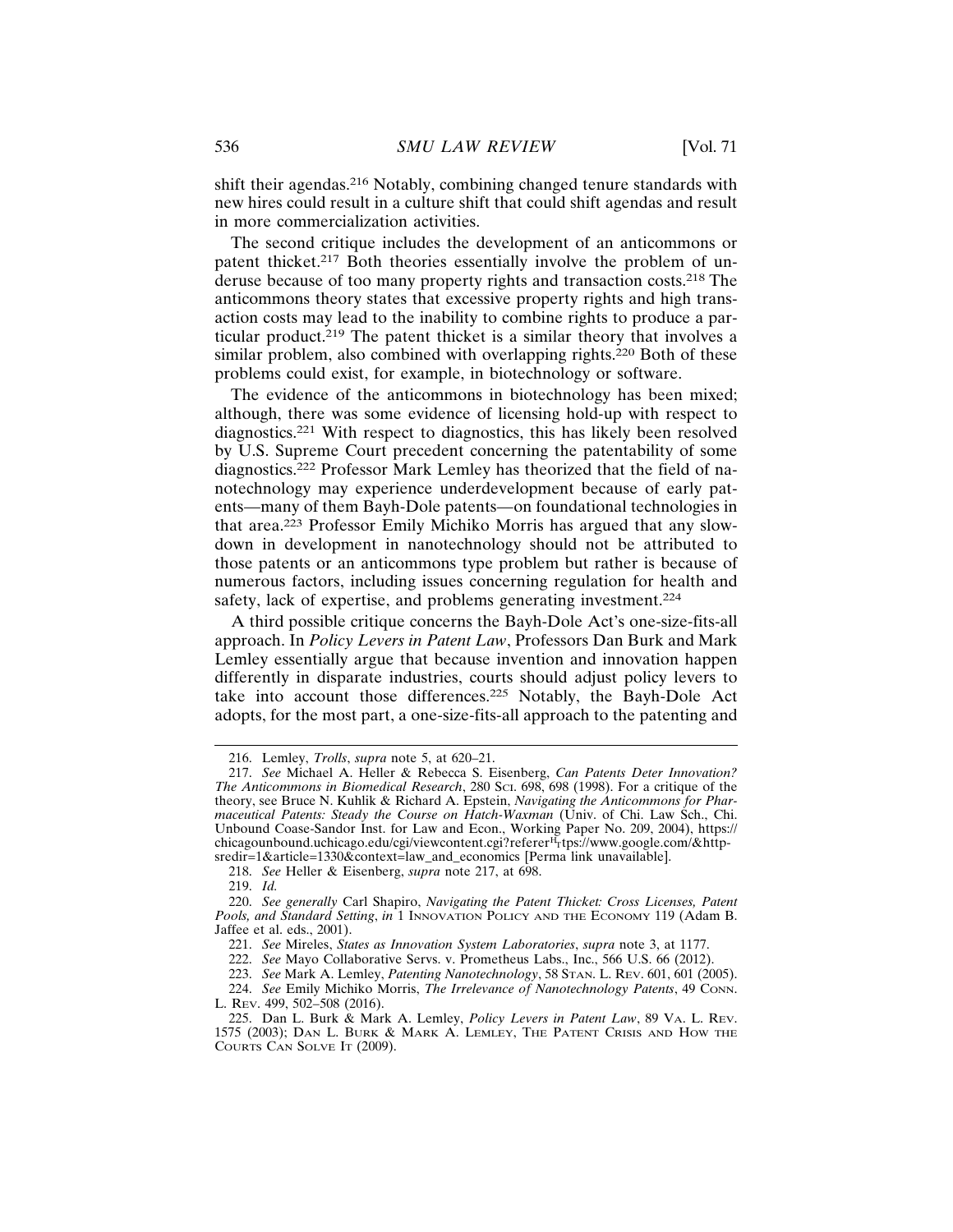licensing of government-funded invention. However, as noted by Professors Burk and Lemley, patents may be more important to invention and innovation in industries such as pharmaceuticals, while in some industries, such as information technology and software, patents are not as important and may hinder innovation. Importantly, most patenting under the Bayh-Dole Act occurred in the biopharmaceutical industry where patents may provide a helpful incentive to commercialize by allowing the recoupment of expensive costs such as paying to complete clinical testing for efficacy and safety. Software, on the other hand, may not be wellsuited for patenting in the same way, particularly when involving multicomponent products. Indeed, the Bayh-Dole Act may not graft well onto software and the commercialization rationale may be less important. However, that may depend on how broadly commercialization is defined. Under a broad definition that may include marketing, for example, the Bayh-Dole Act may play a role. However, many software inventions may cover just a part of an eventual invention and may not need additional expenses such as marketing. Indeed, this is where patent trolls may provide a problem—when patents on software are used to "hold-up" an entity that may have independently developed the invention. Arguably, the approach of the licensor and licensee may result in terms that can be tailored to a particular industry's patent and commercialization needs. However, as Professor Lisa Larrimore Ouellette has pointed out, a patent may not be necessary under the Bayh-Dole Act for non-exclusively licensed inventions in the first place.226 Essentially, evidence that the entity chose to non-exclusively license means that a patent is not necessary for commercialization.<sup>227</sup>

In *Do University Patents Pay Off? Evidence from a Survey of University Inventors in Computer Science and Electrical Engineering*, Professor Love surveyed "2,387 tenured and tenure-track faculty members affiliated with the nation's top twenty [electrical and computer engineering] and [computer science] departments."228 He received "a sample of 269 responses, for an overall response rate of 11.3%."229 He states that, "If university tech transfer programs fail to successfully carry out their mission at these [top] schools, they very likely also fail to do so at lowerranked schools."230 It would be helpful for additional research to be conducted with a larger sample of schools with different rankings. Indeed, the shifting state of patent eligible subject matter in the United States may have resulted in fewer resources dedicated toward patenting and licensing in this field. While the response rate was relatively low, the over-

<sup>226.</sup> Ian Ayres & Lisa Larrimore Ouellette, *A Market Test for Bayh-Dole Patents*, 102 CORNELL L. REV. 271, 275 (2017).

<sup>227.</sup> *Id.*

<sup>228.</sup> Brian J. Love, *Do University Patents Pay Off? Evidence from a Survey of University Inventors in Computer Science and Electrical Engineering*, 16 YALE J.L. & TECH. 285, 296 (2014) (footnote omitted).

<sup>229.</sup> *Id.* at 299.

<sup>230.</sup> *Id.* at 297.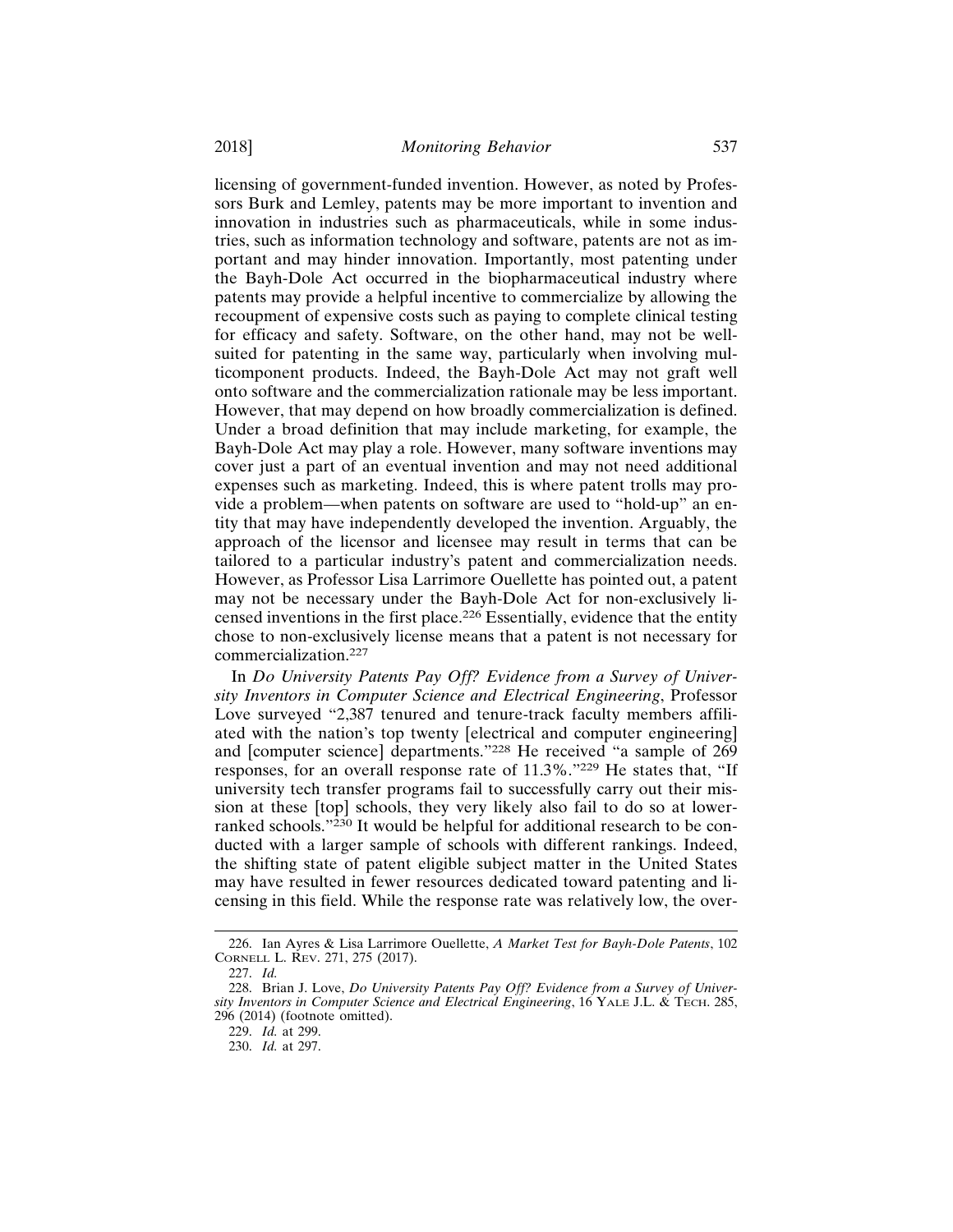all finding appears to be that, instead of furthering innovation, "patenting high-tech university research may fail a cost-benefit analysis."<sup>231</sup> In particular, he notes that universities are garnering "a negative rate of return ... on funds invested in high-tech patenting."<sup>232</sup> Unfortunately, this finding seems to be generally aligned with research showing that technology transfer offices tend to not make enough funds to sustain themselves. Additionally, "[e]ighty-five percent of professors report" that they are not considering patents when deciding and considering research.233 As patenting is relatively new in the software and telecommunications area in academia, faculty in that field may not have been well-educated about patents and licensing. However, only "13.7% of respondents reported that they did not know whether their home institutions have a policy of sharing royalties with faculty."234 Moreover, Professor Love points to a finding that 50% of respondents who knew of the policy did not know the share amount.235 This seems to demonstrate that the respondents do not know the exact amount, but they may understand that the possibility of royalties exists.

Professor Love further states that, "University patent programs may, instead, actually reduce the quantity and quality of university research in high-tech fields by harming professors' ability to obtain research funding, to collaborate with faculty from other institutions, and to disseminate their work to colleagues."236 Older studies seem to indicate that issues with respect to collaboration and dissemination may not exist; however, those studies were mostly focused on the biotechnology field.237 Finally, he reports that "[e]ntrepreneurial professors report that these programs hinder their ability to work as consultants with companies that show interest in their research, and fewer than half of university spin-off founders report that the ability to patent their research affirmatively helped their commercialization efforts."238 The latter response may be explained based on the fact that the academics were questioned rather than more business-oriented members of a spin-off.

A final critique of the Bayh-Dole Act includes a compliance failure by

*Id.* at 320.

238. *Id.* at 286.

<sup>231.</sup> *Id.* at 294.

<sup>232.</sup> *Id.* at 294–95.

<sup>233.</sup> *Id.* at 295. This response may evolve as norms change.

<sup>234.</sup> *Id.* at 317.

<sup>235.</sup> *Id.*

<sup>236.</sup> *Id.* at 286. Notably, he states,

Among respondents who had founded a startup, presumably those who had "benefited" the most from university patent rights, thirty-four percent indicated that patents harmed their ability to obtain research funding, thirty-four percent indicated that patents hindered their ability to collaborate with other researchers, and twenty-nine percent indicated that patents harmed their ability to disseminate their ideas, compared to just twenty-two, four, and twelve percent, respectively, who indicated that patents helped in each category.

<sup>237.</sup> *Id.* at 287–89.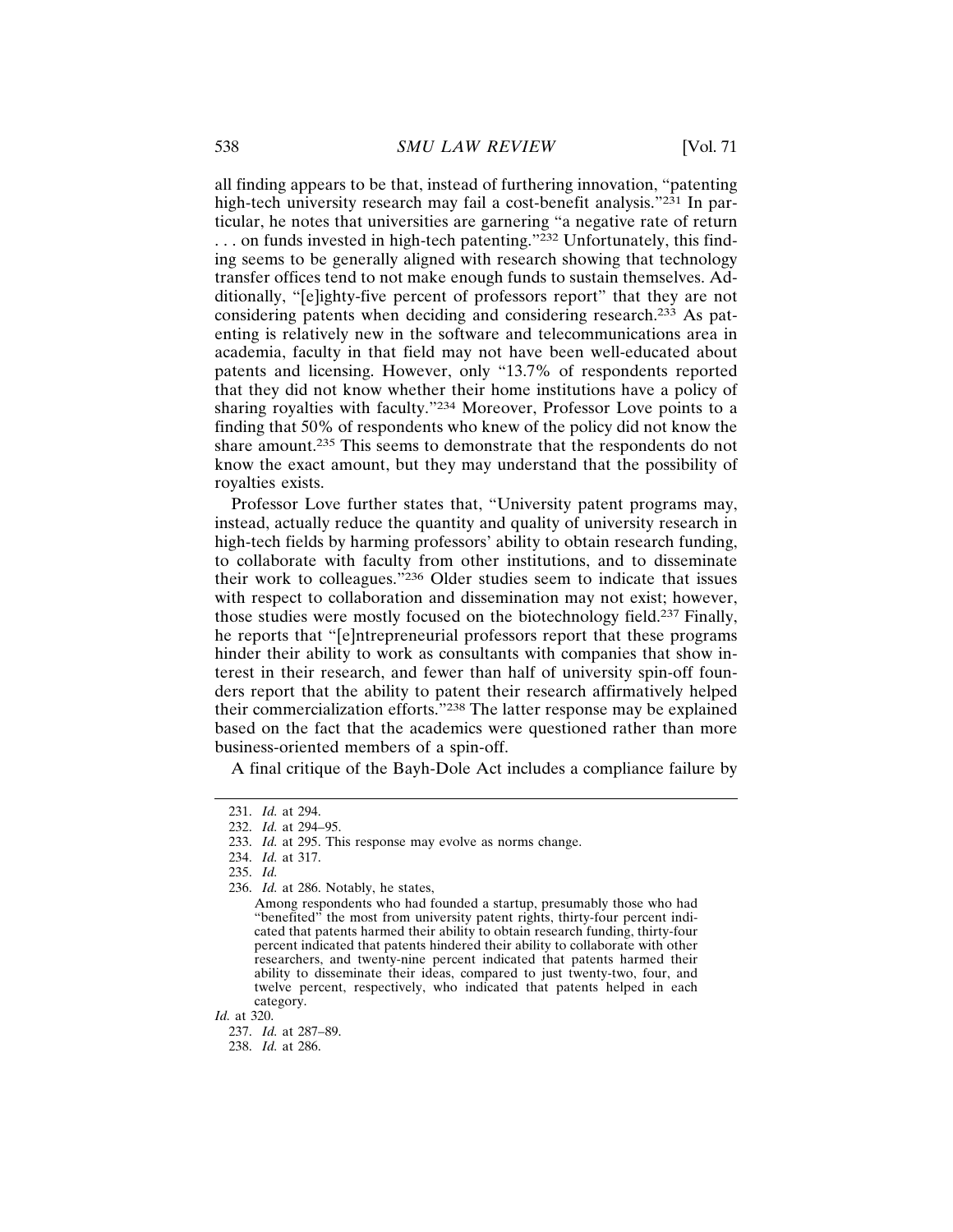grantees of research funding.239 The Bayh-Dole Act includes many reporting and tracking requirements by grant recipients, including requiring a statement of government interest in patents of government-funded invention.240 However, the Government Accounting Office (GAO) has stated that universities and other recipients of funding are underreporting at a relatively high rate.241 This makes tracking the number of publiclyfunded patented inventions difficult. Moreover, as discussed *supra*, this means that our reporting on government-funded inventions is likely less than what actually exists. Recently, the National Institutes of Health, following recent regulatory changes, has led a movement to ensure that grant recipients are complying with the Bayh-Dole Act requirements and regulations.<sup>242</sup>

#### *3. University Patent Litigation: Prior Research and Self-Regulation*

Several studies concerning university patent litigation exist. This section describes some of those studies. Professor Jacob Rooksby has authored several studies concerning university patent litigation. Professors Scott Shane and Deepak Somaya have also authored an article concerning the effects of patent litigation. Professor Rai provided a first look at litigation involving software. Additionally, several studies discuss university patent litigation in the context of patent litigation generally. For example, the PriceWaterhouseCooper Patent Litigation Studies present numerous findings that compare general NPE patent litigation to university and non-profit litigation. Furthermore, academia and universities have attempted to regulate and limit patent litigation by universities.

#### a. University Patent Litigation Generally

Professor Rooksby's 2011 paper *University Initiation of Patent Infringement Litigation* examines "every patent infringement lawsuit and associated complaint filed by universities in the two-year period from January 1, 2009 through December 31, 2010."243 Professor Rooksby searched the

<sup>239.</sup> Arti K. Rai & Bhaven N. Sampat, *Accountability in Patenting of Federally Funded Research*, 30 NATURE BIOTECHNOLOGY 953, 954 (2012) (discussing the significant failure to comply with reporting requirements).

<sup>240. 35</sup> U.S.C.A. § 202(c)(6) (West 2011); 37 C.F.R. § 401.14(f)(4) (2013).

<sup>241.</sup> U.S. GEN. ACCOUNTING OFFICE, GAO 99-242, TECHNOLOGY TRANSFER: REPORT-ING REQUIREMENTS FOR FEDERALLY SPONSORED INVENTIONS NEED REVISION 2–14 (1999).

<sup>242.</sup> *See* NAT'L INSTS. OF HEALTH, NOT-OD-16-066, REMINDER: ALL SUBJECT INVEN-TIONS MUST BE REPORTED ON THE HHS 568–FINAL INVENTION STATEMENT AND CERTIFI-CATION (FOR GRANT OR AWARD) AND IN IEDISON (2016), https://archives.nih.gov/asites/ grants/01-17-2017/grants/guide/notice-files/NOT-OD-16-066.html [https://perma.cc/Q872- V9GD]; *see also* GOODWIN, CHANGES TO BAYH-DOLE ACT REGULATIONS IMPACTING OWNERSHIP OF PATENT RIGHTS (2017), http://www.goodwinlaw.com/publications/2017/04/ 04\_10\_17-changes-to-bayh-dole-act-regulations-impa [Perma link unavailable] (discussing changes to Bayh-Dole Act regulations that place potential cloud over title to government funded inventions).

<sup>243.</sup> Jacob H. Rooksby, *University Initiation of Patent Infringement Litigation*, 10 J. MARSHALL REV. INTELL. PROP. L. 623, 625 (2011).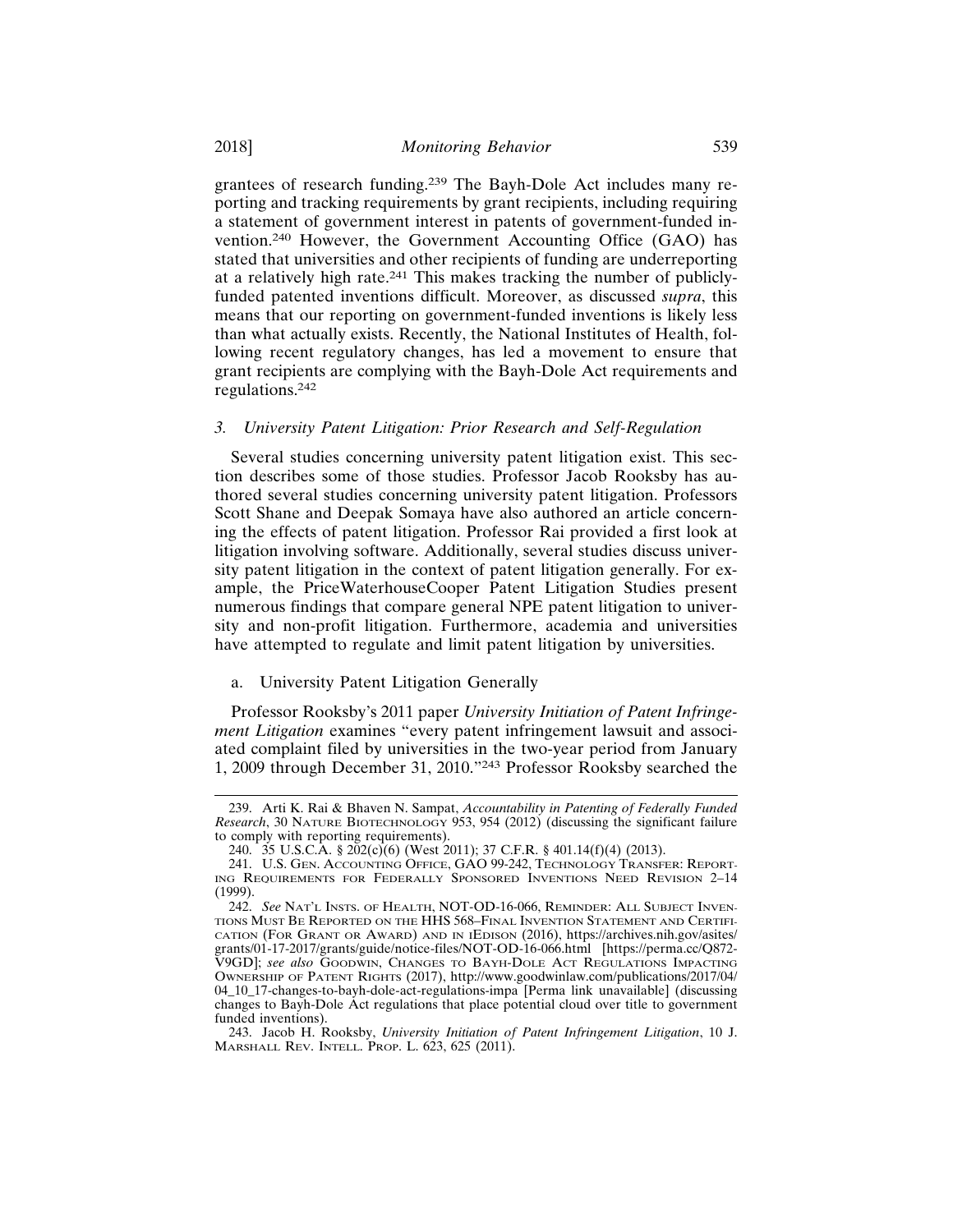Derwent LitAlert database.244 Notably, Professor Rooksby states that the results of the search could be underinclusive because of limitations with the Derwent LitAlert database, which contains self-reported cases by district court clerks.245 Professor Rooksby then used PACER and "the LexMachina database maintained by the Intellectual Property Litigation Clearinghouse" to pull the complaints from each case.246 Professor Rooksby identified fifty-seven complaints meeting the criteria of a university initiated patent infringement law suit.247 He collected the following information:

case number; the jurisdiction in which the lawsuit was filed; the name of the lead plaintiff; the names and total number of any co-plaintiffs; the names and total number of all defendants; the number of patents alleged in the complaint; the general type of technology covered by the patents in suit; the specific type of technology covered by the patents in suit; the name of any lead outside counsel firm listed on the complaint as representing the university; whether the plaintiff(s) had demanded that the case be tried to a jury; whether the plaintiff(s) sought monetary damages; [whether there was an exclusive license or nonexclusive license;] and whether the lawsuit appeared to have been filed in a strategic venue.<sup>248</sup>

Some of Professor Rooksby's findings include that "universities asserted 125 different patents in 57 patent infringement lawsuits"; "pharmaceutical and medical devices were the most frequently litigated patents, having been litigated in over 50% of the cases"; litigation was filed in the District of Delaware in "nearly a third of the located lawsuits"; and 75% of the cases involved an exclusive license.249 Professor Rooksby also drew the following conclusions from the data: "some universities are repeat initiators of patent infringement litigation," and "universities' behavior in patent infringement litigation mimics the strategic behavior of for-profit actors involved in such litigation."250 He also notes that in at least six cases the university strategically selected the venue and that some universities were joined as plaintiffs even though it appeared unnecessary for their joinder.<sup>251</sup>

In *Innovation and Litigation: Tensions Between Universities and Patents and How to Fix Them*, Professor Rooksby expands his review of university initiated patent litigation from 1973 to 2012.252 He follows a similar research approach to that described above: review of the Derwent LitAlert and an accompanying analysis of the complaints via LexMachina

<sup>244.</sup> *Id.* at 650.

<sup>245.</sup> *Id.* at 651.

<sup>246.</sup> *Id.* at 650–52.

<sup>247.</sup> *Id.* at 652.

<sup>248.</sup> *Id.* at 653 (footnote omitted).

<sup>249.</sup> *Id.* at 660.

<sup>250.</sup> *Id.* at 661.

<sup>251.</sup> *Id.* at 663–65.

<sup>252.</sup> Jacob H. Rooksby, *Innovation and Litigation: Tensions Between Universities and Patents and How to Fix Them*, 15 YALE J.L. & TECH. 312, 335–40 (2013).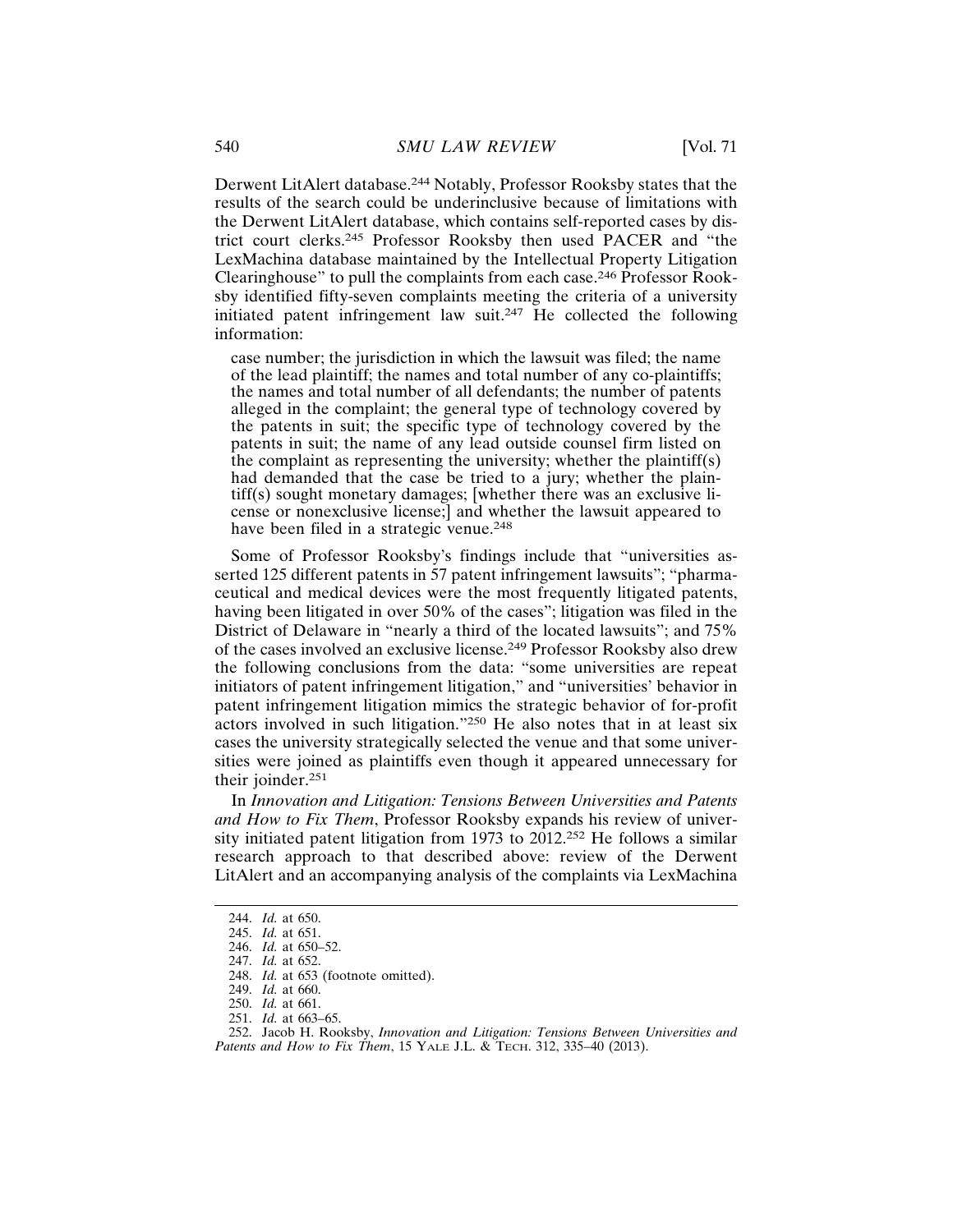and PACER.253 He identified 284 cases of university initiated patent infringement lawsuits.254 While the number of universities participating and initiating lawsuits did not rise year by year, Professor Rooksby notes that "both metrics are trending upward, with significant growth noted beginning in the year 2000."255 Professor Rooksby also conducted a qualitative study surveying university chief research officers concerning their decision-making in initiating patent infringement lawsuits.<sup>256</sup>

In a qualitative study, *When Tigers Bare Teeth: A Qualitative Study of University Patent Enforcement*, Professor Rooksby again examines decision-making in initiating patent infringement lawsuits.257 He collected data from five high-level technology transfer professionals at public universities through interviews and relied on informal interviews and observations from meetings at an AUTM meeting.258 Professor Rooksby noted several "revelations and suggestions" from his data gathering process:

Litigation As Mission-Enhancing: Some universities view participation as plaintiffs in patent infringement litigation as condoned or even mandated by their research and commercialization missions, despite what some critics view as the activity's incompatibility with the notion of a university's public-serving mission.

Money As Motivator: Revenue generation is often a principal motivator for universities that choose to enforce their patents through infringement litigation, even though industry literature only indirectly touts litigation's revenue-generating potential.

Structural Deterrents: The high cost of legal fees, concern for being viewed as overly litigious, and reputational risks related to contingency fee arrangements with outside law firms provide disincentives for some universities contemplating pursuit of patent infringers.

Fear of Retribution: The identity of would-be defendants may cause some institutions to abandon pursuit of their infringement claims out of concern for retribution to the university, particularly with respect to sponsored research funding.

Litigation Realities Driving Licensing Decisions: Concern for the responsibility and costs involved in litigating non-exclusively licensed patents may lead some institutions to favor an exclusive licensing strategy for their patents, on the belief that doing so will save them

<sup>253.</sup> *Id.* at 336.

<sup>254.</sup> *Id.* at 337. Notably, Professor Rooksby limited inclusion by two additional criteria: (1) "[he] excluded any case where a university was added as a plaintiff after commencement of the action"; and (2) "[he] excluded cases in which universities levied infringement allegations from a defensive posture (such as in response to a declaratory judgment action)." *Id*. at 337. He added these criteria because he desired to err on the side of underreporting "the number of universities that have litigated patents and the number of patent infringement lawsuits with universities as plaintiffs." *Id.*

<sup>255.</sup> *Id.* at 339–40.

<sup>256.</sup> *Id.* at 341–43.

<sup>257.</sup> Jacob H. Rooksby, *When Tigers Bare Teeth: A Qualitative Study of University Patent Enforcement*, 46 AKRON L. REV. 169, 171–72 (2013).

<sup>258.</sup> *Id.*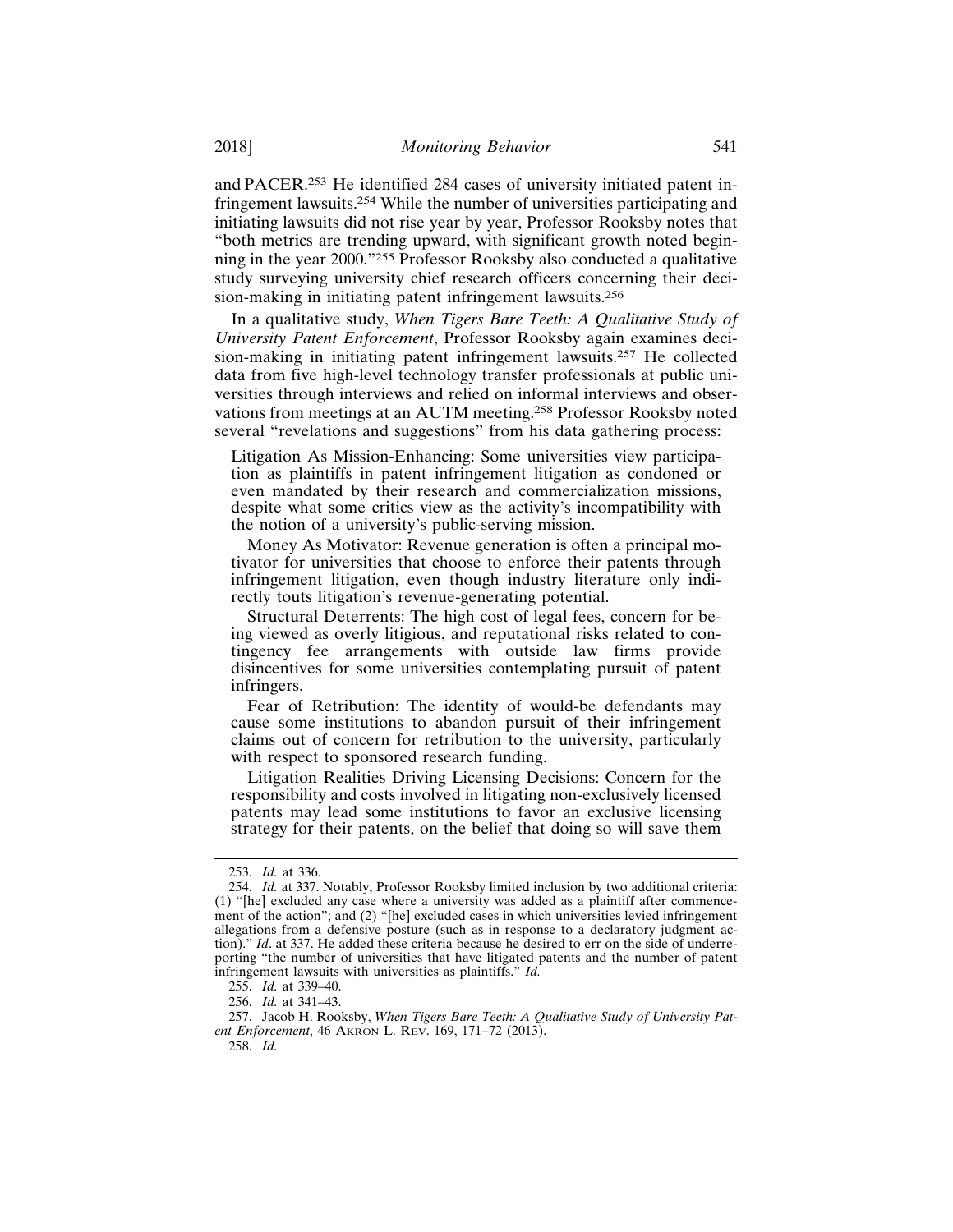money and may even spare their involvement as a plaintiff in any infringement action.

Litigating Unlicensed Patents: Although many universities may be hesitant to litigate unlicensed patents, shrewd companies have devised a way for them to turn unlicensed patents into putatively licensed ones, thereby contravening the Bayh-Dole Act's purposes and masking the character of what some may view as speculative enforcement activity.

Some of Professor Rooksby's findings are further supported by the analysis of Professor Jay Kesan. In 2009, Professor Kesan essentially concluded that "university technology transfer activities continue to be predominantly patent-centric and revenue-driven with a single-minded focus on generating licensing income and obtaining reimbursement for legal expenses."<sup>259</sup>

In *The Effects of Patent Litigation on University Licensing Efforts*, Professors Scott Shane and Deepak Somaya examine the impact of patent litigation on university licensing of "116 leading U.S. research universities from 1991 through 2000."260 The study uses information from "interviews with the directors of technology licensing offices at 13 Carnegie I research universities to understand what effect patent litigation has on technology licensing office operations."261 The study also "analyze[s] quantitative data from an annual survey of university TLOs . . . combine[d] with a dataset of university patent litigation."262 The authors find that,

[Their] interviews and statistical analyses show consistent patterns. Patent litigation imposes important costs on university licensing activity and significantly reduces the number of new licenses executed. [Their] interviews suggest that this is because litigation disrupts TLO activity and reduces the time and resource available to market technologies and form licensing agreements. . . .

The TLO directors were unanimous that university-led patent litigation caused a significant dislocation in the operation of the technology licensing office. . . . Licensing officers must typically collect and organize records so that they may be made available during the discovery phase of litigation. They must coordinate between the inventor, university administration, and legal counsel (both in house and external). They must provide depositions and answer interrogatories. This highlights an important aspect of the cost of patent litigation: it draws upon the time and attention of licensing officers, who are a

261. *Id.*

262. *Id.*

<sup>259.</sup> *See* Jay P. Kesan, *Transferring Innovation*, 77 FORDHAM L. REV. 2169, 2169 (2009). While some universities may have moved from innovators to rent-seeking, Professor Robert Merges cautions that an "overreaction," such as banning university licensing, may be worse overall than "no reaction . . . because universities continue to generate important, horizon-stretching technologies." *See* Merges, *Trouble with Trolls*, *supra* note 5, at 1611.

<sup>260.</sup> *See* Scott Shane & Deepak Somaya, *The Effects of Patent Litigation on University Licensing Efforts*, 63 J. ECON. BEHAV. & ORG. 739, 740 (2007).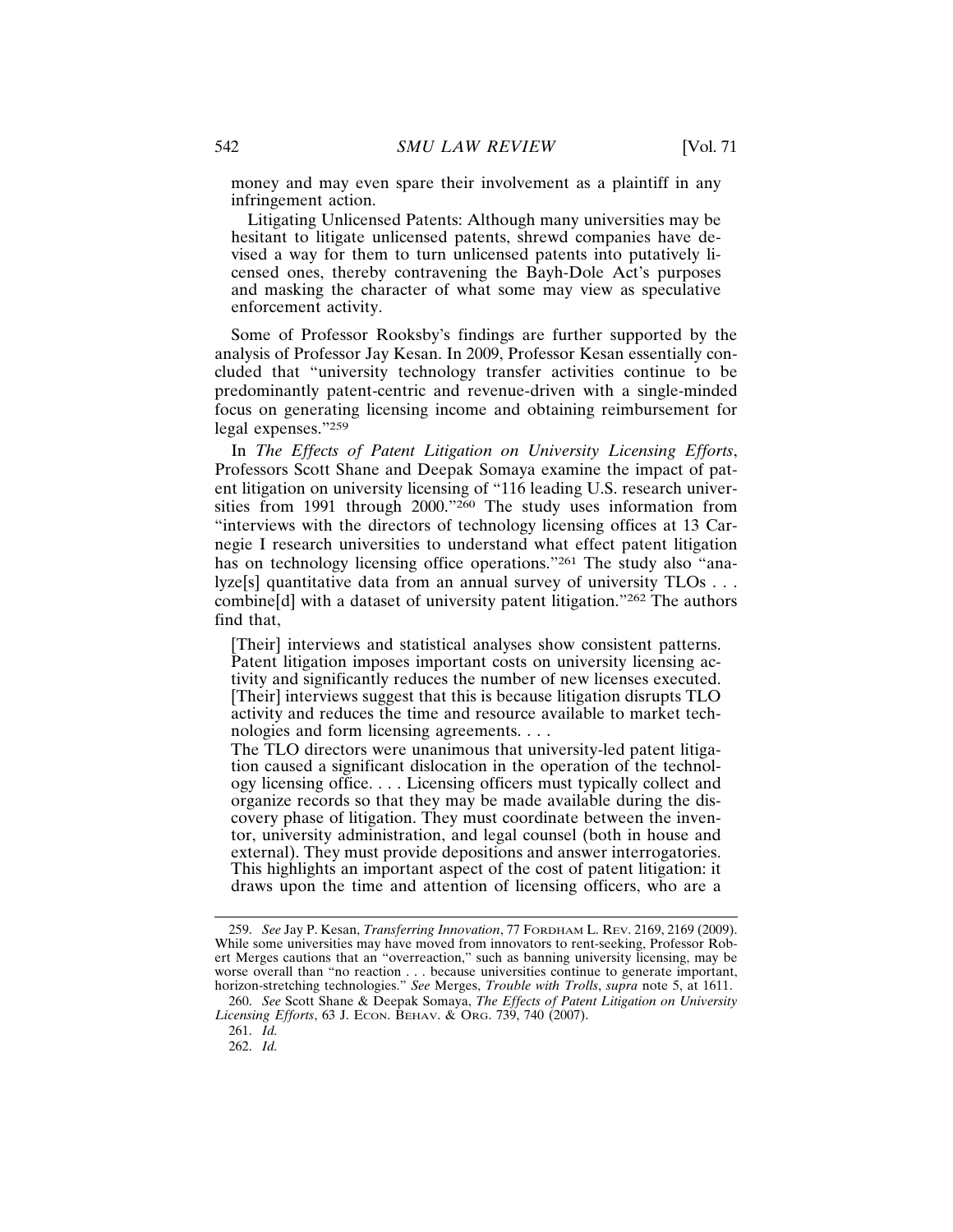key resource in university technology licensing offices.<sup>263</sup>

Notably, the authors state "that the reduction in licensing that occurs in response to university patent litigation stems primarily from exclusive licenses, which are disproportionately signed with new and small firms."<sup>264</sup> The authors conclude that this may thwart part of the Bayh-Dole Act's purpose in aiding small and new firms.<sup>265</sup>

b. Literature on University Software Patents and Litigation

In an example of a study on university software patents and litigation, Professor Arti K. Rai, John R. Allison, and Bhaven N. Sampat "reveal[ed] that software patents represent a significant and growing proportion of university patent holdings."266 The authors found that,

First, software patents represent a significant and growing percentage of university patent holdings. Second, university software patenting practices tend to mimic their nonsoftware patenting practices. The data suggests that those universities that have a higher patent propensity in general are also more likely to obtain software patents. Similarly, our interviews show that some universities view software as similar to other, more physical inventions. The difficulty with this view is that software is likely to follow a different commercialization path than other inventions. Thus, it is perhaps not surprising that we see a fair number of litigated cases involving software patents, and that almost all of these appear to represent situations where the university and/or its exclusive licensee is asserting the patent against an entity that has successfully commercialized software independent of the patent. Notably, in the majority of these cases, the university's argument has lost on grounds of either patent invalidity or noninfringement.<sup>267</sup>

In looking forward, the authors point to the fact that some universities will take an open source approach to licensing software or will forgo entering into exclusive licenses for software, particularly pure software.<sup>268</sup> The authors apparently believed that licensing allowing more access and legal developments may mitigate some of the harm from university software patenting.<sup>269</sup>

c. General Studies Partially Covering University Patent Litigation

Several general studies of patent litigation present information concerning university patent litigation. For example, Price-WaterhouseCooper has conducted numerous studies concerning patent

<sup>263.</sup> *Id.* at 740–41, 746.

<sup>264.</sup> *Id.* at 754.

<sup>265.</sup> *Id.*

<sup>266.</sup> Arti K. Rai, John R. Allison & Bhaven N. Sampat, *University Software Ownership and Litigation: A First Examination*, 87 N.C. L. REV. 1519, 1519–26 (2009).

<sup>267.</sup> *Id.* at 1525.

<sup>268.</sup> *Id.* at 1557–65.

<sup>269.</sup> *See id*.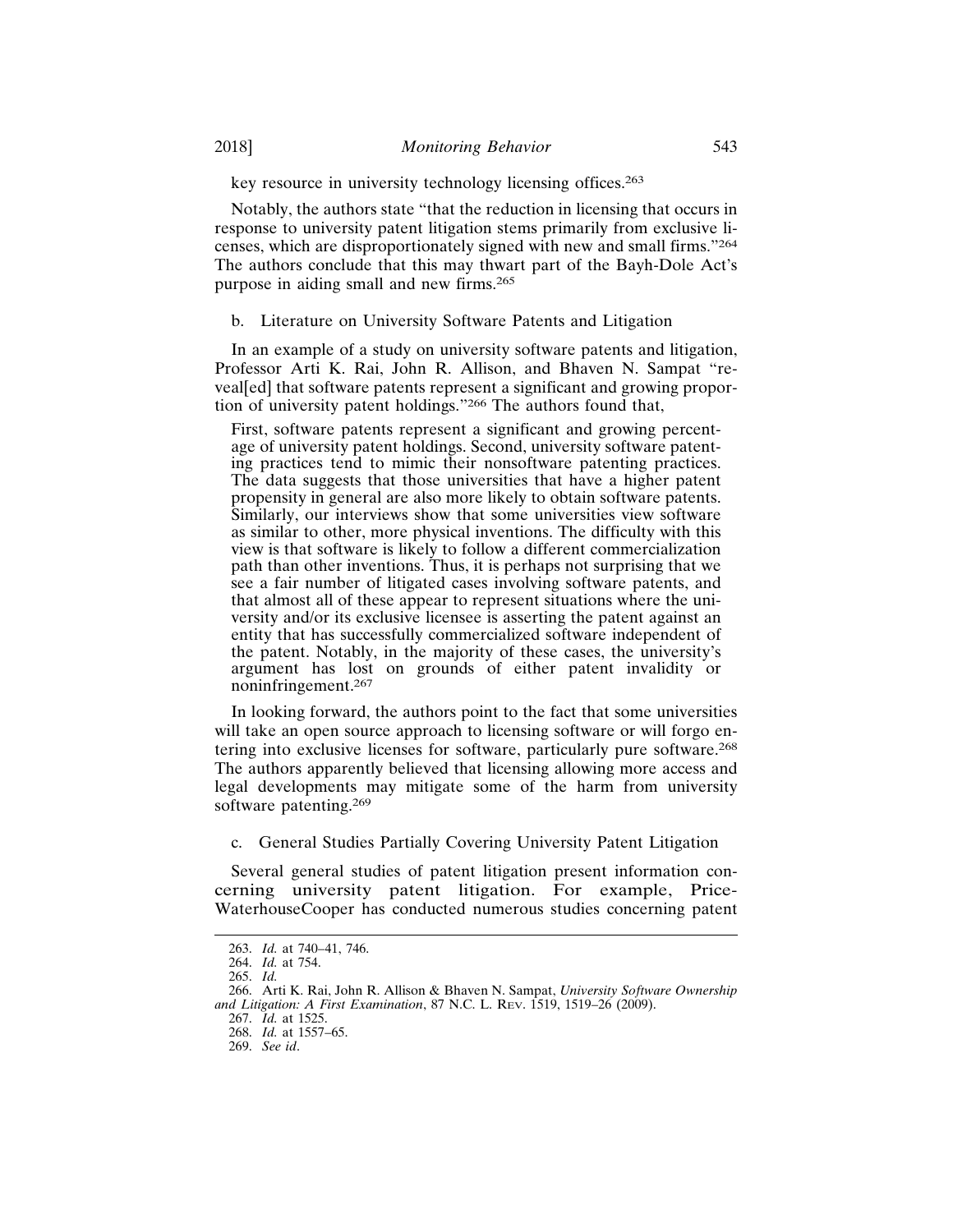litigation, including NPE litigation. In its 2014 Patent Litigation Study, PriceWaterhouseCooper found that "[w]hile company NPEs are awarded higher damages, university/nonprofit NPEs have by far the highest success rate among NPEs [45%]."270 In its 2016 Patent Litigation Study, it found that "[u]niversities/non-profits do *not* litigate *as often* as other NPE types; however, when they *do*, they have *both higher success rates* and *median damages*."271 Out of nineteen cases, universities and non-profits prevailed in nine cases for a fourty-seven percent success rate.272 The median damages awarded from 1996 to 2015 for universities and non-profits was \$16.3 million.<sup>273</sup>

#### d. Self-Regulation by Universities

There are several examples of how universities have attempted to selfregulate and control licensing and litigation conduct.274 One example is the *In the Public Interest: Nine Points to Consider in Licensing University Technology* (*Nine Points to Consider*) document.275 Additionally, Christopher Larus, John K. Harting, and Sharon Roberg-Perez authored a paper explaining how university licensors can control litigation decisions in the future through licensing and assignment terms.276 Universities may adopt similar approaches to those described in the article to reduce the likelihood of troll-like enforcement efforts.

The *Nine Points to Consider* document was drafted by twelve leading academic institutions and has been adopted by over seventy academic institutions from around the world.277 Some of those institutions include Northwestern University, University of New Hampshire, University of Delaware, The University of Texas at Austin, University of Nebraska, University of Pennsylvania, University of Southern California, Boston University, University of Florida, University of California, Wisconsin

<sup>270.</sup> *See* PWC 2014 PATENT STUDY, *supra* note 86, at 20.

<sup>271.</sup> *See* PRICEWATERHOUSECOOPER, 2016 PATENT LITIGATION STUDY 11 (2016), https://www.pwc.com/us/en/forensic-services/publications/assets/2016-pwc-patentlitigation-study.pdf [https://perma.cc/6WUF-2X8Q] [hereinafter PWC 2016 PATENT

STUDY].

<sup>272.</sup> *Id.*

<sup>273.</sup> *Id.*

<sup>274.</sup> Professor David E. Winickoff discusses how efforts such as the *Nine Points to Consider* document—attempting to make university generated innovations available to developing countries—and the collection of data to demonstrate the impact of university technology transfer are welcome moves to recognize the public nature of university technology transfer. *See* David E. Winickoff, *Private Assets, Public Mission: The Politics of Technology Transfer and the New American University*, 54 JURIMETRICS J. 1, 30–42 (2013).

<sup>275.</sup> *See* ASS'N UNIV. TECH. MANAGERS, IN THE PUBLIC INTEREST: NINE POINTS TO CONSIDER IN LICENSING UNIVERSITY TECHNOLOGY (2007), https://www.autm.net/AUTM-Main/media/Advocacy/Documents/Points\_to\_Consider.pdf [https://perma.cc/5NB4-FTQN] [hereinafter NINE POINTS TO CONSIDER].

<sup>276.</sup> Christopher Larus, John K. Harting & Sharon Roberg-Perez, *Patent Licensing and Assignment with an Eye Toward Enforcement: Tips for University Patent Owners*, 48 LES NOUVELLES 13, 13 (2013) [hereinafter *Tips for University*].

<sup>277.</sup> *See Nine Points to Consider*, ASS'N U. TECH. MANAGERS, https://www.autm.net/ advocacy-topics/government-issues/principles-and-guidelines/nine-points-to-considerwhen-licensing-university/# [https://perma.cc/7Z8N-NJGX].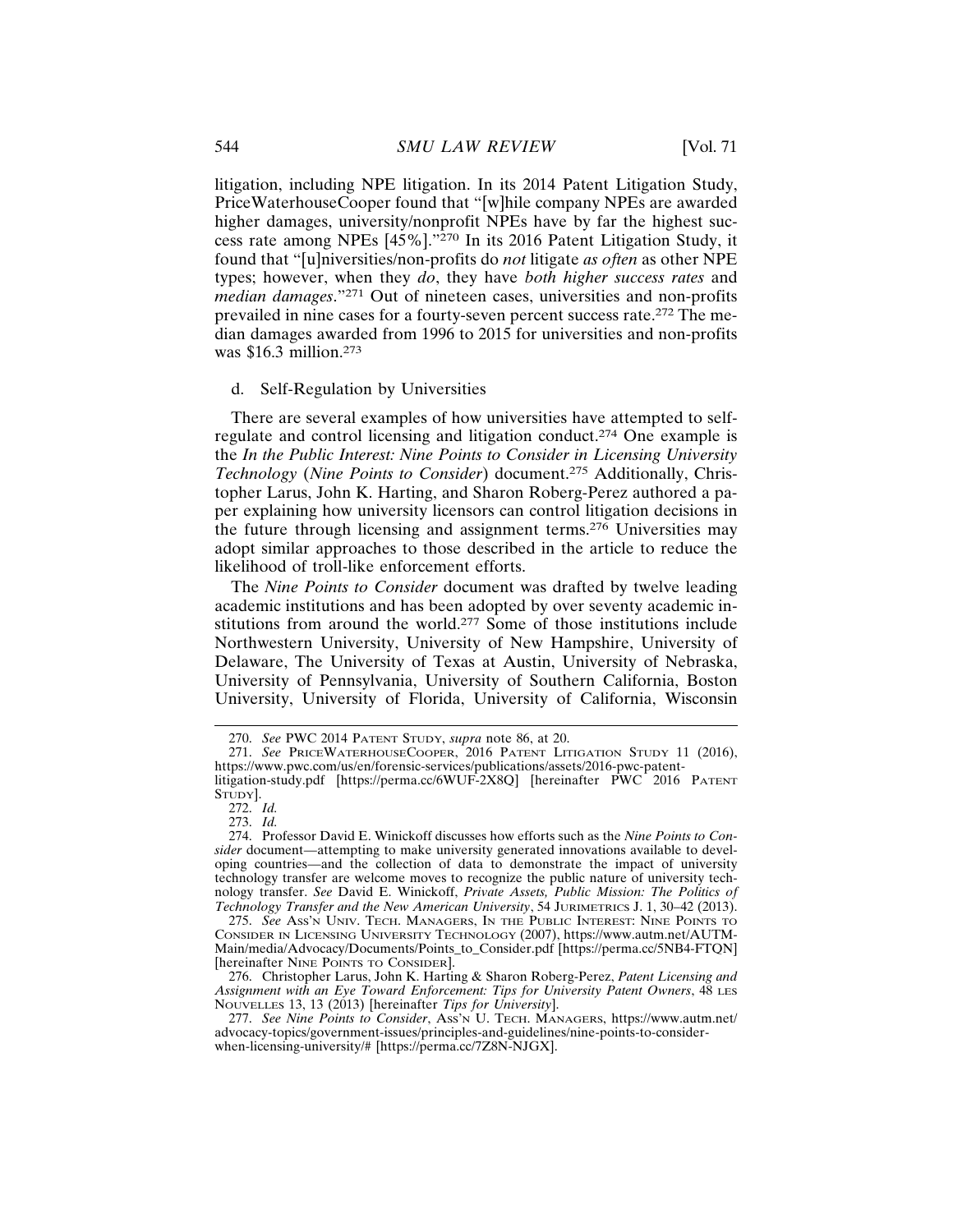Alumni Research Foundation, California Institute of Technology, Massachusetts Institute of Technology, and Stanford University.278 Notably, signatories include universities outside the United States such as Australian National University, University of Ottawa, Dublin Institute of Technology–Hothouse, Tokyo University of Science, Universidad Nacional Autonoma de Mexico, and University of Copenhagen.279 Several major "umbrella" organizations purportedly representing numerous institutions and entities are also signatories: Association of Public and Land-grant Universities, Biotechnology Industry Organization, Association of American Medical Colleges, Association of University Technology Managers, and Association of American Universities.<sup>280</sup>

The *Nine Points to Consider* document attempts to balance the public interest and role of the university in licensing university generated technology.281 The Nine Points include:

- Point 1: Universities should reserve the right to practice licensed inventions and to allow other non-profit and governmental organizations to do so
- Point 2: Exclusive licenses should be structured in a manner that encourages technology development and use
- Point 3: Strive to minimize the licensing of "future improvements"
- Point 4: Universities should anticipate and help to manage technology transfer related conflicts of interest
- Point 5: Ensure broad access to research tools
- Point 6: Enforcement action should be carefully considered
- Point 7: Be mindful of export regulations
- Point 8: Be mindful of the implications of working with patent aggregators
- Point 9: Consider including provisions that address unmet needs, such as those of neglected patient populations or geographic areas, giving particular attention to improved therapeutics, diagnostics and agricultural technologies for the developing world<sup>282</sup>

For the purposes of this article, Point 6, concerning enforcement, and Point 8, relating to working with patent aggregators, are particularly important.283 Point 6 specifically reminds universities to tread carefully when making decisions to enforce their rights through litigation brought by the institution as well as in influencing the decisions of licensees.<sup>284</sup> Universities should keep in mind their missions as well as the public interest.285 The *Nine Points to Consider* document provides examples of when litigation may be appropriate, but it specifically cautions that

<sup>278.</sup> *Id.*

<sup>279.</sup> *Id.*

<sup>280.</sup> *Id.*

<sup>281.</sup> NINE POINTS TO CONSIDER, *supra* note 275, at 1.

<sup>282.</sup> *Id.* at 2–8.

<sup>283.</sup> *Id.* at 6–8. 284. *Id.* at 6.

<sup>285.</sup> *Id.*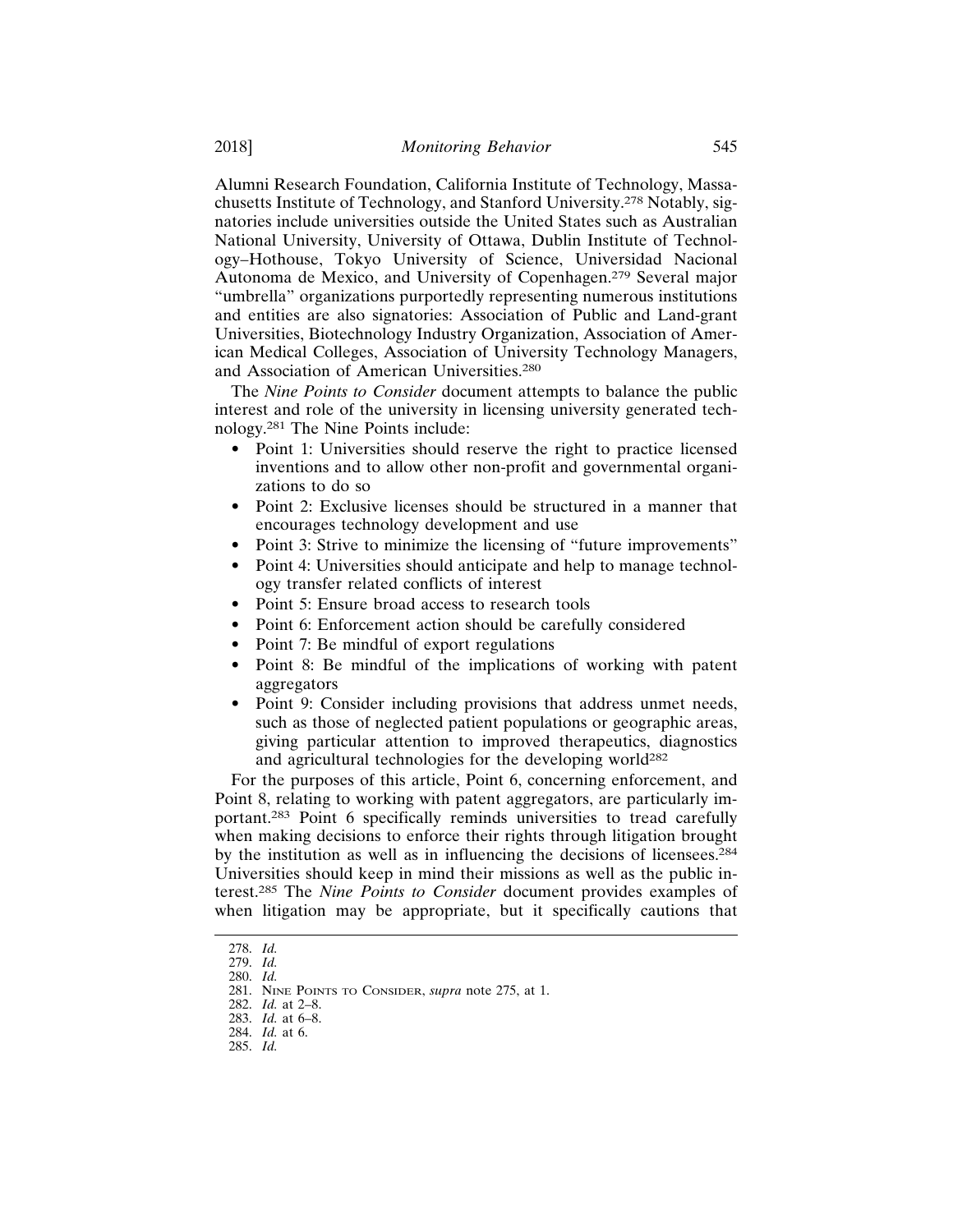"[u]nder all circumstances, it reflects poorly on universities to be involved in 'nuisance suits.'"286 Moreover, "[e]xclusive licensees should be encouraged to approach patent enforcement in a manner that is consistent with the philosophy described in this Point 6."287

Point 8 concerns universities and their potential relationship with patent aggregators.288 Point 8 makes a distinction between two types of aggregators.289 First, there are the aggregators who operate by "adding value" through combining numerous patents in portfolios for licensing a packaged technology.290 Second, there are aggregators specifically referred to as patent trolls "who acquire rights that cut broadly across one or more technological fields with no real intention of commercializing the technologies."291 The *Nine Points to Consider* document specifically states,

In the extreme case, this kind of aggregator approaches companies with a large bundle of patent rights with the expectation that they license the entire package on the theory that any company that operates in the relevant field(s) must be infringing at least one of the hundreds, or even thousands, of included patents. Daunted by the prospect of committing the human and financial resources needed to perform due diligence sufficient to establish their freedom to operate under each of the bundled patents, many companies in this situation will conclude that they must pay for a license that they may not need. Unlike the original patent owner, who has created the technology and so is reasonably entitled to some economic benefit in recognition for its innovative contribution, the commercial licensee who advances the technology prior to sublicensing, or the added value aggregator who helps overcome legal barriers to product development, the kind of aggregator described in this paragraph typically extracts payments in the absence of any enhancement to the licensed technology. Without delving more deeply into the very real issues of patent misuse and bad-faith dealing by such aggregators, suffice it to say that universities would better serve the public interest by ensuring appropriate use of their technology by requiring their licensees to operate under a business model that encourages commercialization and does not rely primarily on threats of infringement litigation to generate revenue.<sup>292</sup>

Notably, several of the institutions that have signed the *Nine Points to Consider* document have also supposedly entered into agreements with Intellectual Ventures, as discussed by Professors Robin Feldman and Tom Ewing.293 Intellectual Ventures must be considered an "added-value" patent aggregator as opposed to a troll by those institutions. Indeed, In-

<sup>286.</sup> *Id.*

<sup>287.</sup> *Id.*

<sup>288.</sup> *Id.* at 7. 289. *Id.*

<sup>290.</sup> *Id.*

<sup>291.</sup> *Id.* 292. *Id.* at 7–8.

<sup>293.</sup> Feldman & Ewing, *Giants*, *supra* note 50, at 13–36.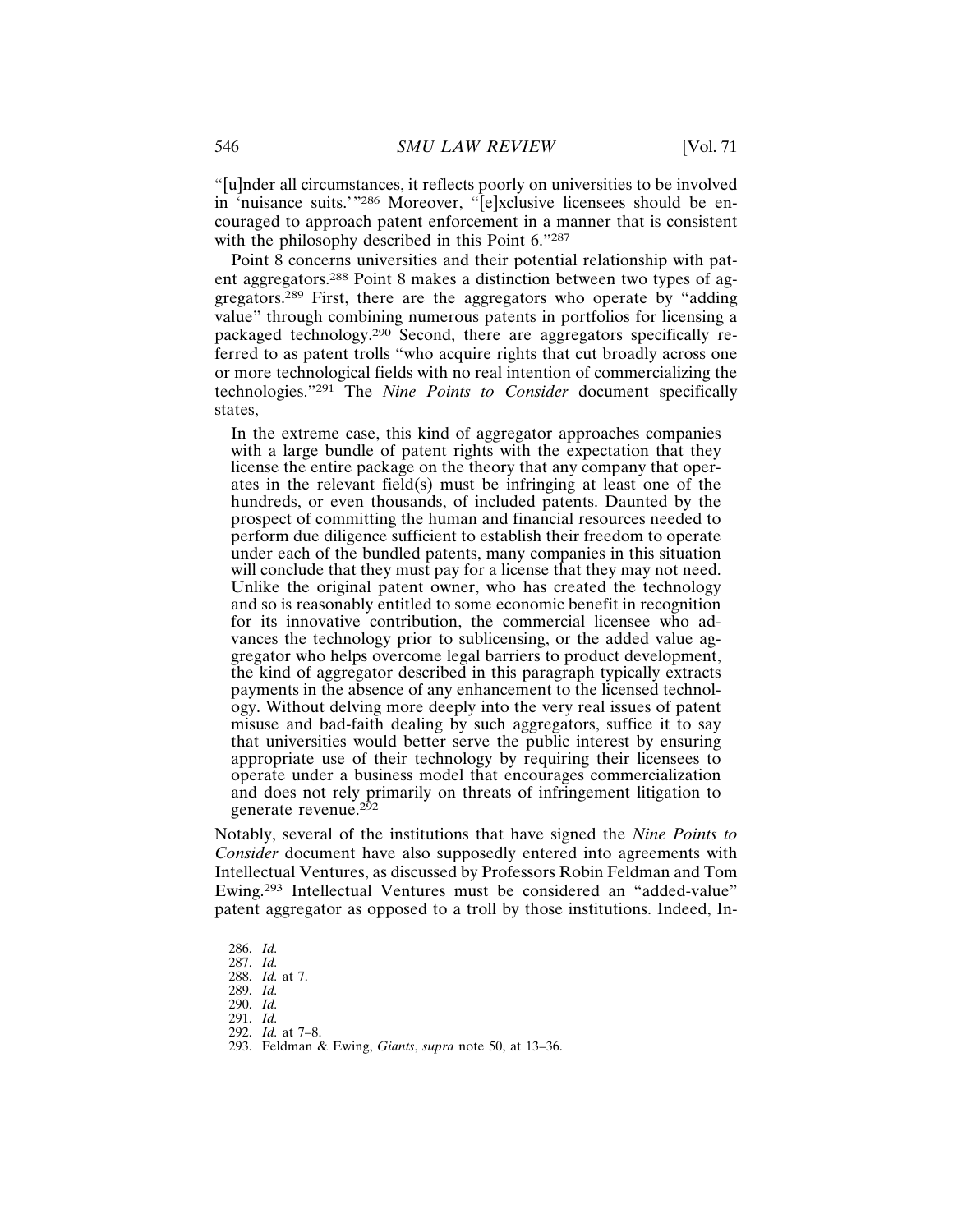tellectual Ventures in some ways resembles a university because it hires scientists to engage in research leading to patents.

Universities can also adopt licensing terms that give them more control over downstream litigation decisions. For example, Christopher Larus, John K. Harting, and Sharon Roberg-Perez have provided numerous recommendations for retaining the ability to control or influence litigation decisions by licensees.294 Importantly, the authors highlight the importance of making the decision to control or not control litigation initially.295 Moreover, the key to retaining the ability to control litigation depends on the rights retained by the licensor university.296 Universities can make the decision to retain substantial rights enabling them to control or be involved in litigation involving patents covering technology developed at their institutions.<sup>297</sup>

#### *4. Universities as the Privileged Class in U.S. Patent Litigation*

In recent scholarship, Professors Shubha Ghosh and Peter Lee have pointed to the privileged status of universities under U.S. patent law, particularly legislation.<sup>298</sup> There are several statutory advantages that have been provided to universities. And, indeed, universities and AUTM have lobbied for specific protections for university patents.299 Moreover, a recent Patent Trial and Appeals Board decision grants public universities immunity from inter partes review proceedings.

The Bayh-Dole Act is an example of how patent-related legislation has shifted toward favoring universities.300 As discussed *supra*, the Bayh-Dole Act allows patenting even when research for invention has been paid for by the government. This upends the traditional and primary rationale for patents, which is the inventive to invent theory. The Bayh-Dole Act, for the most part, relies upon the commercialization theory to justify allowing patents on government-funded invention. Moreover, universities receive "micro entity" status.301 This allows universities to pay significantly lower fees, which incentivizes them to take advantage of patenting. Additionally, the AIA retains the grace period, which benefits academic researchers who publish their work by not allowing it to serve as prior art.<sup>302</sup>

Professor Lee also points to the Cooperative Research and Technology Enhancement Act of 2004, which was designed to facilitate collaborations between the industry and universities by modifying the law of nonobvi-

<sup>294.</sup> *Tips for University*, *supra* note 276, at 13–21.

<sup>295.</sup> *Id.* at 15–20.

<sup>296.</sup> *Id.* at 15–16.

<sup>297.</sup> *Id.*

<sup>298.</sup> *See* Peter Lee, *Patents and the University*, 63 DUKE L.J. 1, 1 (2013). Professor Lee analyzes how patent case law has not recognized "academic exceptionalism." *Id.* at 51–63; Shubha Ghosh, *Are Universities Special?*, 49 AKRON L. REV. 671, 671 (2016).

<sup>299.</sup> *See* Lee, *supra* note 298, at 63–75.

<sup>300.</sup> *Id.* at 64–66.

<sup>301.</sup> *See* 35 U.S.C.A. § 123(d) (West 2013); *see also* Lee, *supra* note 298, at 74–75.

<sup>302.</sup> Lee, *supra* note 298, at 69–71.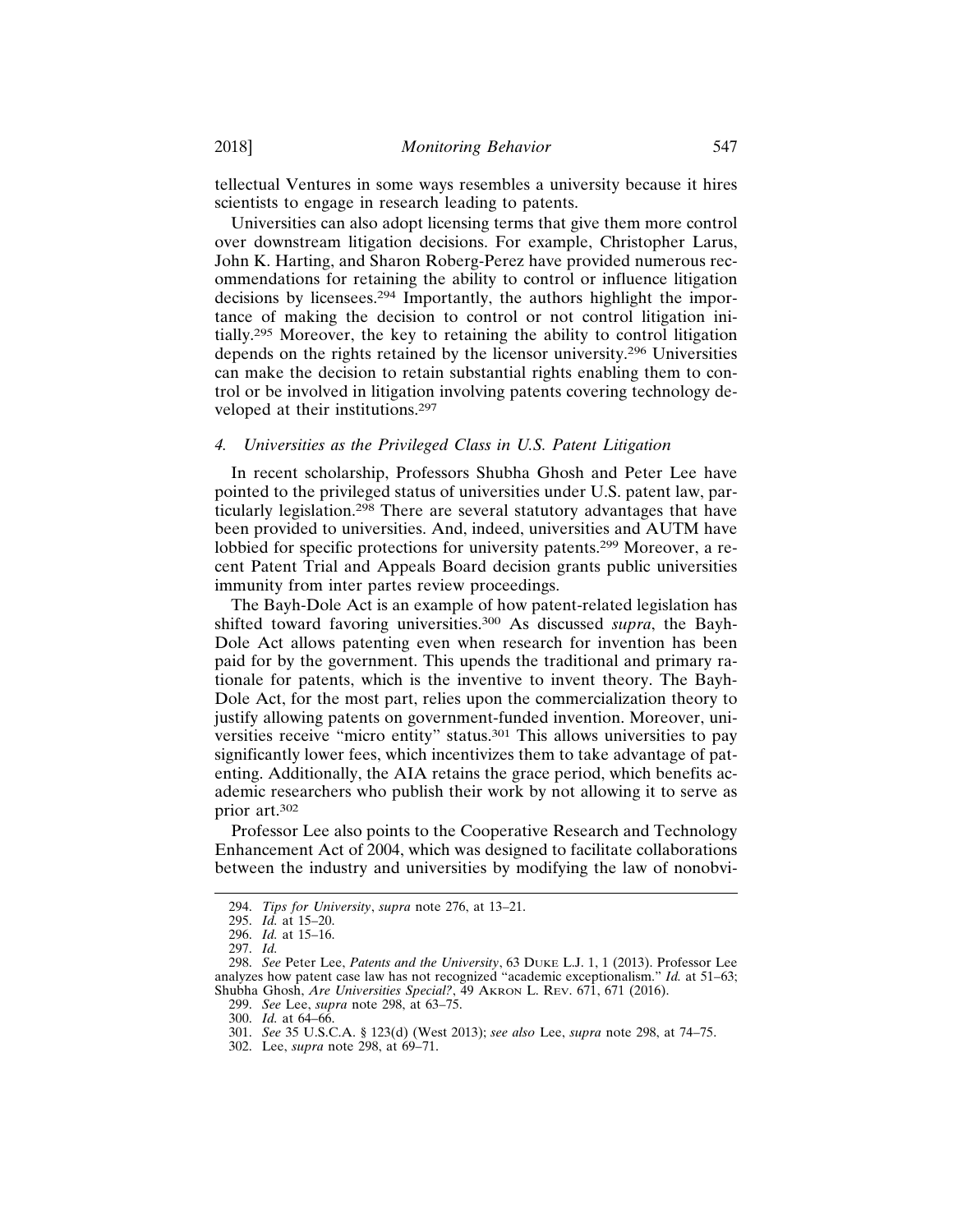ousness.303 Additionally, the AIA includes expanded prior user rights, which provide a defense to a patent infringement cause of action.<sup>304</sup> Importantly, the defense also applies to "[a] use of subject matter by a nonprofit research laboratory or other nonprofit entity, . . . for which the public is the intended beneficiary, shall be deemed to be a commercial use."<sup>305</sup> Not only are certain uses by non-profits included within the defense, there is a specific "university exception."306 The university exception does not allow the defense to apply to commercial uses by a person who "at the time the invention was made, owned or subject to an obligation of assignment to either an institution of higher education . . . or a technology transfer organization whose primary purpose is to facilitate the commercialization of technologies developed by one or more such institutions of higher education."307 This privileges universities and nonprofits by removing the prior commercial use defense against patent infringement. Notably, this is particularly troubling in the following narrative: Company A independently develops technology and uses it commercially in a secret way. University develops the same technology and patents it. University brings an action against Company A. Company A cannot raise prior user rights under the statute.

Professor Ghosh points to proposed legislation directed at patent trolls that "protects universities as patent enforcers."308 For example, Professor Ghosh states,

Proposed patent reform seeks to punish entities that simply accumulate patent portfolios with no intent to commercialize or practice the patented technologies, but instead have the intent to initiate patent infringement suits that will result in settlements. Proposals for curbing these frivolous lawsuits include heightened pleading standards, automatically awarding attorney's fees if the non-practicing entity loses the lawsuit, and requirements of specificity in both pleading and in any cease and desist letters sent prior to initiation of litigation. Advocates for universities have sought a carve-out for these proposed reforms on the theory that while universities may not commercialize patents, their intent in acquiring a patent portfolio is not to bring frivolous litigation. The advocates' implied argument is even stronger: that patent litigation brought by universities would almost certainly not be frivolous and pursued solely for settlement value. Consequently, patent reform would inappropriately characterize universities as patent trolls and unfairly increase their burden for pro-

<sup>303.</sup> *Id.* at 65–67.

<sup>304.</sup> *See* 35 U.S.C.A. § 273 (West 2011).

<sup>305.</sup> *Id.* § 273(c)(2); *see* Lee, *supra* note 298, at 71–73; Ghosh, *supra* note 298, at 689–91.

<sup>306.</sup> *See* Lee, *supra* note 298, at 71–73.

<sup>307. 35</sup> U.S.C.A. § 273(e)(5)(A) (West 2011) (footnote omitted). This provision is subject to an exception: the university exemption will "not apply if any of the activities required to reduce to practice the subject matter of the claimed invention could not have been undertaken using funds provided by the Federal Government." *Id.* § 273 $(e)(5)(B)$ . 308. *See* Ghosh, *supra* note 298, at 692 (citing Innovation Act, H.R. 9, 114th Cong.

<sup>(2015)).</sup>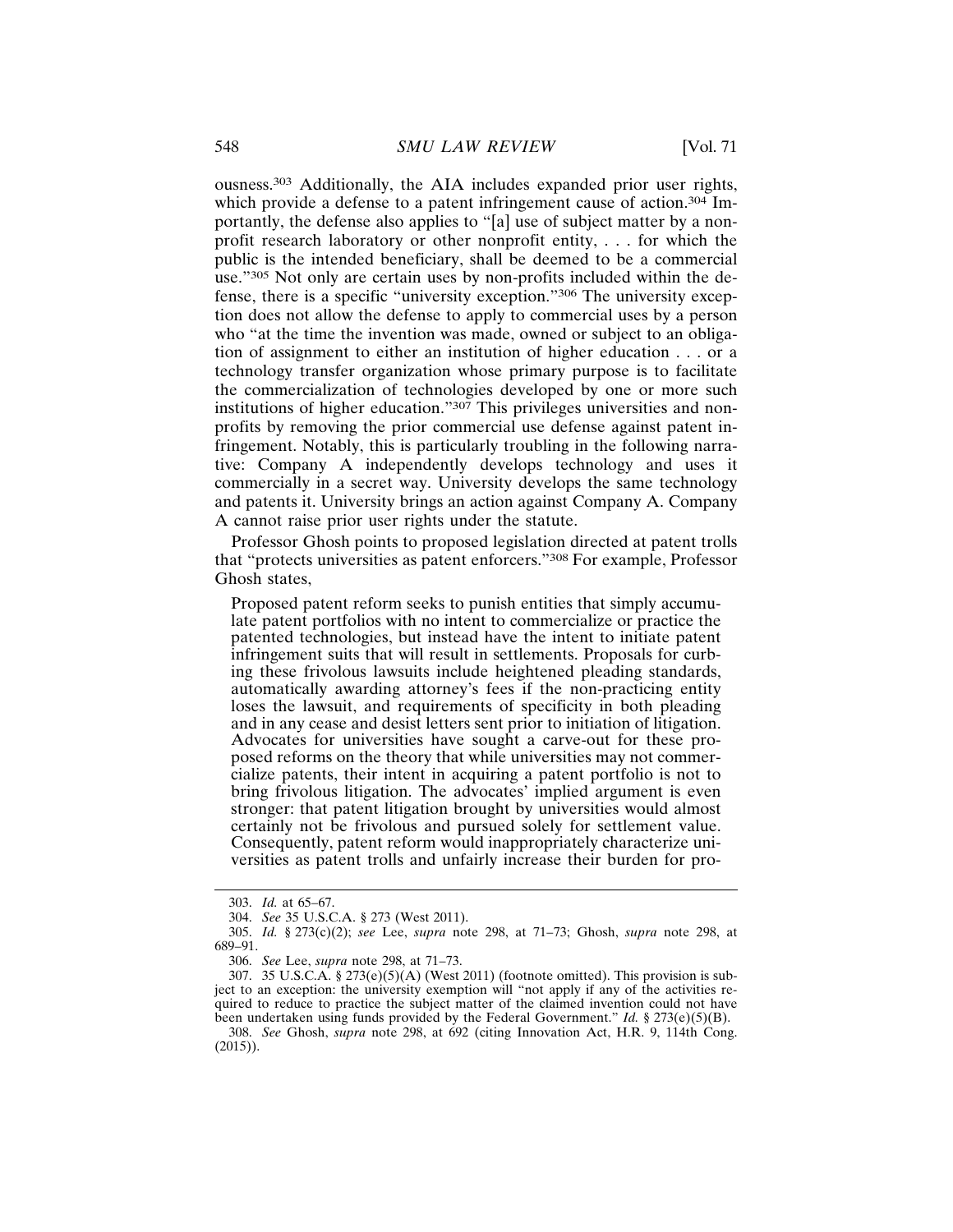tecting legitimate patent rights as compared to commercial patent owners.<sup>309</sup>

In recent decisions, the Patent Trial and Appeal Board (PTAB) extended 11th Amendment constitutional immunity to public universities from inter partes review. In *Covidien LP v. University of Florida Research Foundation Inc.*, the PTAB analogized inter partes review to patent infringement and essentially decided that entities cannot bring actions against universities to have their patents invalidated in an inter partes proceeding.<sup>310</sup>

#### B. NON-PROFITS

The Bayh-Dole Act applies to non-profits. Notably, non-profits who are not universities, such as foundations, are licensing and litigating patents. This category does not include universities or non-profits formed by universities to license and enforce patents. An example of an entity not covered by our definition of non-profits includes the Wisconsin Alumni Research Foundation.

#### C. FOREIGN UNIVERSITIES

As discussed *supra*, the Bayh-Dole Act has been adopted throughout the world. Indeed, countries from the EU to India to China have adopted legislation similar to Bayh-Dole. It is unclear whether the same impact in the United States will be experienced in other countries. At least one study finds relatively substantial patenting by academic institutions outside the United States in their home countries.311 However, foreign universities are also likely obtaining patent rights in the United States given the size of the U.S. market; and, those universities will likely enforce those patents. Indeed, the National Academy of Inventors and the Intellectual Property Owners Association released the *Top 100 Worldwide Universities Granted U.S. Utility Patents 2016*, which lists around 30 non-U.S.-based universities in the top 100 patenting universities in the

<sup>309.</sup> *Id.* at 692–93 (footnotes omitted).

<sup>310.</sup> *See* No. IPR2016-01274, 2017 WL 4015009, at \*7 (P.T.A.B. Jan. 25, 2017). However, a PTAB split of decisions appears to minimize the ability of licensees of university patents to avoid an IPR challenge in cases with co-owners. *See Reactive Surfaces Ltd., LLP v. Toyota Motor Corp.*, No. IPR2017-00572, 2017 WL 2992435, at \*5 (P.T.A.B. July 13, 2017); *see also* Lucas Dahlin, *Sovereign Immunity Cannot Protect Patent Co-Owned by Private Party*, MONDAQ, http://www.mondaq.com/unitedstates/x/626756/Patent/Sovereign+Immunity+Cannot+Protect+Patent+CoOwned£y+Private+Party [https://perma.cc/ U47S-Q7SB] (last updated Sept. 7, 2017) ("Universities and other state actors should be aware that co-owning a patent with a private party leaves the patent susceptible to IPR challenges. It may behoove such state actors to completely own their patents to protect against post-grant challenges.").

<sup>311.</sup> For an example of a study concerning academic patenting in other countries, see Pluvia Zuniga, *The State of Patenting at Research Institutions in Developing Countries: Policy Approaches and Practices* (World Intellectual Prop. Org. Econ. Research Working Papers, Working Paper No. 4, 2011), http://www.wipo.int/edocs/pubdocs/en/ wipo\_pub\_econstat\_wp\_4.pdf [https://perma.cc/B5Y8-ZBVH].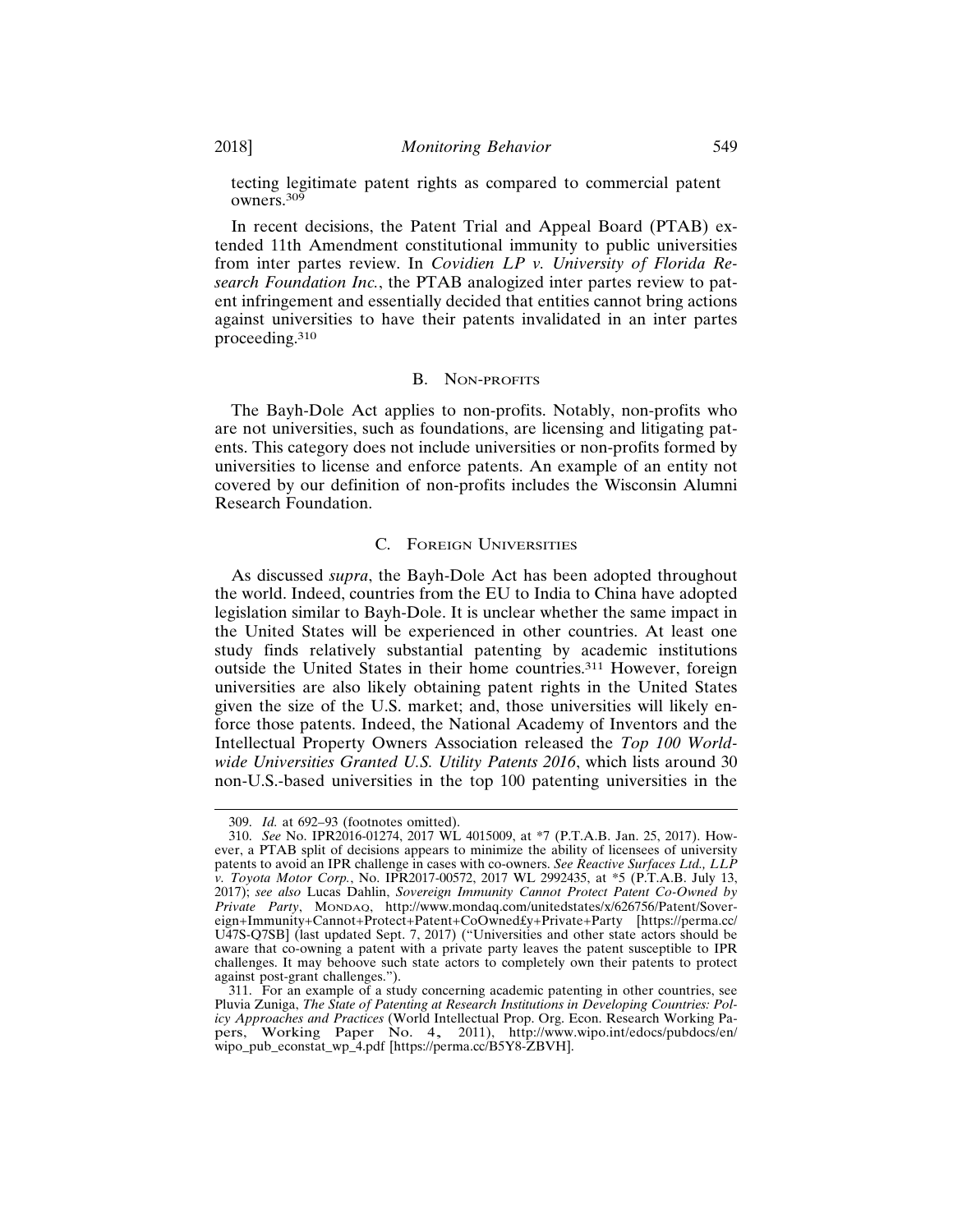United States.312 The top 10 non-U.S.-based universities include Tsinghua University/Graduate School at Shenzen, Tsinghua University (181 patents); Korea Institute of Science and Technology (100 patents); King Fahd University of Petroleum and Minerals (90 patents); National Tsing Hua University (80 patents); Korea Advanced Institute of Science and Technology (77 patents); National Taiwan University/National Taiwan University Hospital (65 patents); King Saud University (58 patents); Industry-Academic Cooperation at Yonsei University (57 patents); Ramot at Tel Aviv University LTD (54 patents); and National Chiao Tung University (53 patents).313 For some context, the entire University of California system had 505 patents.314 Harvard College, President and Fellows had 104 patents.<sup>315</sup> Duke University had 60 patents.<sup>316</sup> The University of Southern California had 51 patents.317 Carnegie-Mellon University had 31 patents and Texas A&M had 35 patents.<sup>318</sup>

Notably, those patents will likely not be covered by similar exemptions allowing potential use such as march-in rights exercisable by the United States government. However, all U.S. patents are subject to a "takings" type clause.319 Moreover, the above-listed foreign universities have not signed the *Nine Points to Consider* document.

#### IV. REASONS FOR CONCERN, THE EFF, AND RICHARD EPSTEIN

This Part discusses the reasons for concern for the future of university patenting, licensing, and litigation. This Part also reviews the controversy between the EFF and Professor Richard Epstein.

#### A. REASONS FOR CONCERN

The main factor preventing additional litigation by universities and non-profits is likely reputational. Universities serve multiple constituencies and are likely to be concerned with aggravating potential donors, alumni, students, and the general public. An example of university and non-profit concern with reputation includes the public outcry involving the University of California system enrolling many foreign students and out-of-state students to increase revenue instead of admitting additional

<sup>312.</sup> *See* NAT'L ACAD. OF INV'RS, TOP 100 WORLDWIDE UNIVERSITIES GRANTED U.S. UTILITY PATENTS 2016 (2017), www.academyofinventors.com/pdf/top-100-universities-2016.pdf [https://perma.cc/83TK-99JM].

<sup>313.</sup> *Id.*

<sup>314.</sup> *Id.*

<sup>315.</sup> *Id.*

<sup>316.</sup> *Id.*

<sup>317.</sup> *Id.*

<sup>318.</sup> *Id.*

<sup>319.</sup> *See* 28 U.S.C. § 1498 (2012) ("(a) Whenever an invention described in and covered by a patent of the United States is used or manufactured by or for the United States without license of the owner thereof or lawful right to use or manufacture the same, the owner's remedy shall be by action against the United States . . . for the recovery of his reasonable and entire compensation for such use and manufacture.").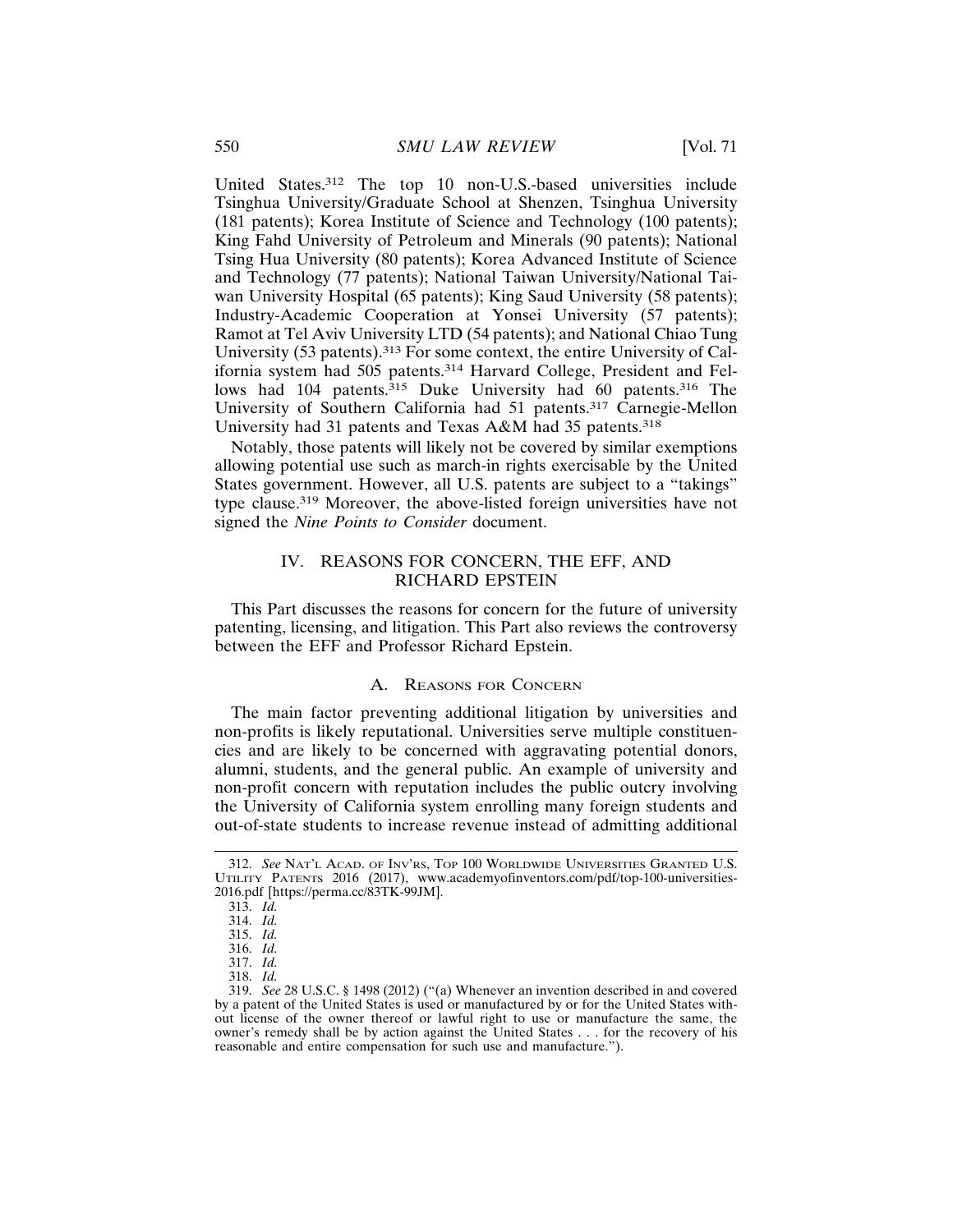in-state residents.320 Specifically, with respect to intellectual property, Yale University made the decision to alter its approach to licensing and access to a particular type of pharmaceutical.321 Indeed, as found by Professor Rooksby, universities are concerned with reputation in making the decision to litigate patents.322 Indeed, the EFF has attempted to use university concern with reputation to shame universities who license patents to trolls.323 However, there is a movement—intentional or not—to revise the way academia has generally operated to accommodate technology transfer, increase public/private collaboration, and move toward universities acting more in line with for-profit corporations. Indeed, Professor Brian L. Frye and Christopher J. Ryan, Jr. find that universities are behaving similarly to private firms in response to legislative changes concerning patents.324 Shaming may not be enough.

There is some cause for concern for the future. For example, there are several factors that make it likely that universities will engage in even more litigation in the future and may seek to license to so-called patent trolls. Moreover, the complicated and continuing evolution of the role of the university raises broader concerns. Additionally, the campaign by the EFF and debate with Professor Richard Epstien bring these concerns into sharp relief. This debate will likely lead to an attempt to reshape the larger debate about the role of universities.<sup>325</sup> Essentially, the argument may become that public universities entrusted with public funding must bring research to the public, and patent litigation is one way to ensure recoupment of public monies.

Some factors may lead to an increase in patent litigation: First, the U.S. federal government could substantially decrease funding for university research. Indeed, the Trump Administration's budget includes cutbacks

322. *See infra* Part III.

323. *See* Daniel Nazer, *Stupid Patent of the Month: Storing Files in Folders*, ELEC-TRONIC FRONTIER FOUND.: DEEPLINKS BLOG (Mar. 31, 2017), https://www.eff.org/deeplinks/2017/03/stupid-patent-month-storing-files-folders [https://perma.cc/2GLG-LKM7] ("Louisiana Tech [University] sold the '532 patent to Micoba LLC, a company that has all the indicia of a classic patent troll.").

324. Christopher J. Ryan, Jr. & Brian L. Frye, *An Empirical Study of University Patent Activity*, 7 N.Y.U. J. INTELL. PROP. & ENTER. L. 51, 51 (2017).

325. Scholars are already calling for more discretion on the part of universities on how inventions are utilized. *See, e.g.*, Vertinsky, *supra* note 209, at 2021 ("These changes are directed at increasing the discretion, responsibility, and accountability of universities in selecting and managing post-discovery development choices for their inventions.").

<sup>320.</sup> *See* Teresa Watanabe, *UC Proposes Its First Enrollment Cap—20%—on out-of-State Students*, L.A. TIMES (Mar. 6, 2017, 11:15 AM), http://www.latimes.com/local/lanow/ la-me-ln-uc-limit-nonresident-students-20170306-story.html [https://perma.cc/TMS7- MUYU] ("A scathing state audit . . . found that UC was hurting California students by admitting too many out-of-state applicants.").

<sup>321.</sup> *See* Timothy B. Lee, *University Patents Limit Access to Medicine. These Students Want to Change That.*, WASH. POST (Nov. 22, 2013), https://www.washingtonpost.com/ news/the-switch/wp/2013/11/22/university-patents-limit-access-to-medicine-these-studentswant-to-change-that/?utm\_term=.5f251ca586fc [https://perma.cc/GG6N-L8R7]; *see generally* Amy Kapczynski, Samantha Chaifetz, Zachary Katz & Yochai Benkler, *Addressing Global Health Inequities: An Open Licensing Approach for University Innovation*, 20 BERKELEY TECH. L.J. 1031, 1034–37 (2005).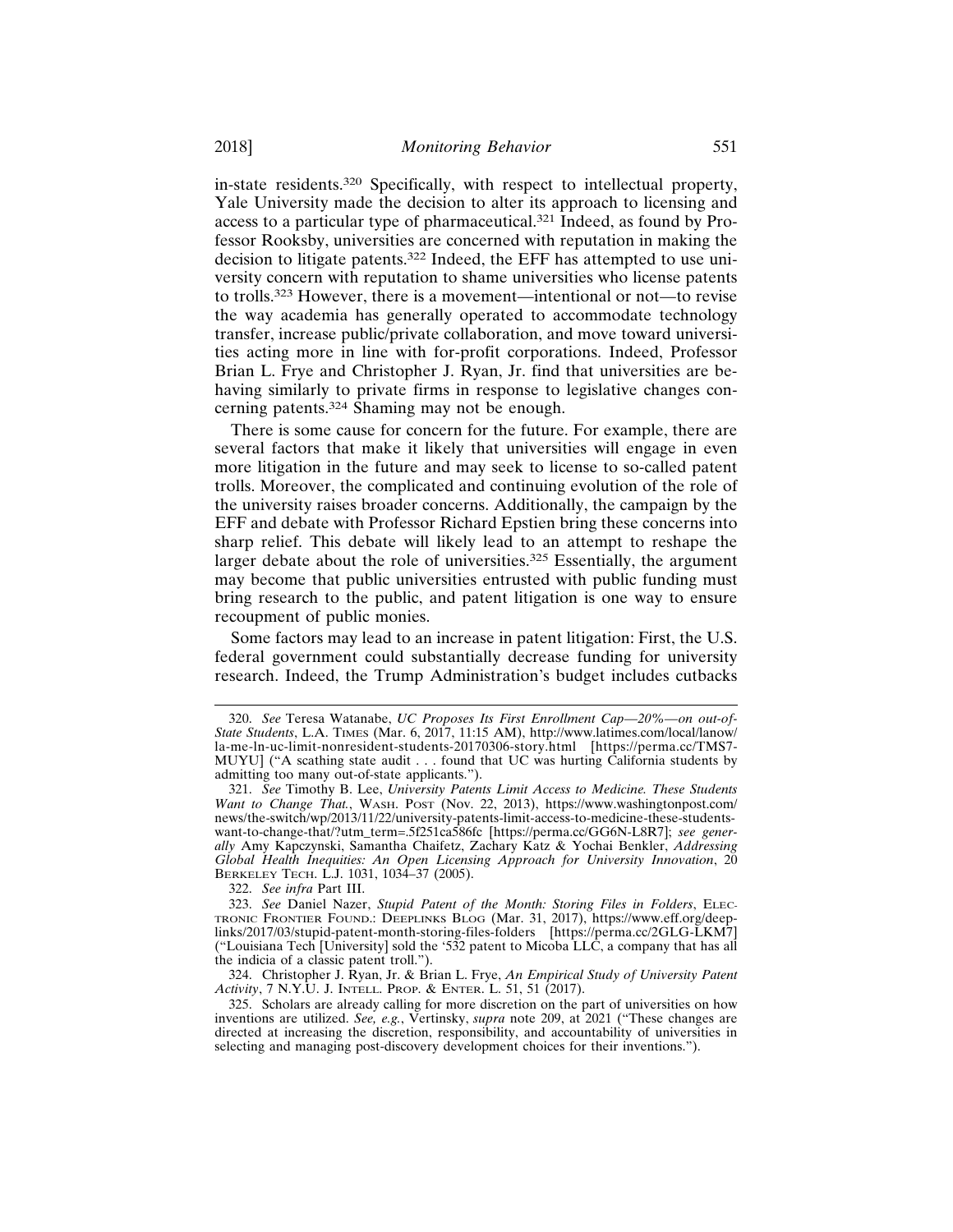in research funding, including funding for the National Institutes of Health.<sup>326</sup> Thus, there is increased pressure on universities to find alternative funding sources. Second, most technology transfer offices are not making enough money to sustain themselves.<sup>327</sup> It is likely that they will continue to push for more patenting and look to increased licensing to raise revenue. Third, the norms in academia could be shifting because of the generational change in researchers. As Professor Mark Lemley noted, the real danger with a change in norms is not that existing scientists' norms will change but that the new hires will have different norms.<sup>328</sup> Indeed, those norms can shape apparent changing tenure standards, which consider or encourage commercialization activities by researchers. Indeed, Professor Brian Love found that,

[F]ifty-one percent of respondents believe that patenting activities are taken into account in tenure decisions, as well as in decisions to promote faculty members to the rank of full professor or to an endowed chair. Another thirty-eight percent report that they believe patent activities are taken into account by university administrators when determining professors' annual raises. In narrative responses, several respondents additionally reported that university administrators award professors who patent often with the best lab space and extended periods of paid leave.

As a result, relatively junior professors have a strong incentive to file patent applications, regardless of their personal views on whether doing so would otherwise be in their own or society's best interest.<sup>329</sup>

These factors could all lead to increased patenting and licensing and an incentive to either engage in more litigation or license to those who are more willing to litigate.

#### B. CONTROVERSY BETWEEN THE EFF AND RICHARD EPSTEIN

In late 2016, the Electronic Frontier Foundation (EFF) started its Reclaim Invention program.330 The Reclaim Invention program is primarily directed at prohibiting universities from licensing inventions, particularly publicly funded inventions, to patent trolls.<sup>331</sup> The EFF basically defines

331. *Id.*

<sup>326.</sup> Joel Achenbach & Lena H. Sun, *Trump Budget Seeks Huge Cuts to Science and Medical Research, Disease Prevention*, WASH. POST (May 23, 2017), https:// www.washingtonpost.com/news/to-your-health/wp/2017/05/22/trump-budget-seeks-hugecuts-to-disease-prevention-and-medical-research-departments/?utm\_term=.1d7a49d97b58 [https://perma.cc/G46X-H45M].

<sup>327.</sup> WALTER D. VALDIVIA, UNIVERSITY START-UPS: CRITICAL FOR IMPROVING TECH-NOLOGY TRANSFER 9 (2013), https://www.brookings.edu/wp-content/uploads/2016/06/ Valdivia\_Tech-Transfer\_v29\_No-Embargo.pdf [https://perma.cc/TL53-BXRR] ("[W]ith 84% [of] universities operating technology transfer in the red, 2012 was a good year because over the last 20 years, on average, 87% did not break even.").

<sup>328.</sup> Lemley, *Trolls*, *supra* note 5, at 620–21.

<sup>329.</sup> Love, *supra* note 228, at 330–31 (footnotes omitted).

<sup>330.</sup> *About Reclaim Invention*, ELECTRONIC FRONTIER FOUND., https://www.eff.org/re-

claim-invention/about [https://perma.cc/KR84-FK3M] (last visited Mar. 5, 2018).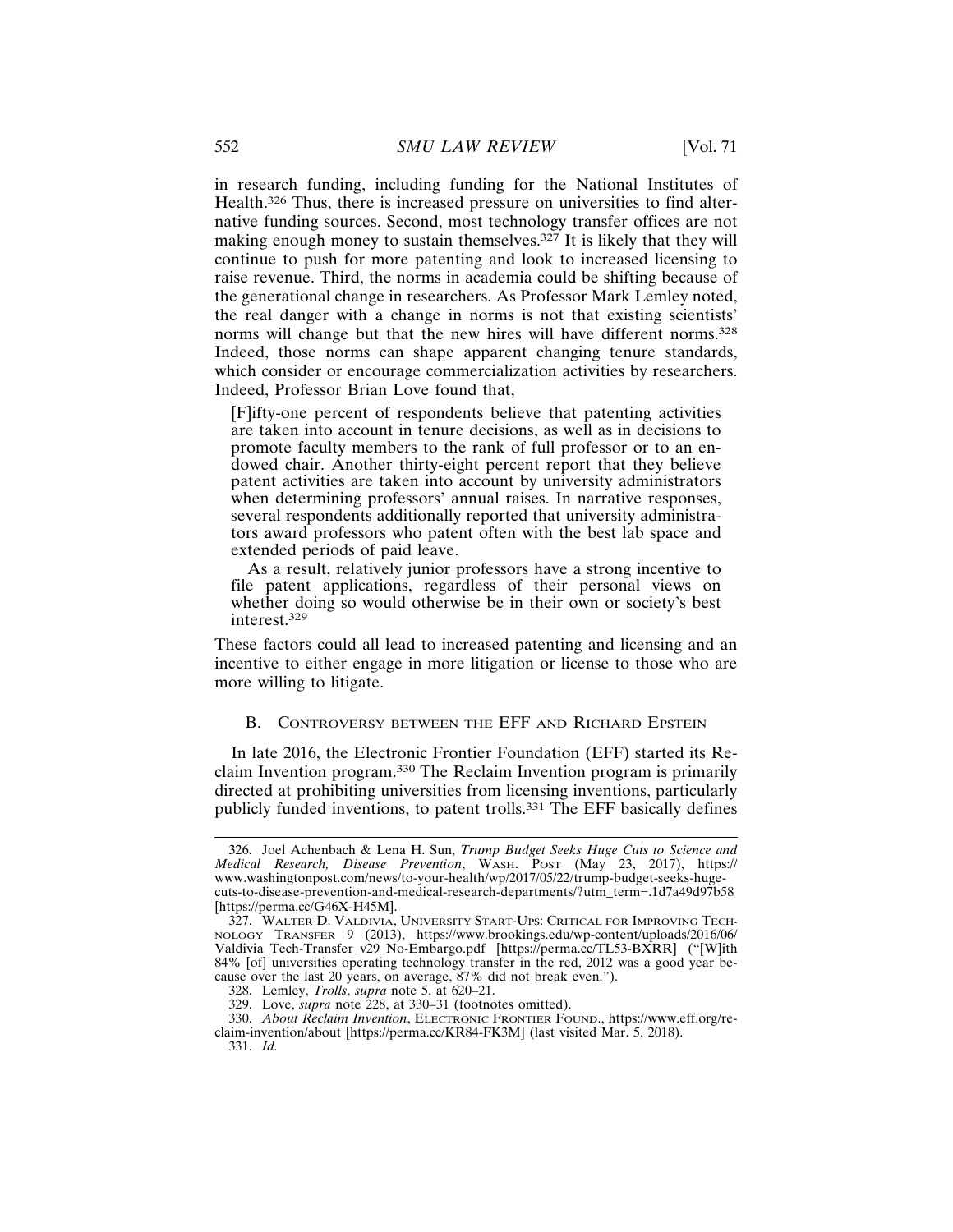trolls as non-practicing entities, which definitely includes patent assertion entities; however, it appears that they would not include universities within the group of so-called trolls.<sup>332</sup> The Reclaim Invention program has two prongs.<sup>333</sup> The first prong is an attempt to get stakeholders at universities to sign a patent pledge to essentially pressure universities not to license to trolls.334 The Public Interest Patent Pledge provides,

*[School name]* pledges not to knowingly license or sell the rights of inventions, research, or innovation made possible by this institution to patent assertion entities, or patent trolls.

When determining what parties to sell or license patents to, *[School name]* will take appropriate steps to research the past practices of potential buyers or licensees and favor parties whose business practices are designed to benefit society through commercialization and invention. We will strive to ensure that any company we sell or license patents to does not have a history of litigation that resembles patent trolling. Instead, we will partner with those who are actively working to bring new technologies and ideas to market, particularly in the areas of technology that those patents inhabit.335

The Public Interest Patent Pledge covers not only entities that may fall within the category of "patent assertion entities[ ] or patent trolls," but it also includes those that "have a history of litigation that resembles patent trolling."336 The latter broadly encompasses entities that may engage in some invention or commercialization but who also litigate patents.<sup>337</sup>

The second prong concerns an attempt to persuade state legislatures to adopt model state legislation that basically "[r]equire[s] state-funded universities to adopt a policy not to license or sell patents to trolls . . . [and] [v]oid[s] the sale of any university patent to a troll."338 The model legislation states, in relevant part:

(b) In order to be eligible to receive student financial assistance or state research funding, [State-funded university system(s)] must–

<sup>332.</sup> *Id.*

<sup>333.</sup> *Id.*

<sup>334.</sup> *Id.*

<sup>335.</sup> *Public Interest Patent Pledge*, ELECTRONIC FRONTIER FOUND., https://www.eff.org/ reclaim-invention/pledge [https://perma.cc/V283-38F9] (last visited Mar. 3, 2018).

<sup>336.</sup> *Id.* 337. *Id.*

<sup>338.</sup> *Legislation: Reclaim Invention Act*, ELECTRONIC FRONTIER FOUND., https:// www.eff.org/reclaim-invention/legislation [https://perma.cc/VT6A-PBKA] (last visited Feb. 14, 2018). The Model Act contains a preamble that states:

The inventions developed at publicly funded universities represent the trust of the public in the form of donations, grants, government funding, and tuition fees. Public universities should ensure that their patent assets are managed in a way that serves their educational and public interest missions. University research should fuel the creation of new products, new services, and new jobs. It should never become a tax on the innovation and investment of others.

*See* Reclaim Invention Act (Model Act, 2016), https://www.eff.org/files/2016/09/19/ reclaiminventionact-091.txt [https://perma.cc/E9HL-AMXX].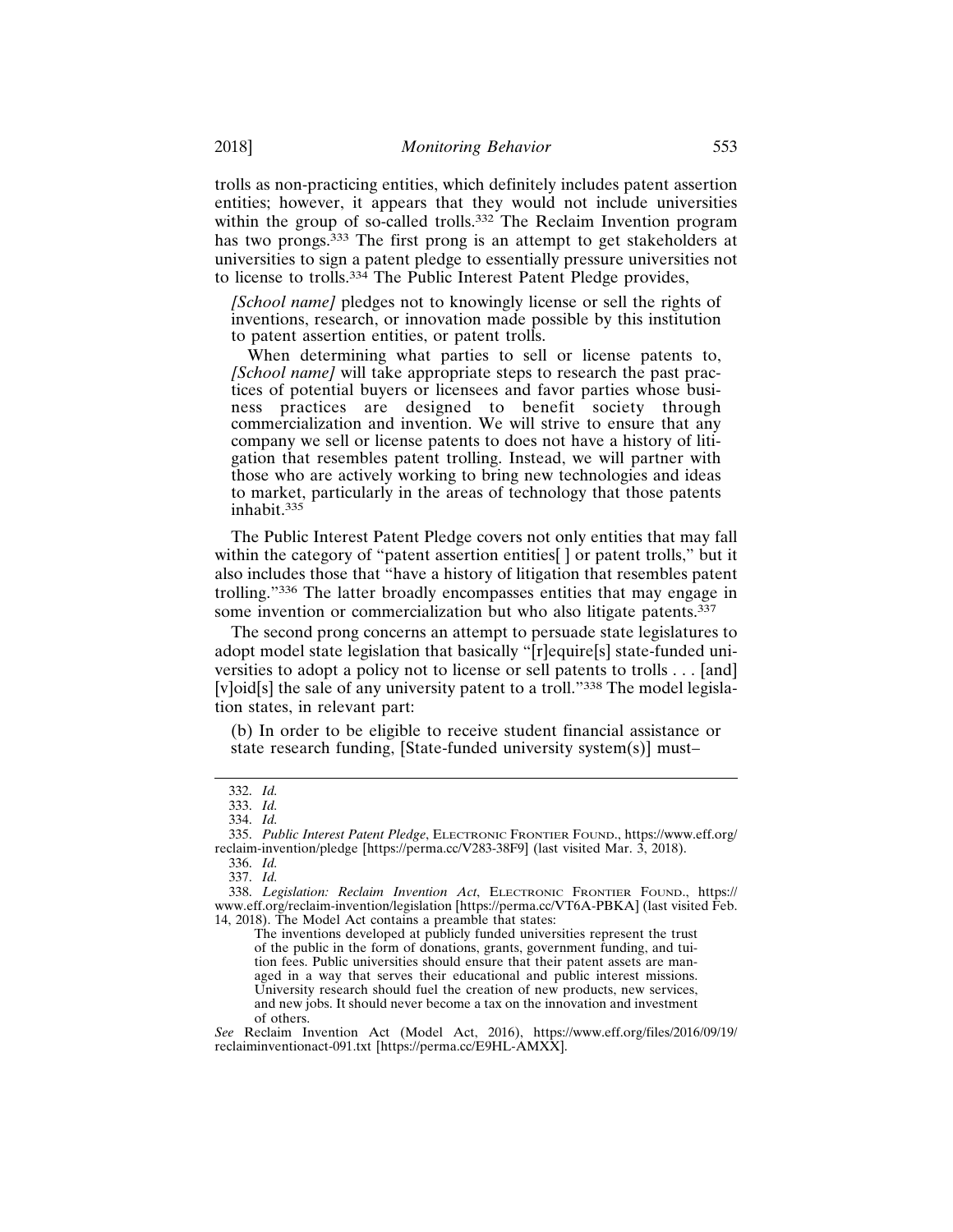(1) adopt a policy relating to inventions, patents, patent assertion, and technology transfer that demonstrates that the university is committed to ensuring that patent assets are managed in a way that serves the public interest. To further this goal, the policy must require the university to:

(A) determine whether a patent is the most effective way to bring a new invention to a broad user base before filing for a patent that covers that invention; (B) research the past practices of potential patent buyers or licensees; (C) prioritize technology transfer that develops its inventions and scales their potential user base; (D) endeavor to nurture startups that will create new jobs, products, and services; (E) endeavor to assign and license patents only to entities that require such licenses for active commercialization efforts or further research and development; (F) foster agreements and relationships that include the sharing of know-how and practical experience to maximize the value of the assignment or license of the corresponding patents; and (G) prioritize the public interest in all patent assertions and patent transactions.

(2) not assign or exclusively license any Patent to any Patent Assertion Entity; and

(3) any assignment of a Patent from [State-funded university system] to a Patent Assertion Entity shall be considered void and unenforceable.<sup>339</sup>

Notably, the model legislation includes definitions of "patent," "patent assertion," and "patent assertion entity."340 A "'patent assertion entity' means any entity whose primary business model is based on patent assertion or otherwise using patents to obtain licensing fees from practicing companies."341 Notably, the legislation includes a provision preventing the university from receiving financial assistance for students. It is not tied only to government funding for research. Moreover, while the legislation seems to be directed at "state-funded university system," it conceivably could be read to include a university that receives some state funding. A legislator in the state of Maryland has introduced the model act in the Maryland legislature.342 The Act appears to have been

<sup>339.</sup> Reclaim Invention Act, *supra* note 338.

<sup>340.</sup> The definition of "'Patent' includes any issued patent or patent application, including but not limited to a design patent or design registration, from any jurisdiction." *Id.* The definition of

<sup>&</sup>quot;Patent Assertion" means either: (i) asserting (including but not limited to via a written or oral demand) a claim of Infringement of a Patent for the primary purpose of deriving royalties or other monetary compensation under such Patent, or (ii) the commencement or subsequent pursuit of a claim, action or proceeding in a judicial, administrative or other governmental body based on a claim of Infringement of such Patent.

*Id.*

<sup>341.</sup> *Id.*

<sup>342.</sup> Kerry Sheehan, *One Step Closer to Reclaiming University Innovation from Trolls*, ELECTRONIC FRONTIER FOUND.: DEEPLINKS BLOG (Mar. 17, 2017), https://www.eff.org/ deeplinks/2017/03/were-one-step-closer-reclaiming-university-innovation-trolls [https:// perma.cc/F7AP-3F3K].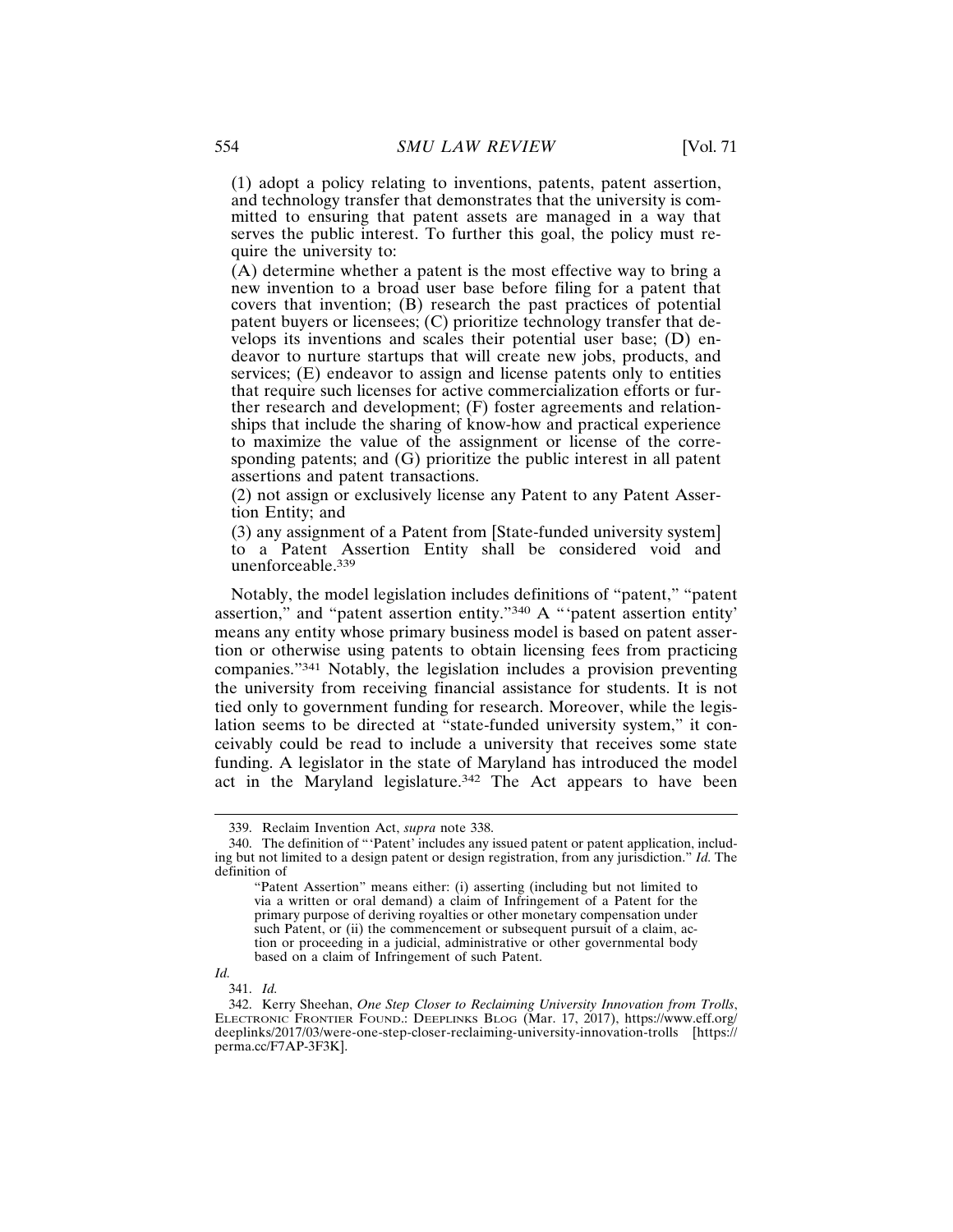withdrawn.<sup>343</sup>

The EFF's Reclaim Invention program has been critiqued by noted property rights scholar Richard Epstein.344 In an article in Forbes, Professor Epstein critiques the EFF for failing to cite any empirical evidence that universities are "misbehaving" with respect to managing their patent portfolios and faults the EFF for not analyzing how current university patent policies are problematic.345 Notably, the EFF cited Professor Feldman and Ewing's study cited *infra* for support that universities are engaged in some relationship with patent trolls. Importantly, Professor Epstein points to the benefits of technology transfer in producing new innovations and jobs.346 Professor Epstein makes several additional critiques. First, he takes issue with the EFF's failure to define who exactly is a troll by stating that the EFF conflates all NPEs with patent trolls.347 Second, he makes a specialization argument.348 He points out that universities may not have expertise in licensing patents and NPEs may assist them.349 In particular, he points to the benefits of bundling patents with unclear boundaries in portfolios.<sup>350</sup> Third, he makes the argument that the EFF has erred by essentially stating all patent enforcement is negative in this context.351 Particularly, he points to the benefit of enforcement of patents that make them more valuable to universities, which leads to increased "willingness of universities to invest in innovative technology [and t]hat higher productivity in turn increases the return to the public funders, to students and to private donors, all of whom benefit from this situation."352 He finally states that, if anything, patents are too weak.<sup>353</sup>

Professor Feldman and Tom Ewing, whose paper was cited by the EFF, have studied mass aggregators, such as Intellectual Ventures, who some label as a patent troll.<sup>354</sup> Notably, Intellectual Ventures licenses inventions from universities.355 For example, "[t]he company has announced that it has relationships with some 400 universities."356 The identity of those institutions is unclear because "the company may simply receive an exclusive license to commercialize the intellectual property involved,

<sup>343.</sup> H.B. 1357, Gen. Assemb. (Md. 2017), http://mgaleg.maryland.gov/webmga/frm Main.aspx?pid=billpage&stab=01&id=hb1357&tab=subject3&ys=2017RS [https:// perma.cc/FV2K-8N4Z].

<sup>344.</sup> Richard Epstein, *The Electronic Frontier Foundation Misfires on University Patents*, FORBES (Nov. 4, 2016, 10:34 AM), www.forbes.com/sites/richardepstein/2016/11/04/ the-electronic-frontier-foundation-misfires-on-university-patents/amp/ [https://perma.cc/ B6N9-2SKX].

<sup>345.</sup> *Id.*

<sup>346.</sup> *Id.*

<sup>347.</sup> *Id.*

<sup>348.</sup> *Id.*

<sup>349.</sup> *Id.*

<sup>350.</sup> *Id.*

<sup>351.</sup> *Id.*

<sup>352.</sup> *Id.*

<sup>353.</sup> *Id.*

<sup>354.</sup> Feldman & Ewing, *Giants*, *supra* note 50, at 14–71.

<sup>355.</sup> *Id.* at 38.

<sup>356.</sup> *Id.*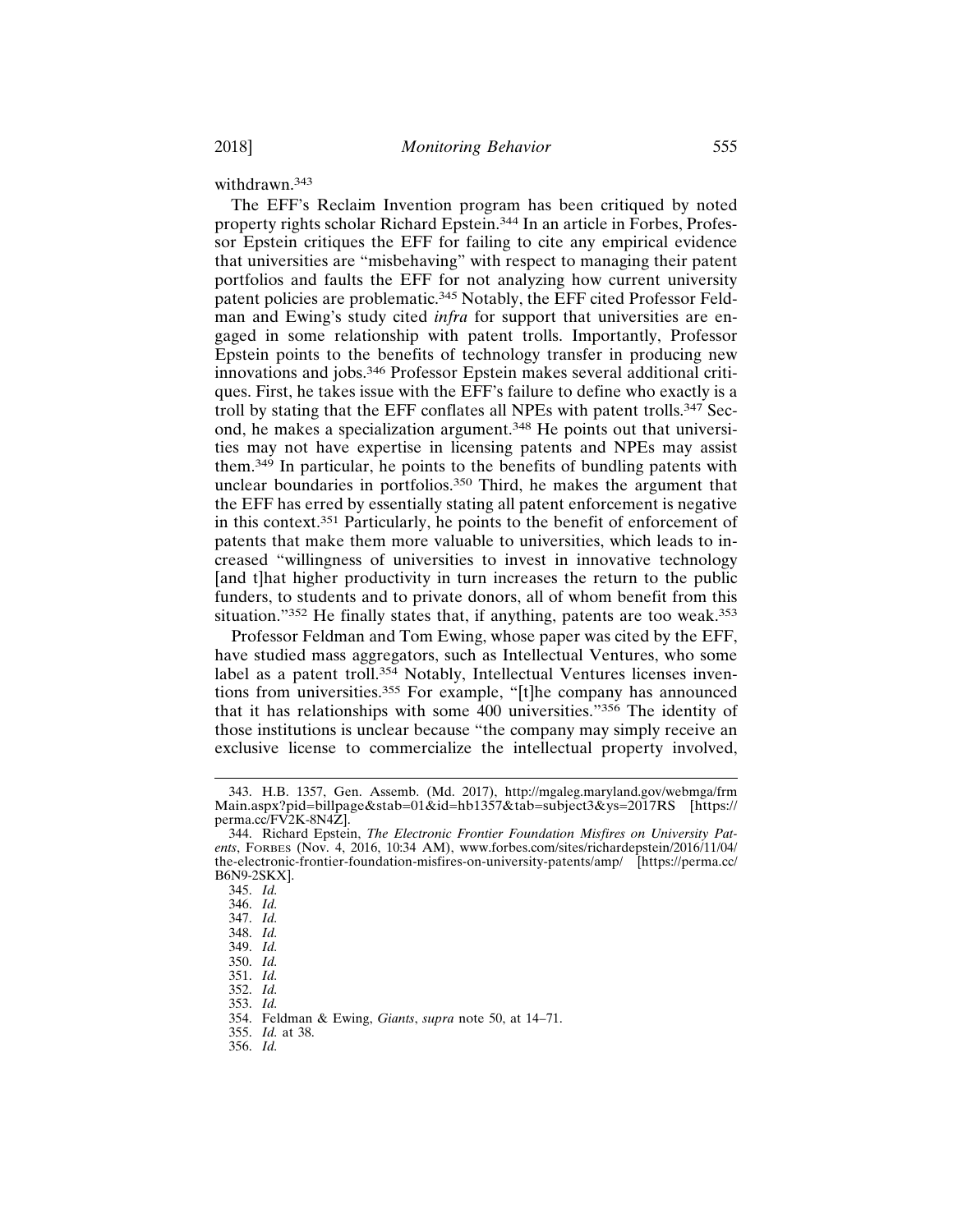which would not necessarily appear as a recorded transfer of ownership."357 The authors also note that recording of ownership may be delayed for strategic reasons.358 However, almost 50 universities appear to have some "deal" with Intellectual Ventures.359 Notably, the authors state that Intellectual Ventures appears to have entered into deals with universities in developing countries providing Intellectual Ventures with the rights to file Patent Cooperation Treaty patent applications outside the home country of the university in exchange for revenue sharing.<sup>360</sup> Notably, funding sources for Intellectual Ventures include "the William and Flora Hewlett Foundation, the University of Pennsylvania, the University of Notre Dame, [and] Grinnell College."361 Moreover, Intellectual Ventures uses third parties to litigate patent cases, a practice known as privateering.362 These third parties tend to be "more aggressive" litigators.363 It is unclear whether Intellectual Ventures is using these third parties to litigate portfolios or patents that include university patents or government-funded patents. Professor Feldman and Ewing state that, "By signing up universities, research labs, and inventors, Intellectual Ventures has optioned future patentable ideas prior to their conception."<sup>364</sup> Additionally, the GAO reported that "[s]ome [surveyed patent monetization entities] told us that they acquired patents from a variety of sellers, such as universities [and others]."<sup>365</sup>

The evolving role of the university in the context of changing norms also raises greater concerns about the future of litigation as universities move closer to for-profit corporations. Professor Lee points to the overarching public purpose of universities to explain their special treatment under laws principally designed for for-profit corporations operating in markets. Professor Ghosh explains the "challenges as the [American university] navigates the pulls of commercialization and the demands of the many constituencies it serves."366 He points to the range of goals a university may attempt to serve from those that are "purely private" to "purely public."367 Moreover, he presents several idealized versions of the university while noting the development of land-grant institutions, which had a focus on "practical training for citizens of the newly recognized states."368 His principle insight is that "[t]he special rules for universities represent legislative compromises that rest in part on an idealized view of universities and on the real politics of law-making in a

<sup>357.</sup> *Id.*

<sup>358.</sup> *Id.* at 22.

<sup>359.</sup> *Id*. at 38.

<sup>360.</sup> *Id.* at 39–40.

<sup>361.</sup> *Id.* at 44.

<sup>362.</sup> *Id.* at 62.

<sup>363.</sup> *Id.* at 63.

<sup>364.</sup> *Id.* at 113.

<sup>365. 2013</sup> GAO REPORT, *supra* note 8, at 19.

<sup>366.</sup> Ghosh, *supra* note 298, at 673.

<sup>367.</sup> *Id.*

<sup>368.</sup> *Id.* at 674–75.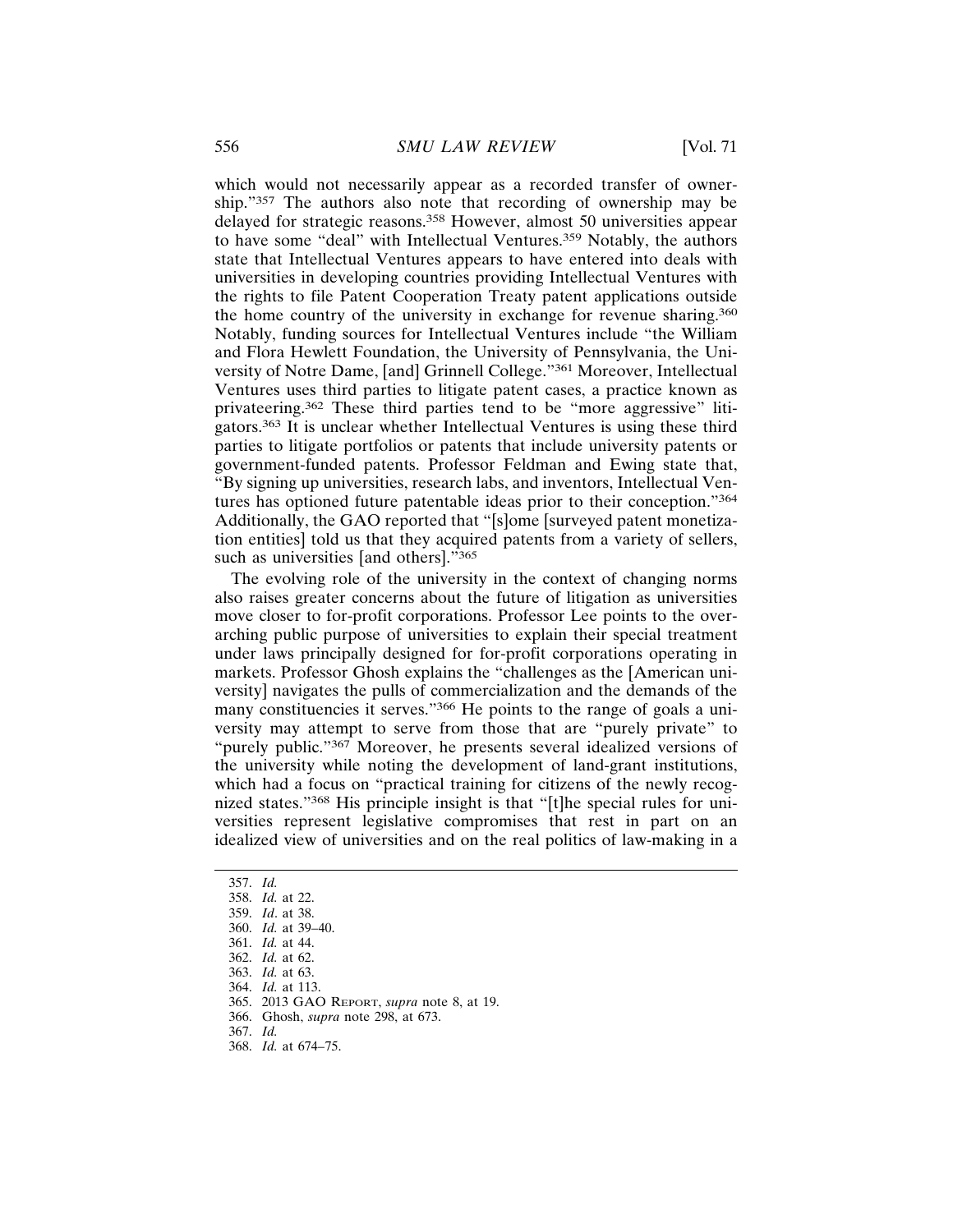world of university-industry collaboration."<sup>369</sup> Importantly, the interests that represent the technology transfer community, as well as the industry, are powerful lobbyists when joined with universities. Notably, the concern with funding will continue to drive universities toward seeking either new revenue sources or revitalizing existing funding sources. This will drive them closer to the industry by aligning their interests and may result in more overall litigation and perhaps less reticence to engage in litigation.

#### V. THE DATA AND EMPIRICAL ANALYSIS

We construct our dataset from a number of sources. The first, and most important, is the Stanford Nonpracticing Entity (SNE) dataset described above, which contains data on 10,820 cases and the 21,497 patents associated with them (although there are many duplicates for patents associated with several cases). It also contains data on where and when the cases were filed, the patent owner at the time of litigation, and the relevant dates and docket entries, as well as other information associated with the cases.

The SNE allows us to look at cases and patents associated with universities, foundations, non-profits, or government agencies because it provides a categorization as described above. It also provides crucial data on the nature of these cases, which we use to pursue our analysis. Moreover, we match this dataset with other publicly available data from the USPTO, especially as it relates to government interests in the patent and the names of original and current assignees (when different from patent owners at time of litigation). However, the USPTO data is, in certain places, incomplete. We therefore further match the previous two data sources with data from Google Patents. Google has made available on its website a collection of useful data on most U.S. patents, including the number of claims and citation to and by the patent, among others. To obtain this data, we scrape the Google Patents website using patent numbers to automatically extract data on assignees (original and "current," where available), patent grant dates, number of claims, and citations to and from the patent, as well as government interest in the patent. The latter is possible because by law patents that benefitted from government funding must state the public investment in the description of the patent.370 Finally, we complement all this data with publicly available information on which universities are private and land-grant colleges, as well as the size of their endowment.

The procedure for matching the data is described below. The following sections describe the data and the findings.

<sup>369.</sup> *Id.* at 673.

<sup>370. 35</sup> U.S.C. § 202(c)(6) (2012); 37 C.F.R. § 401.14(f)(4).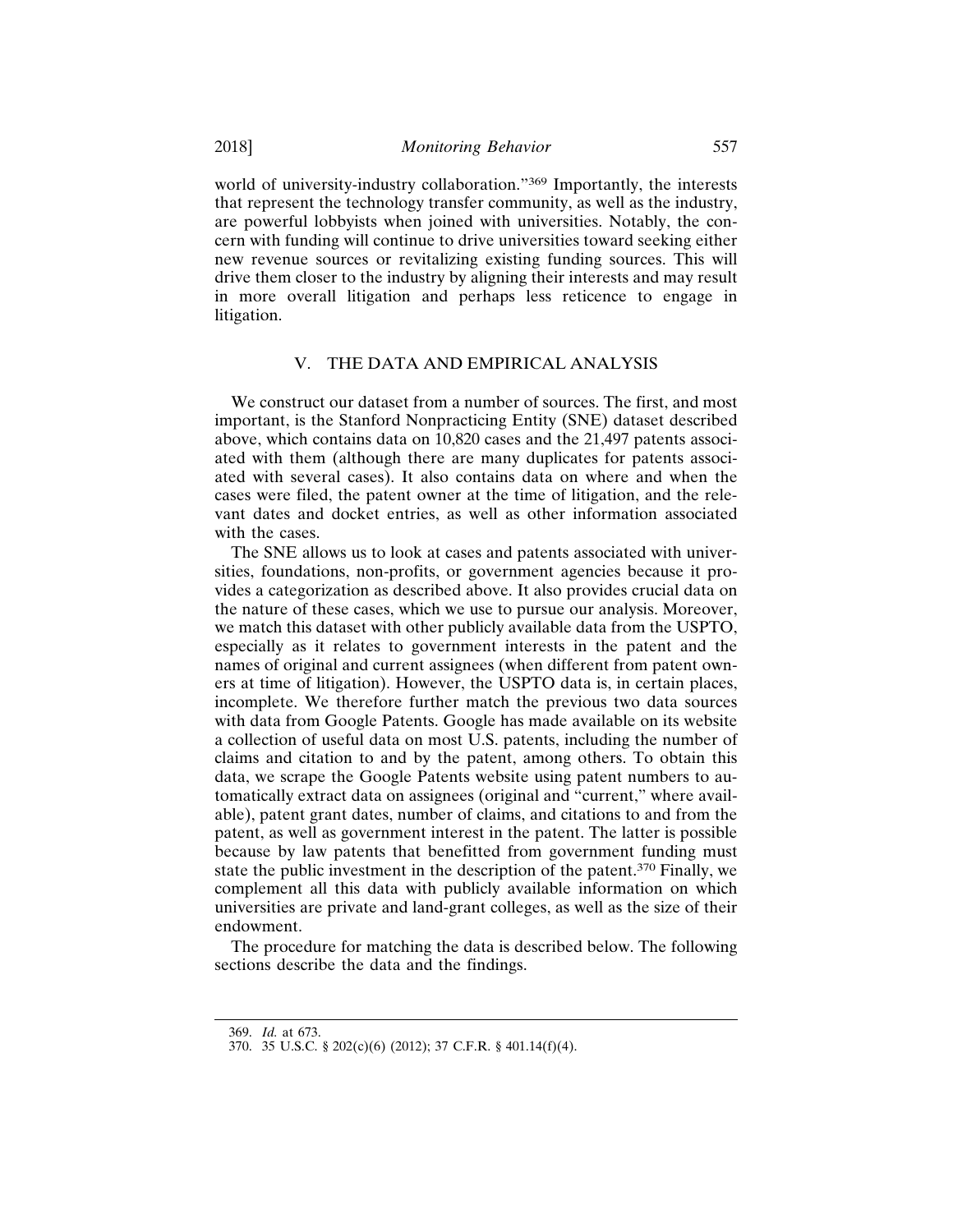#### A. METHODOLOGY

For the purposes of this study, we create two separate datasets: one for patents and one for cases. This is because some of the variables of interest relate to the patents (e.g., number of claims, citations, and the type of university or foundation), while others are specific to the cases (such as venue where the case was filed or number of patents asserted). Many patents will appear in more than one case so we keep our analysis separate for clarity.

#### *1. Patents Dataset*

In order to match the data and arrive at our dataset of interest, we give priority to the SNE dataset, followed then by the USPTO and other data sources. This is because neither source is complete—there are a few observations missing in each case; we strive, however, to maintain the original categorization of the data done by Stanford.

We begin with the SNE data for patents and exclude all patents that do not fit under categories two (university heritage or tie) and six (university, government, or non-profit). There are 334 patents in this category. Some of these patents are not associated with a university or foundation; rather, they were asserted together with one or more university- or foundation-related patents. We identify 52 patents that were in fact owned by another type of organization classified as co-plaintiffs in a case also involving a university or foundation. We remove these cases from the dataset, leaving us with 282 patents.

Furthermore, this does not include all university-related patents in the dataset; the original categorization had, in some instances, missed some of the patents. For instance, patent US5281731 was involved in a case in the SNE sample; it is categorized as relating to a product company (category eight). However, according to our additional datasets the patent is associated with the Wisconsin Alumni Research Foundation, which was both the original assignee and the owner at the time the case was filed (2009), before expiring in 2012.<sup>371</sup>

We therefore complement the SNE dataset with two other sources of data on patent assignees, using the name to look for universities, foundations, and nonprofits. From the USPTO we obtain a dataset on original assignees, which contains all U.S. patents since 1976. However, for some patents (2,631) the data on assignees is missing; in order to look for these cases, we scrape Google Patents for the remaining observations. We also scrape Google Patents for data on "current assignees." A list of name tags we search for can be found in the Appendix; these were chosen from a list of universities and foundations from the World Intellectual Property

<sup>371.</sup> There are a number of reasons for the few discrepancies in the SNE Dataset on the one hand and UPSTO and Google Patent Dataset on the other, including subsequent changes. It is important to note that the Stanford researchers did an exemplary job in categorizing a significant amount of data. We are in no way criticizing their excellent work.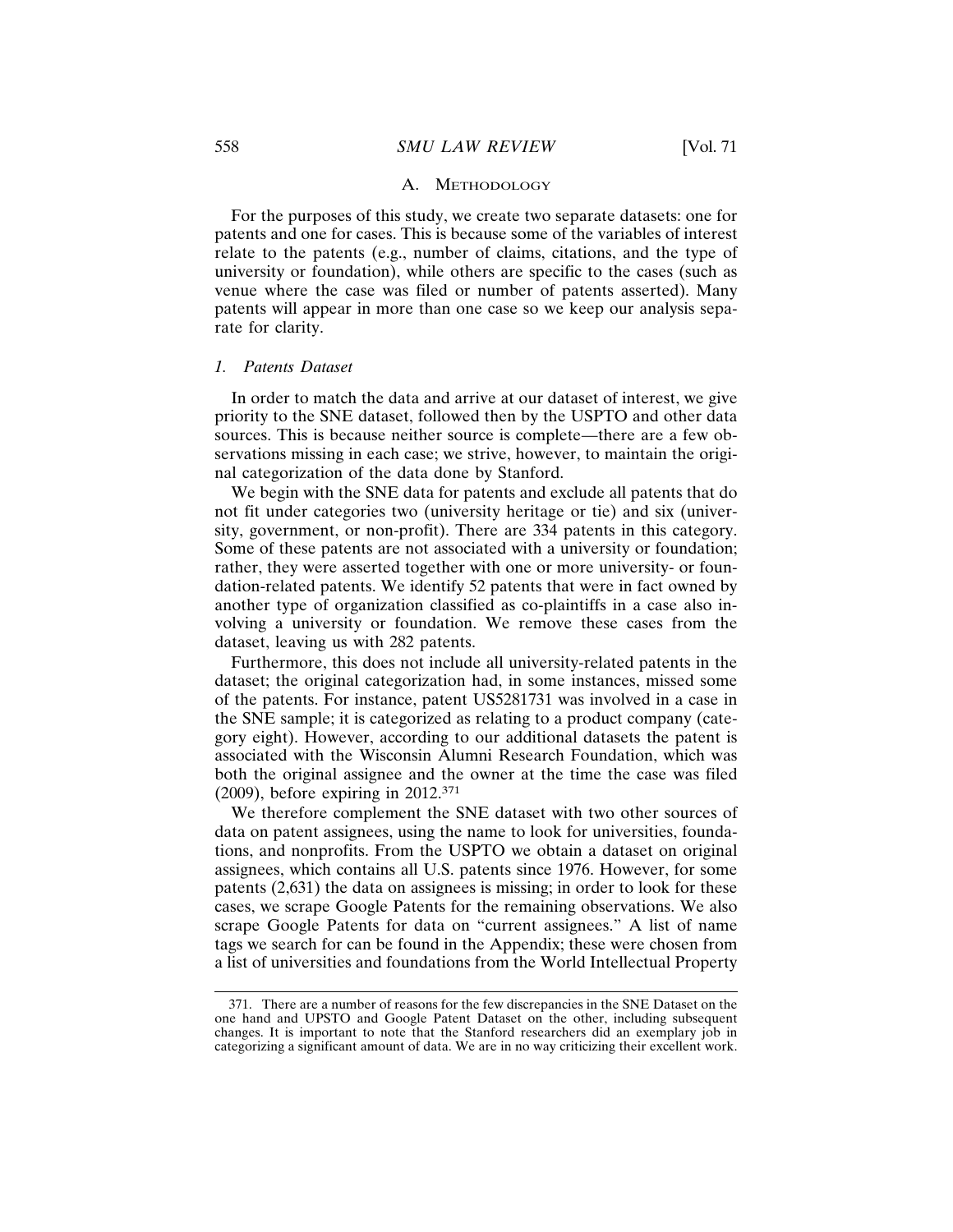Organization.372 Following this procedure, we identify 256 patents from the USPTO assignee dataset, 6 additional patents from the "original assignee" data from Google Patents, and 19 additional patents from the current assignee data on Google Patents. Merging these datasets with the 282 observations from the SNE dataset, and removing duplicates, we obtained a total sample of 381 patents.

#### *2. Cases Dataset*

Our second dataset is comprised of all the cases involving one of the 381 patents identified above. The SNE dataset contains 585 such cases.<sup>373</sup> It contains information on patent owners, venue of the filing, the number of alleged infringers, relevant dates, and docket entries.

For both of these datasets, we add a number of patent-specific information. We use USPTO data on government interest in the development of the patent to categorize each patent and each case associated with it as "with government interest" or "without government interest." Furthermore, we categorize universities as public or private and land-grant versus non-land-grant.<sup>374</sup> We also subdivide them into four categories based on the type of organization: U.S.-based university organization, which includes both universities and their affiliated organizations; foreign-based university organization; U.S. government agency; and foreign government agency. Finally, we collect data on university endowment size, when available.<sup>375</sup>

#### B. DESCRIPTIVE STATISTICS

The majority of the patents in our sample are associated with U.S. based universities (see Table 1); there are also a large number of foreign foundations, non-profits, and research centers (non-university related). The average patent was involved in 4.5 cases; this is slightly lower than the overall average for the SNE dataset, which was 4.97 cases. However, when looking exclusively at U.S.-based universities, the average is almost the same (4.96).

We define patent "age" as the years since it was granted as of May 2017. The average patent in our sample is 14.6 years old (see Table 1 for a breakdown). On average, patents were 7.5 years old at the time of litigation.376 Thus, the average patent in the dataset is relatively young, which may demonstrate that, on average, there is less likely an *ex post* situation

375. *See* ENDOWMENT VALUE, *supra* note 170.

<sup>372.</sup> WORLD INTELLECTUAL PROP. ORG., PCT ANNEX INFORMATION, http:// www.wipo.int/export/sites/www/pressroom/en/documents/

pr\_2015\_774\_annexes.pdf#page=3) [https://perma.cc/54G5-34AZ] (last visited Feb. 15, 2018).

<sup>373.</sup> The number of cases may change because of changes concerning joinder under the America Invents Act.

<sup>374.</sup> *See Members*, *supra* note 167.

<sup>376.</sup> In some cases (around ten), patents were litigated before grant date (usually between filing and grant). In these cases we categorized them as zeros.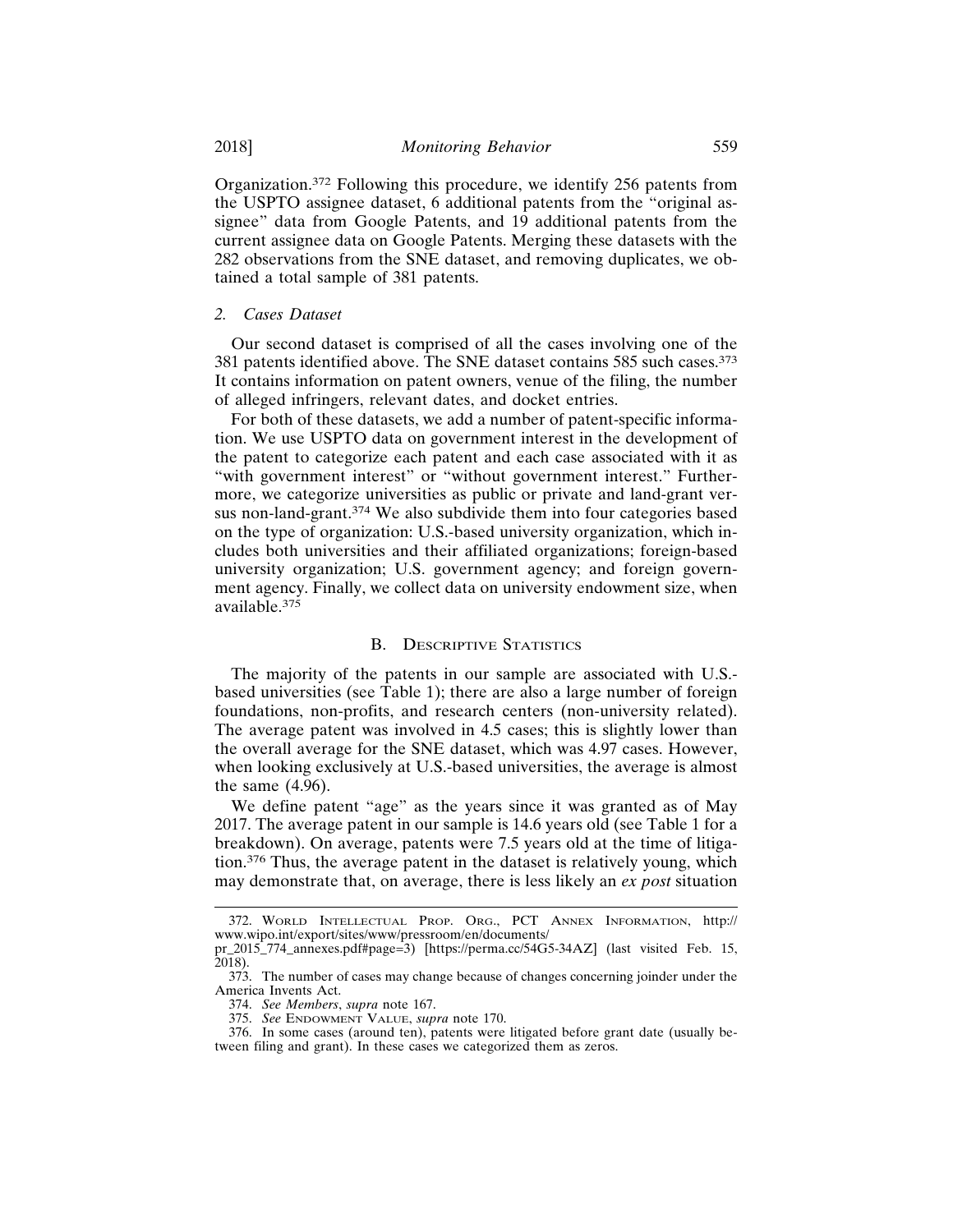where a university may be asserting a patent against a technology that has been commercialized. However, on closer examination beyond the average, there seem to be some patents that are being asserted relatively late in their term in individual cases.



| FIGURE 1 |  |
|----------|--|
|----------|--|

| <b>FIGURE 2</b> |  |
|-----------------|--|
|-----------------|--|

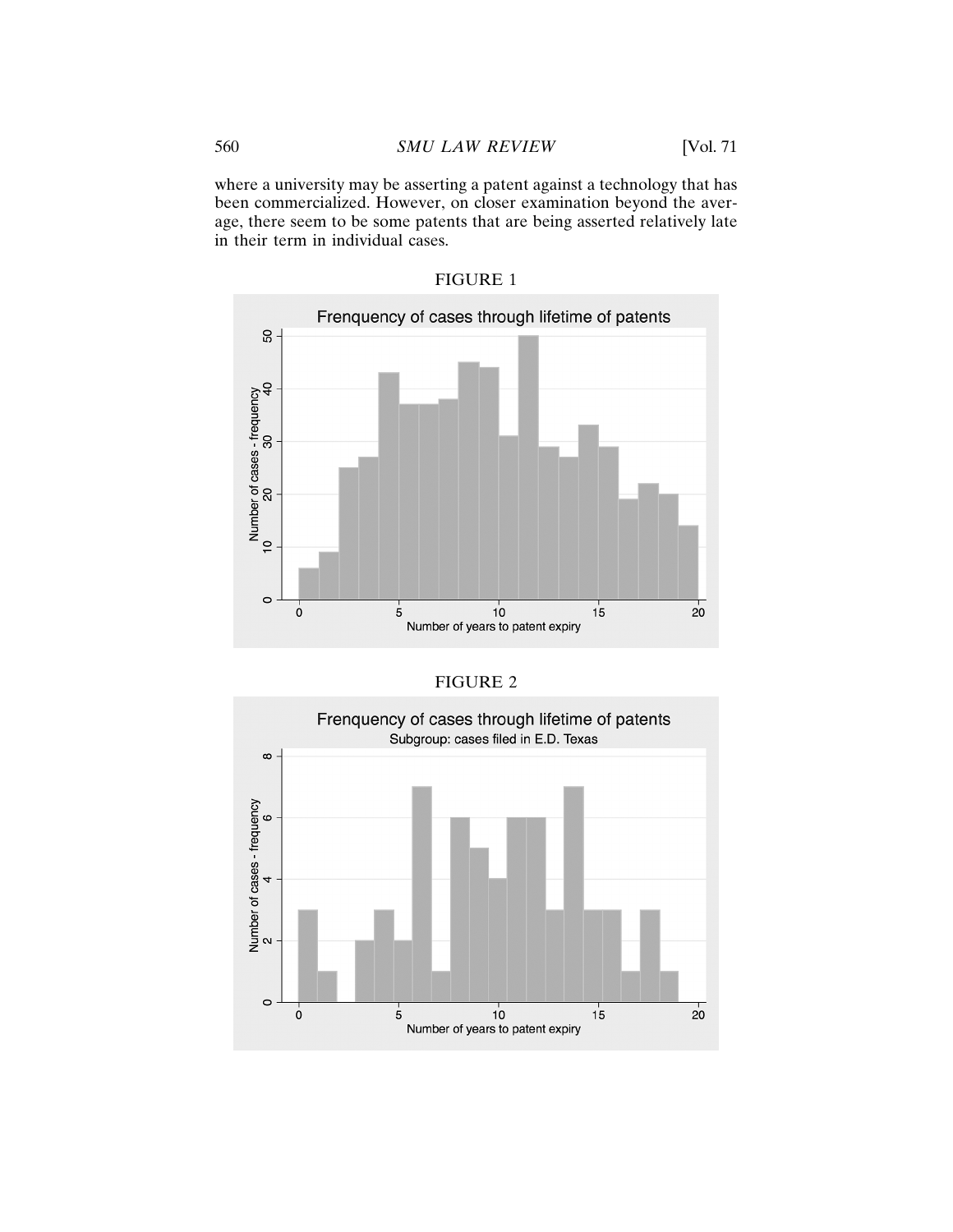## FIGURE 3



As demonstrated by Figure 3 above, there are numerous patents litigated by U.S.-based universities that are in the final few years of term. This is similar to the results recognized by Professor Love. However, there is only slight overlap between cases filed by universities in the Eastern District of Texas and our "late-term patents."

|                       |           | Average             |            |
|-----------------------|-----------|---------------------|------------|
|                       |           | Number of number of | Average    |
|                       | patents   | cases               | patent age |
| U.S.-based university | 252 (66%) | 4.96                | 15.0       |
| Foreign university    | 33 (9%)   | 3.39                | 12.8       |
| U.S.-based foundation | 35(9%)    | 4.34                | 13.7       |
| Foreign foundation    | 58 (15%)  | 3.29                | 13.9       |
| U.S. gov't agency     | $1(0\%)$  |                     | 19.3       |
| Foreign gov't agency  | 2(1%)     |                     | 18.0       |

Table 1–Patent characteristics

The majority of patents associated with universities relate to private institutions (56%), while about 11% relate to foreign universities. Among patents associated with U.S.-based institutions, over a third are landgrant universities (see Table 3). Interestingly, 26% of all cases filed in this jurisdiction are U.S.-based foundations or non-profits, followed by foreign universities (25%), foreign foundations (15%), and only 7% among U.S.-based universities.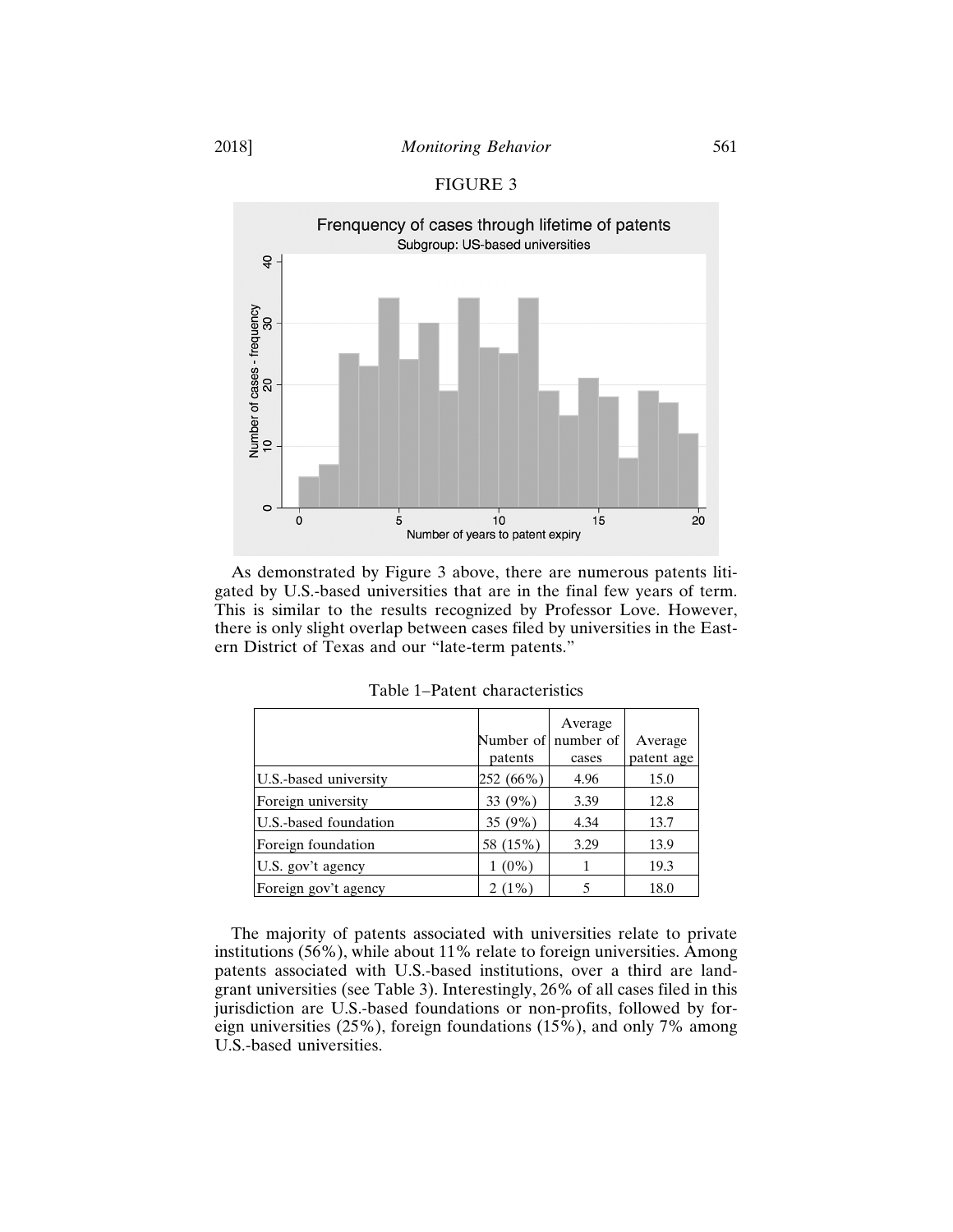|                    | Absolute<br>number | Percentage |
|--------------------|--------------------|------------|
| Private university | 158                | 56%        |
| Public university  | 94                 | 33%        |
| Foreign university |                    | 11%        |

| Table 3–Land-grant institutions |  |
|---------------------------------|--|
|---------------------------------|--|

|                | Absolute<br>number |                 |
|----------------|--------------------|-----------------|
|                | (patents)          | Percentage      |
| Land grant     | 93                 | 37 <sup>%</sup> |
| Not land grant | 159                | 63%             |

Table 4–Government interest (U.S. Based)

|                        | Absolute<br>number | Percentage |
|------------------------|--------------------|------------|
| Government interest    | 129                | 45%        |
| No government interest | 158                | 55%        |

Among U.S.-based patents, almost half have a government interest. This is spread across several agencies, including the National Institutes of Health (33% of the total), NASA (23%), the National Science Foundation (6%), and DARPA (4%).

Another important variable is the venue in which the case was filed. The four venues with the most cases are the United States District Court for the District of Delaware (D. Del.) (15% of all cases), the United States District Cout for the Southern District of California (S.D. Cal.) (13.2%), the United States District Court for the Eastern District of Texas (E.D. Texas) (11.5%), and the United States District Court for the Central District of California (C.D. Cal.) (10.3%). The cases filed in the Eastern District of Texas are especially interesting given that, as indicated *supra*, filing in this jurisdiction might be an indicator of troll-like behavior. The percentage in our sample filing in the Eastern District of Texas is slightly lower than in the overall SNE sample where that number is 16.5%. Almost half the cases (46%) filing in that jurisdiction were U.S. based universities (with one-third of those being cases filed by the California Institute of Technology), followed by foreign universities (22%). Prior studies focused on university litigation have also found a large number of cases filed in the Eastern District of Texas.

In terms of the length of litigation, the average case in our sample lasted about 2.3 years. Interestingly, the length is shorter for U.S.-based universities (2.2 years) and foreign foundations or non-profits (1.6 years) but longer for foreign universities (2.5 years) and U.S.-based foundations and non-profits (3.4 years). For comparison, the length of litigation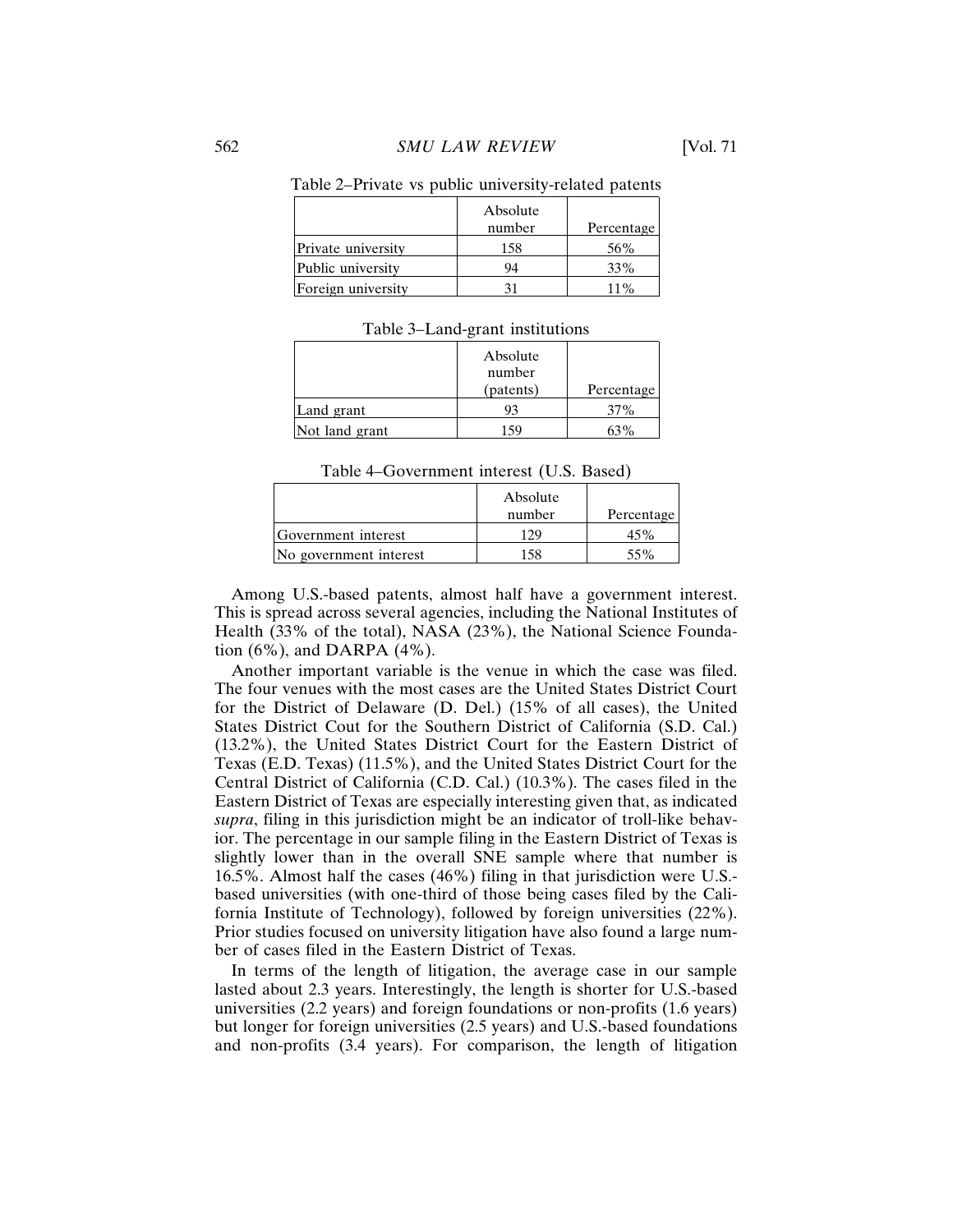among patents filing in the Eastern District of Texas is 1.8 years. Thus, by average, the length of cases is somewhat similar between our dataset and those cases filed in the Eastern District of Texas.

#### C. ANALYSIS OF THE RESULTS

In this section, we focus on what our data tells us about the behavior of universities and foundations vis-à-vis litigation; in particular, we investigate whether the characteristics of the patents and the cases they are involved in are suggestive of more aggressive patent assertion often associated with NPEs.

We approach this question from two angles: first, by looking at measures of patent "value"; then, we explore variables pertaining to the litigation cases to explore evidence of strategic behavior. There is strong evidence that patent characteristics are associated with higher litigation rates and might therefore be categorized as NPEs. We use our dataset to compare our results to previous work and better understand what kinds of organizations are associated with higher value patents. We begin by looking at each patent's number of claims, forward citations (citations made to the patent by subsequent patents referring to it as prior art), and "backward citations" (citations made to prior patents). We compare our findings to the analysis carried out by Allison, Lemley, and Walker in 2009.377 These authors compared the value measures described above between a sample of patents that have been litigated eight or more times in the period between 2000 and 2007, which they call "Most Litigated Patents," and another sample of patents with some similar characteristics that have only been litigated once ("Once litigated patents").378 They find statistically significant differences in the number of claims and citations between the two samples, suggesting these measures can be predictive of aggressive patent assertion behavior.<sup>379</sup> The values for these three variables in our sample are presented below and compared to the values obtained by Allison, Lemley, and Walker.<sup>380</sup>

<sup>377.</sup> *Extreme Value*, *supra* note 66, at 12.

<sup>378.</sup> *See generally id.*

<sup>379.</sup> *Id.*

<sup>380.</sup> Allison, Lemley, and Walker also looked at other factors, including number of continuations. *Id.* at 13.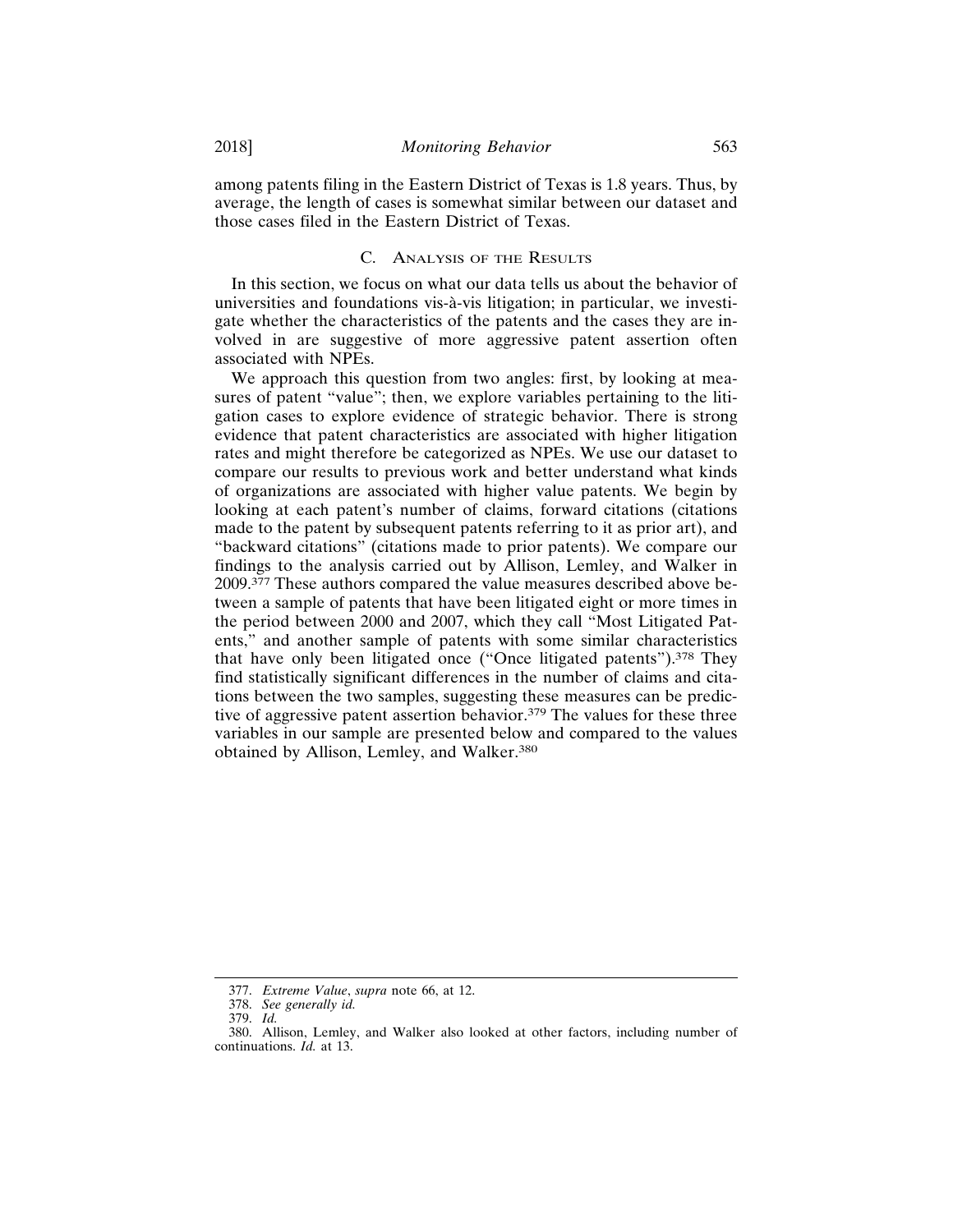|                                                           | Average<br>number of<br>claims | Average number<br>of forward<br>citations | Average number<br>of backward<br>citations |
|-----------------------------------------------------------|--------------------------------|-------------------------------------------|--------------------------------------------|
| University and foundation/non-profits sample              |                                |                                           |                                            |
| Mean<br>Median                                            | 34.4<br>29                     | 100.3<br>101                              | 42.8<br>43                                 |
| Standard deviation                                        | 22.4                           | 59.7                                      | 25.4                                       |
| Allison, Lemley, and Walker (2009) Most Litigated Patents |                                |                                           |                                            |
| Mean                                                      | 39.3                           | 32.3                                      | 61.5                                       |
| Median                                                    | 22.5                           | 15.5                                      | 12                                         |
| Standard deviation                                        | 44.7                           | 42.4                                      | 109.31                                     |
| Bivariate comparison                                      |                                |                                           |                                            |
| Significant difference?                                   | No                             | Yes                                       | Yes                                        |

#### Table 5–Comparison to Most Litigated Patents (Allison, Lemley, and Walker 2009)

We estimate whether there are statistically significant differences between these figures between the two samples. Finding no statistically significant difference would indicate that the patents in our sample have a similar value to the most litigated patents studied by Allison, Lemley, and Walker. We find mixed results: there is no statistically significant difference in the number of claims; if anything, the median (the value that characterizes the middle of the distribution such that half of all values lie under it) is higher in our sample. When it comes to forward citations, the number is much higher for our patents than for the Most Litigated Patents, and the difference is statistically significant; however, this is probably a misleading statistic given that the data come from different sources (our source is Google Patents, which might be presenting information differently than the traditional USPTO service).381 Finally, backward citations, that is, citations made by the patent to other patents as prior art, is higher in the Most Litigated Patents compared to those in our sample, and this difference is statistically significant. However, when compared to the Once Litigated Patents in Allison, Lemley, and Walker, the number of backward citations is also higher in a statistically significant way. In other words, when it comes to backward citations, the average patent in our sample is below the Most Litigated Patents but above the Once Litigated Patents, which Allison, Lemley, and Walker consider "'ordinary' litigated patents." In sum, there is some evidence that the patents in our sample share some of the value attributes that

<sup>381.</sup> Another point raised by Allison et al. is that this kind of forward citation should be normalized to account for patent age (since older patents would naturally tend to have been cited more), following Hall, Jaffe, and Tajtenmberg. However, since it is not clear we are comparing similar measures, we do not present this normalized version.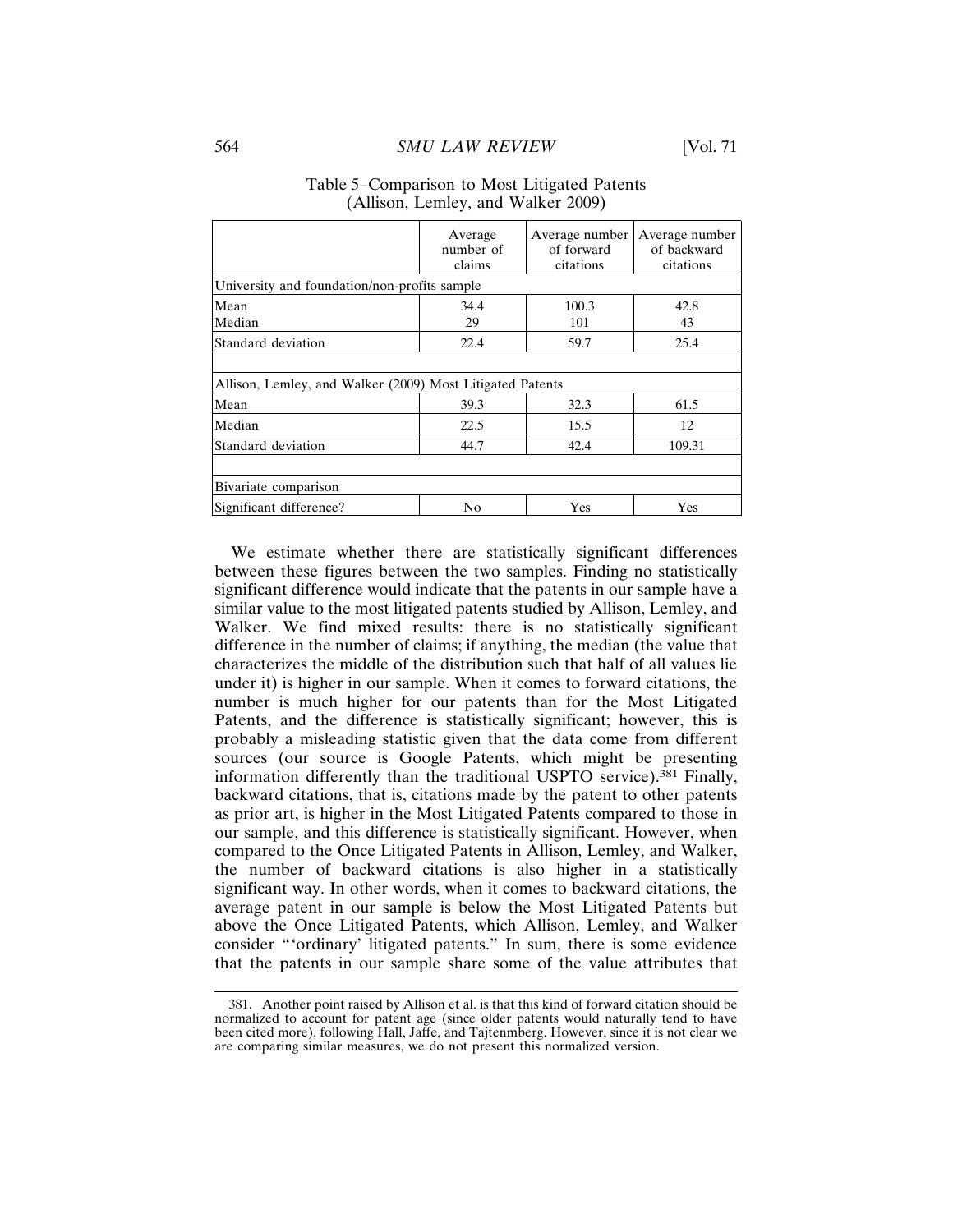characterize highly litigated patents.<sup>382</sup>

In some ways, this should not be surprising. Notably, at least with universities, the patents at issue were likely vetted substantially. A faculty researcher likely obtained a research grant based on a proposal investigating the state of the art reviewed by knowledgeable researchers. The faculty researcher likely recognized the state of the art and filed an invention disclosure for an invention that the faculty researcher believed was novel and nonobvious. The invention disclosure may be reviewed by an internal committee in the university to determine whether to seek a patent. The technology transfer office may review the patent as well. An attorney will be selected to work on the patent application. Finally, the decision to litigate may be based on an evaluation of the likelihood of success. Thus, the patented technology may be well-researched and deserving of a patent.

|                                              | Average<br>number of<br>claims | Average number<br>of forward<br>citations | Average number<br>of backward<br>citations |
|----------------------------------------------|--------------------------------|-------------------------------------------|--------------------------------------------|
| University and foundation/non-profits sample |                                |                                           |                                            |
| Mean                                         | 34.4                           | 100.3                                     | 42.8                                       |
| Median                                       | 29                             | 101                                       | 43                                         |
| Standard deviation                           | 22.4                           | 59.7                                      | 25.4                                       |
| Patents filed in E.D. Texas*                 |                                |                                           |                                            |
|                                              |                                |                                           |                                            |
| Mean                                         | 30.1                           | 114.0                                     | 58.3                                       |
| Median                                       | 22                             | 46                                        | 18                                         |
| Standard deviation                           | 31.6                           | 203.2                                     | 129.4                                      |
| Bivariate comparison                         |                                |                                           |                                            |
| Significant difference?                      | <b>Yes</b>                     | N <sub>0</sub>                            | <b>Yes</b>                                 |
| $\lambda$ p i i i a i i a n                  |                                |                                           |                                            |

Table 6–Comparison with non-university patents filed in E.D. Texas

\* Excluding those coded as 2 and 6 in the SNE.

We further analyze the value of the patents in our data by comparing them to a subset of the patents in the full SNE dataset, namely those filed in the Eastern District of Texas. As described *supra*, these patents are likely to have been the subjects of troll-like behavior. We therefore select all patents associated with a case filed in that jurisdiction and, after removing the patents coded as two (university heritage or tie) and six (foundation, NGO, government), match them to Google Patent data on the above measures of patent value. This comparison sample contains 1,631 patents; 93 of these cases are coded as one (acquired patents), four

<sup>382.</sup> It should be noted that while we report here "statistical significance," this does not say much about whether the differences, or lack thereof, are "significant" in practice; in other words, the statistical tests cannot tell us whether the difference of 18.7 backward citations between our two samples means that the patents associated with universities/ NGOs/governments are indeed much less valuable than the Most Litigated Patents studied by Allison, Lemley, and Walker.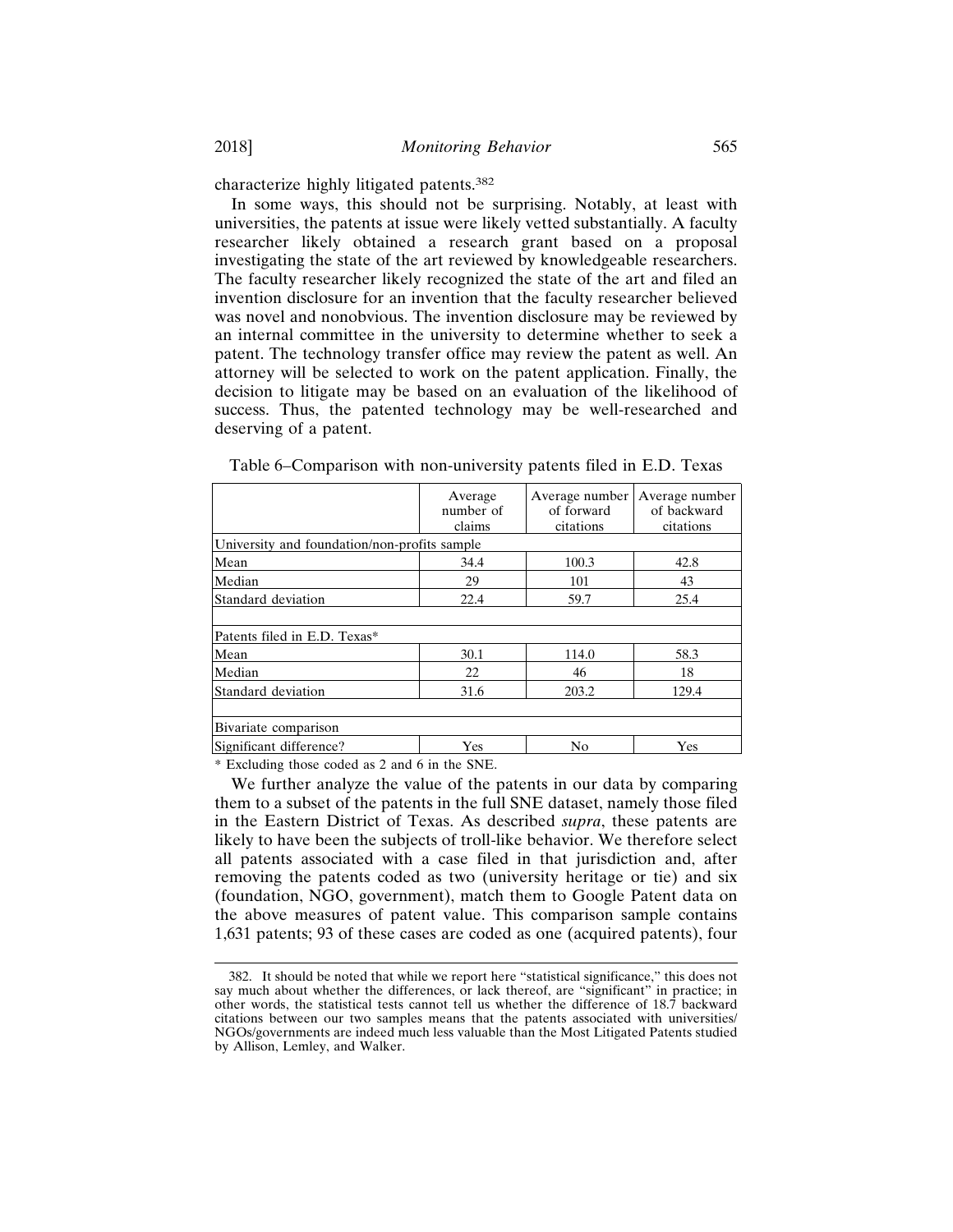(corporate heritage), or five (individual investor-started company), which the Stanford Project indicates are typically known as patent-trolls by those who use the term. Table 6 above presents the comparison for the values of claims and total number of backward citations. The total number of claims is slightly higher in the universities/NGOs/governments sample; this is significant at the 95% confidence level. The opposite is true for the number of backward citations, with patents filed in the Eastern District of Texas having on average 15.5 more backward citations (again significant at the 95% confidence level). Finally, although the number of forward citations is slightly higher among patents filed in the Eastern District of Texas, the difference is not statistically significant. We take this as evidence that the value of patents associated with universities, foundations, and governments is somewhat similar to that of patents that have a higher likelihood of belonging to entities with the most litigated patents in the Allison, Lemley, and Walker study.

How do these values break down by type of organization and patent? There are small differences; however, none of them are statistically significant, as shown in Table 7.

|                         | Average<br>number of<br>claims | Average number<br>of forward<br>citations | Average number<br>of backward<br>citations |
|-------------------------|--------------------------------|-------------------------------------------|--------------------------------------------|
| U.S.-based universities | 36.4(22.0)                     | 99.5 (60.0)                               | 41.5(25.7)                                 |
| Foreign universities    | 35.0(20.0)                     | 90.7(62.6)                                | 43.2 $(21.9)$                              |
| U.S. foundation         | 37.0(24.3)                     | 106.6(57.4)                               | 48.4 $(32.1)$                              |
| Foreign foundation      | 30.1(21.8)                     | 105.9(63.0)                               | 41.8(27.5)                                 |
| Total                   | 34.4 (22.4)                    | 100.3(60.0)                               | 42.8 $(25.4)$                              |

Table 7–Patent value by organization type\*

\* In parentheses we report the standard deviations. None of the differences between types are statistically significant.

Finally, the measures of patent values are remarkably similar across different types of universities (excluding ANDA cases, looking only at U.S.-based universities and land-grant or private institutions).

|                         | Average<br>number of<br>claims | Average number   Average number<br>of forward<br>citations | of backward<br>citations |
|-------------------------|--------------------------------|------------------------------------------------------------|--------------------------|
| All universities        | 36.3(21.8)                     | 97.4 (59.8)                                                | 41.5(25.7)               |
| Without ANDA cases      | 36.5(27.2)                     | 98.8 (59.1)                                                | 42.1(25.6)               |
| U.S.-based universities | 36.4(22.1)                     | 99.5 (59.7)                                                | 41.6(25.7)               |
| Land-grant universities | 36.2(24.0)                     | 101.5(59.0)                                                | 36.6(25.6)               |
| Private universities    | 36.7(21.0)                     | 97.4 (59.8)                                                | 42.8 (25.4)              |

Table 8–Patent value by university type\*

\* In parentheses we report the standard deviations. None of the differences between types are statistically significant.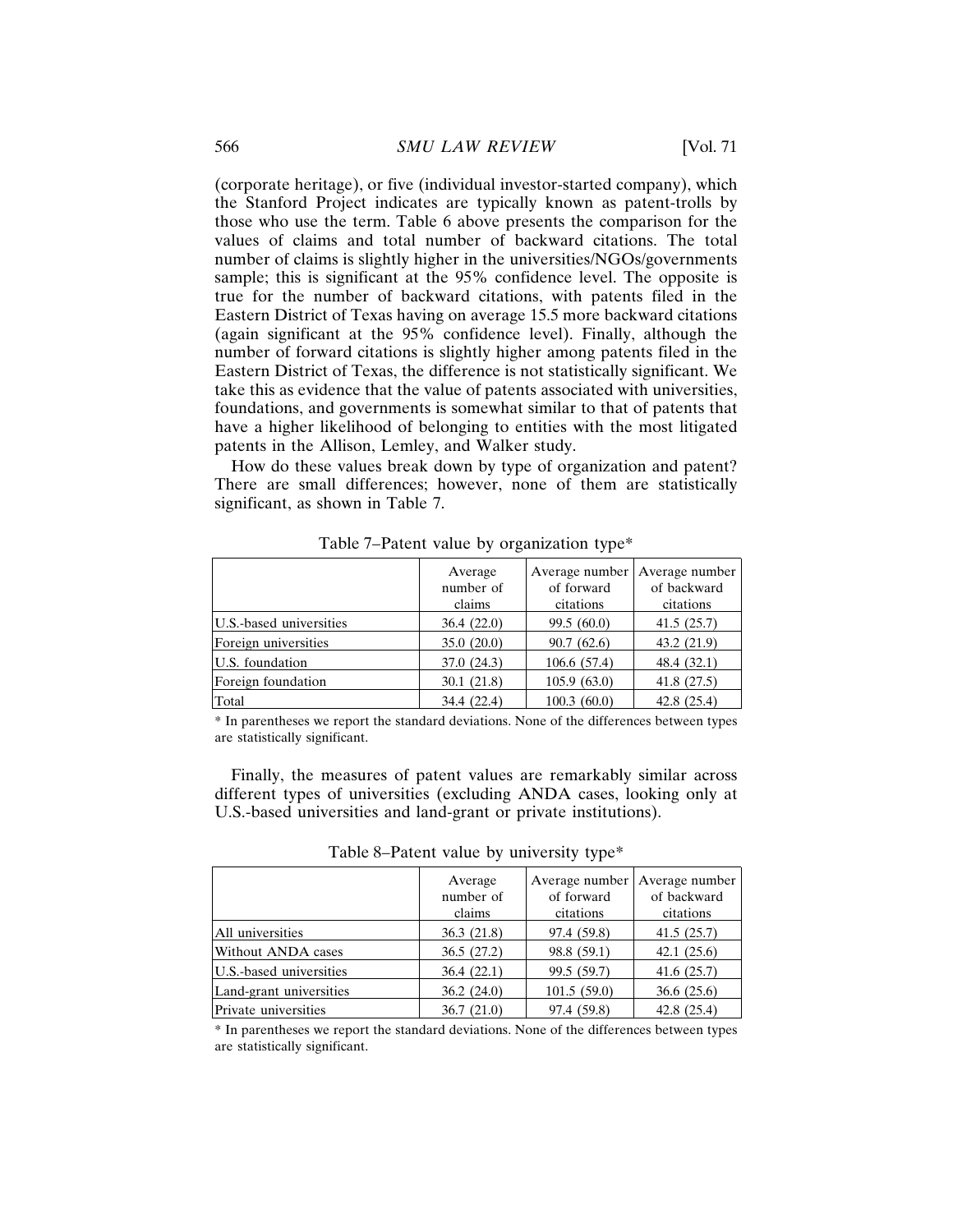Furthermore, we explore what measures relating to the cases can tell us about the different types of patents in our sample. A variable of interest is the length of litigation, as shorter lengths might indicate lawsuits that are designed to settle for less than the amount to bring the case to trial, a proxy for troll-like behavior. We find strong differences in case length between organizational types (see Table 9), with foreign foundations demonstrating a much shorter average length for cases (593.1) versus, for instance, U.S.-based universities (800.1) or, especially, U.S.-based foundations (1261.7).383 This might be an indication that foreign foundations were conducting more aggressive patent enforcement compared to, for instance, U.S.-based universities.

Another valuable indicator in the cases dataset is the number of alleged infringers; like length of litigation, it is a proxy for strategic behavior on the part of the patent assertion entities seeking to cash out from the litigation by suing a large number of alleged infringers. The higher the number, the more likely the PAE was acting like a patent-troll. Once again, we find strong differences in the average numbers between different types of organizations; however, despite the suggestive nature of these differences, they do not appear to be statistically significant due to a large variance in the numbers. For comparison, among the sample of nonuniversity related cases filed in the Eastern District of Texas described above, the average number of alleged infringers is 3.91—0.9 less than for U.S.-based universities in our sample (a statistically significant difference at the 95% confidence level).

<sup>383.</sup> This difference is statistically significant at the 95% confidence level. Notice that the figures for government agencies, both U.S. and foreign, are based on too few cases to be informative.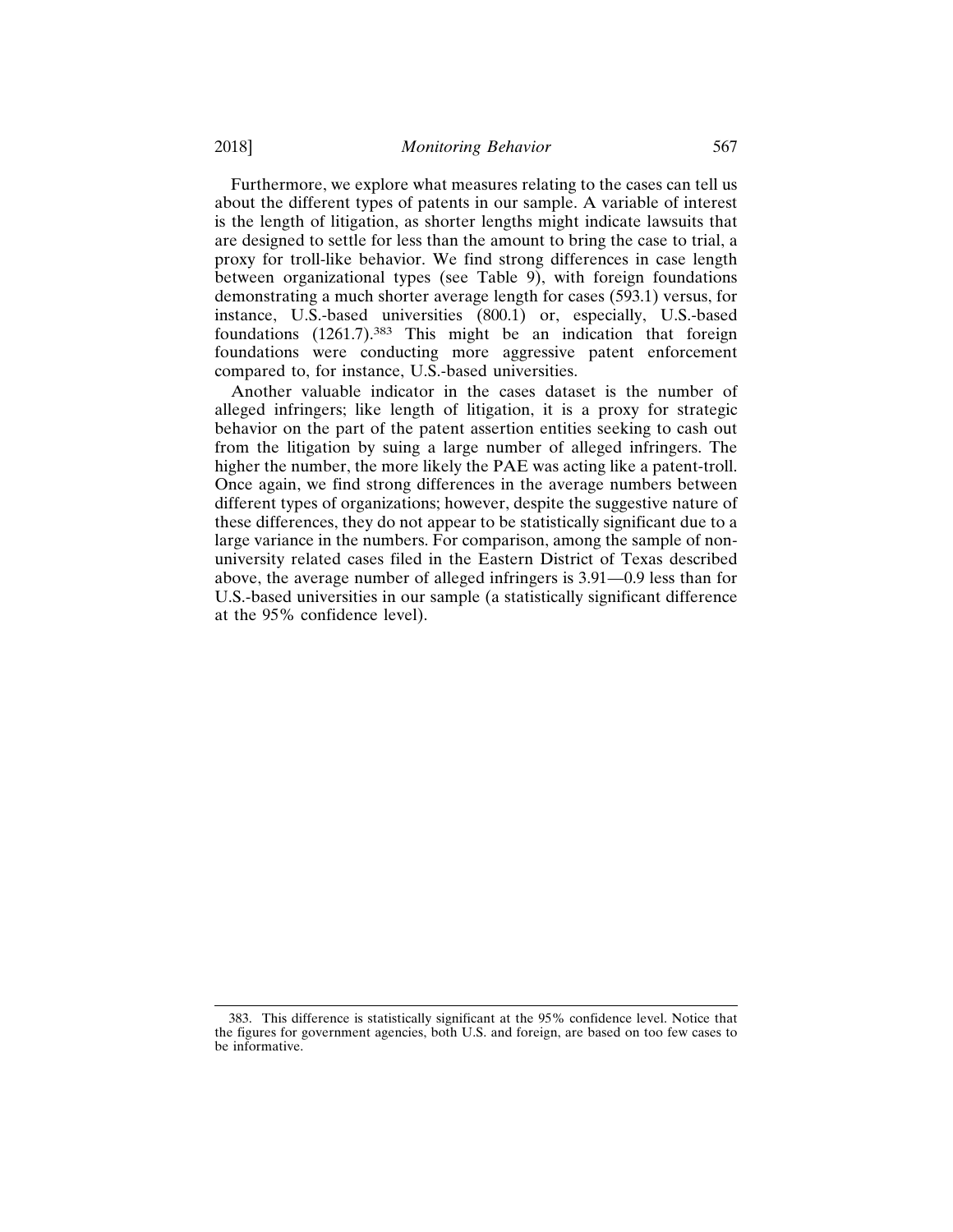|                           | Average<br>length | Median<br>length | Standard<br>deviation | Number<br>of cases |
|---------------------------|-------------------|------------------|-----------------------|--------------------|
| U.S.-based university     | 800.1             | 714              | 681.3                 | 415                |
| Foreign university        | 931.3             | 717              | 1057.1                | 40                 |
| U.S.-based foundation     | 1261.7            | 600              | 1311.0                | 48                 |
| Foreign foundation        | 593.1             | 519              | 478.9                 | 74                 |
| U.S. government agency    | 296               | 296              | $\star$               |                    |
| Foreign government agency | 1399.7            | 1034             | 924.8                 |                    |
| Total                     | 827.1             | 651              | 779.5                 | 585                |

#### Table 9–Length of litigation (in days)

\* The standard deviation cannot be calculated as there is only one observation

|                           | Average<br>number | Median<br>number | Standard<br>deviation | Number<br>of cases |
|---------------------------|-------------------|------------------|-----------------------|--------------------|
| U.S.-based university     | 4.8               |                  | 14.8                  | 415                |
| Foreign university        | 2.3               |                  | 2.1                   | 40                 |
| U.S.-based foundation     | 2.1               |                  | 1.3                   | 48                 |
| Foreign foundation        | 3.3               |                  | 2.5                   | 74                 |
| U.S. government agency    |                   |                  | $\approx$             |                    |
| Foreign government agency | 4.6               |                  | 5.2                   |                    |
| Total                     | 4.2               |                  | 12.5                  | 585                |

Table 10–Number of alleged infringers

\* The standard deviation cannot be calculated as there is only one observation

Our belief is that it is relatively dangerous to draw drastic conclusions concerning the behavior of universities and other non-profits based on these data. Some of this behavior could be categorized as strategic behavior taken by a rational patent litigator. However, the data seems to indicate that universities and non-profits are exhibiting some similar behavior to certain categories of entities that are considered so-called patent trolls. For the reasons given *supra*, we believe that universities and other entities should continue to be carefully monitored to determine whether they are acting similar to trolls, particularly those patents that are publicly funded. U.S. universities, in particular, receive substantial public benefits, whether land-grant institutions and public or not, and should continue to act in the public interest. This monitoring and reporting will at least make universities and other non-profits think carefully about what decisions they make about litigating patents. At the very least, perhaps universities and non-profits will avoid licensing to those entities commonly believed to be trolls or bottom-feeders. Indeed, as discussed *supra*, some universities have made that poor choice. Importantly, we also found that there was very little overlap between the litigated patents in our sample and the publicly available data released by Intellectual Ventures concerning universities' patents licensed by it.

Another area of specific concern involves foreign universities litigating in the United States. As discussed *supra*, there are a significant number of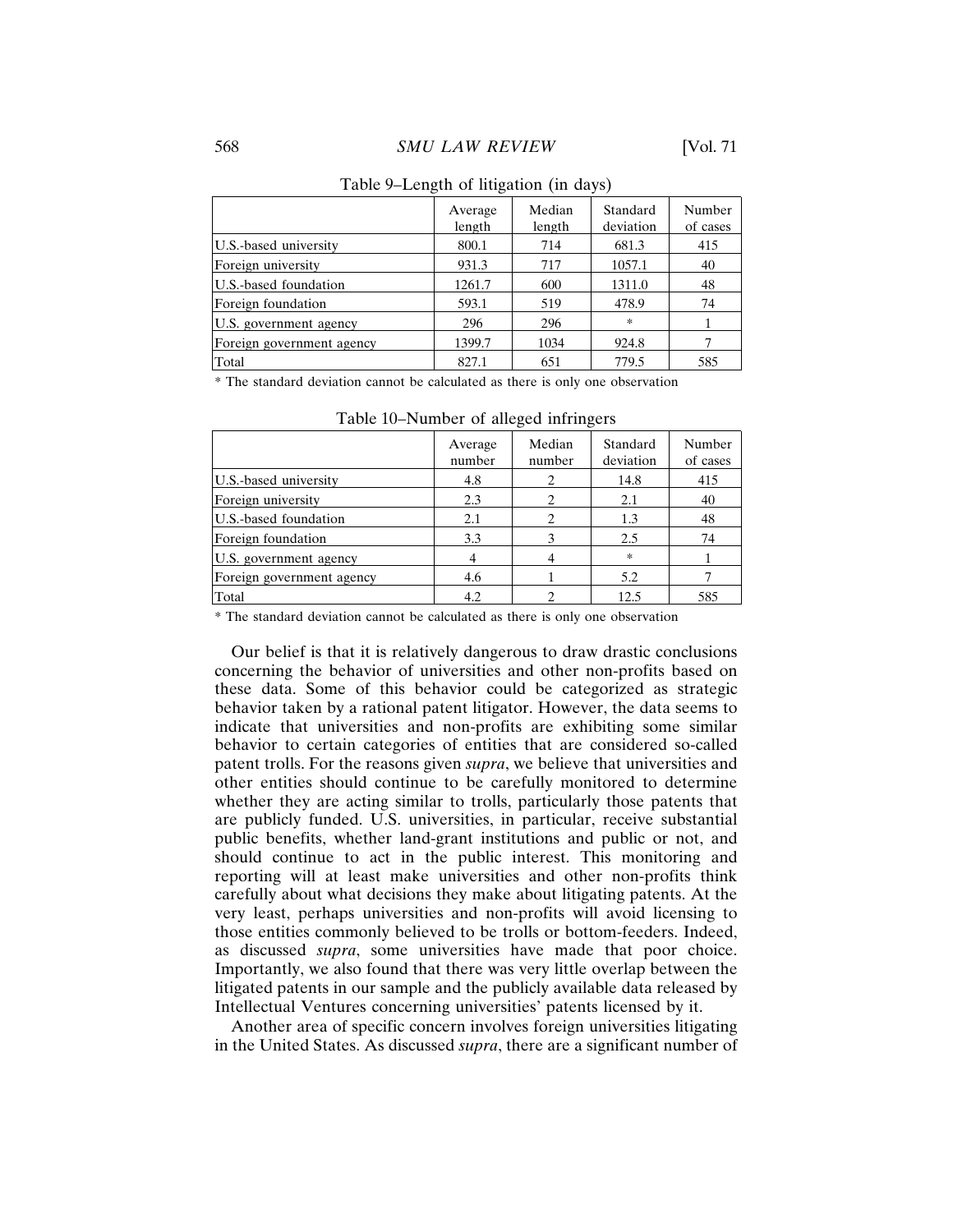these universities litigating in the United States. Notably, there is also substantial patenting conducted by foreign universities as compared to patenting by U.S. universities in 2016. This trend may continue. Importantly, foreign universities may not be able to take advantage of 11th Amendment immunity; however, they also may not be limited by the recent *TC Heartland* decision concerning venue. This may allow them to continue to file in the Eastern District of Texas. They are likely not subject to the same limitations, such as march-in rights, in the United States as U.S. universities. It is important to note that the earlier critiques may not apply to foreign universities though. They are unlikely to receive the same benefits under U.S. law that U.S. universities receive. For example, they may not receive U.S. public funding at the same level and are likely not land-grant institutions. However, the litigation and patenting behavior of foreign universities should be monitored and may highlight problems in the overall U.S. patent system, as noted by scholars.

#### VI. CONCLUSION

In examining the confluence of two important issues, the so-called patent troll issue and university patent litigation, this paper proposes that academics and policy makers carefully monitor the patenting behavior of universities and other non-profits. For sure, the public has invested heavily in universities through various subsidies and in specific inventions. On one hand, an argument can be made that universities, acting as private firms in lobbying and litigation choices, are protecting those interests. On the other hand, universities are arguably rent-seeking, which will drive costs up for consumers and deprive them of useful innovations. We caution that universities and non-profits should exercise care in how they litigate and should be carefully monitored. Pressure to perform as well as dwindling resources may push some actors to behave like so-called trolls. As discussed *supra*, universities should reserve the right to control the decision to litigate. This paper provides some evidence that universities may be acting somewhat similarly to so-called trolls. However, more research is needed to evaluate the benefits and costs of non-practicing entities, including universities. Indeed, in the context of universities, those entities are at least developing the invention and, through operation of the Bayh-Dole Act, the inventor will receive some revenue from commercialization of that invention.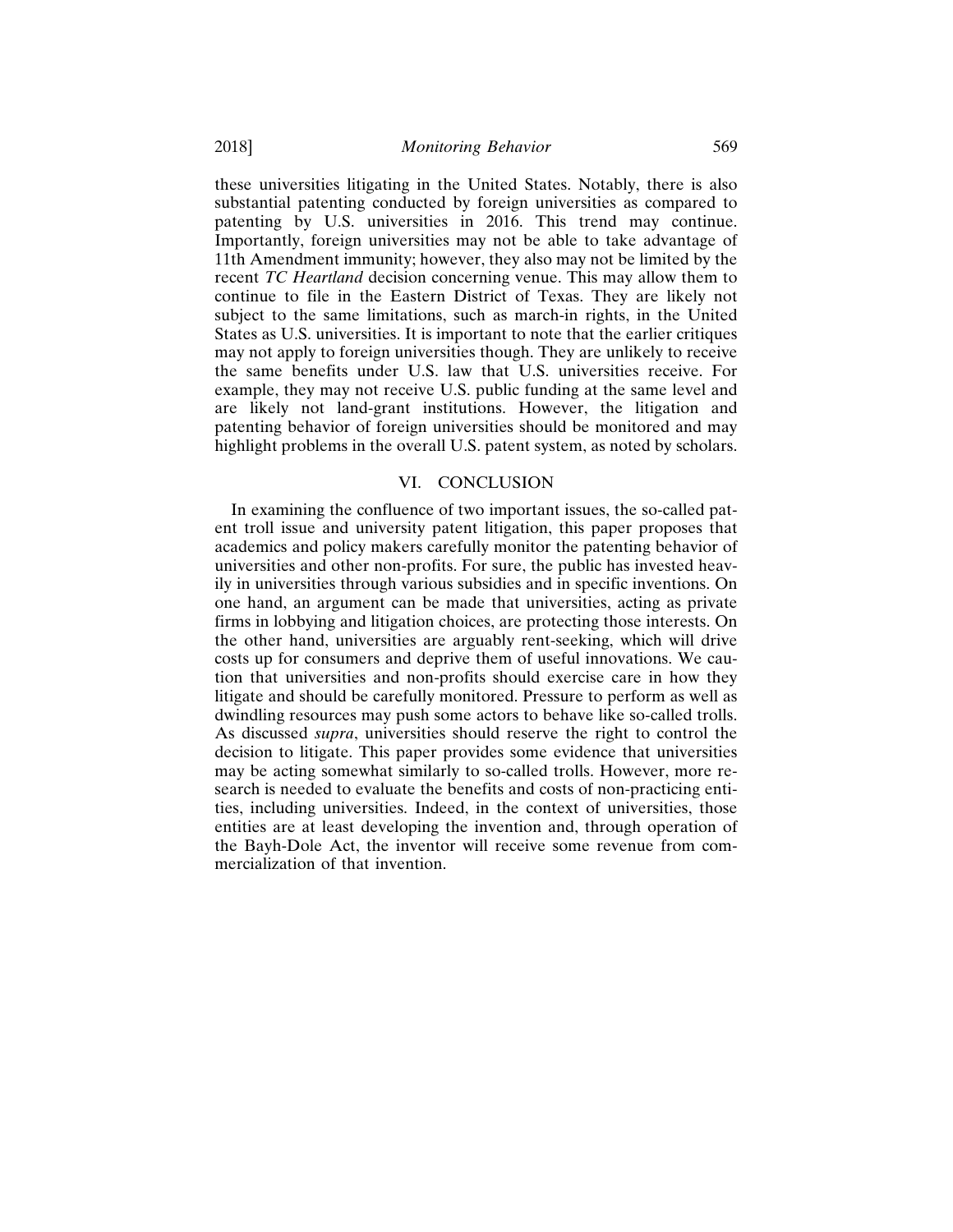## APPENDIX

## Table 11–Name tags for patent assignees\*

| $\overline{1}$ . | "University" / "university" / "UNIVERSITY"                                       |
|------------------|----------------------------------------------------------------------------------|
| 2.               | "California Institute of Technology" / "CALIFORNIA INSTITUTE OF TECH-<br>NOLOGY" |
| 3.               | "Massachusetts Institute of Technology"                                          |
| 4.               | "College" / "COLLEGE"                                                            |
| 5.               | "Trustees" / "TRUSTEES"                                                          |
| 6.               | "DANMARKS TEKNISE UNIVERSITET"                                                   |
| 7.               | "ISIS Innovation Limited" / "Isis Innovation"                                    |
| 8.               | "Imperial Innovations" / "IMPERIAL INNOVATIONS"                                  |
| 9.               | "Georgia Tech Research"                                                          |
| 10.              | "Wisconsin Alumni Research"                                                      |
| 11.              | "Cornell Research Foundation"                                                    |
| 12.              | "MUSC Foundation" / "Medical University of South Carolina Foundation"            |
| 13.              | "Yeda Research" / "YEDA Research"                                                |
| 14.              | "South Alabama Medical Science"                                                  |
| 15.              | "Yarbrough William M Foundation"                                                 |
| 16.              | "Mayo Foundation"                                                                |
| 17.              | "EIDGENOSSISCHE"                                                                 |
| 18.              | "Sloan-Kettering Institute"                                                      |
| 19.              | "St Jude Children's Research"                                                    |
| 20.              | "Commonwealth Scientific and Industrial"                                         |

\*The name tags are not the complete names of the organizations. This is to avoid failure to match with correct names because of slight changes in the presentation of the name, e.g., "The Yarbrough William M Foundation" as opposed to "Yarbrough William M Foundation."

Table 12–Venues

| Venue      | Percent  |
|------------|----------|
| D. Del.    | 15.04%   |
| S.D. Cal.  | 13.16%   |
| E.D. Tex.  | 11.45%   |
| C.D. Cal.  | 10.26%   |
| N.D. Cal.  | $6.5\%$  |
| D.N.I.     | 5.3%     |
| S.D.N.Y.   | $4.62\%$ |
| D. Mass.   | 4.1%     |
| $E$ D.N.C. | 2.39%    |
| N.D. Ga.   | 2.39%    |
| W.D. Ark.  | 2.39%    |
| W.D. Wis.  | 2.05%    |
| D. Minn.   | $1.71\%$ |
| S.D. Iowa  | $1.71\%$ |